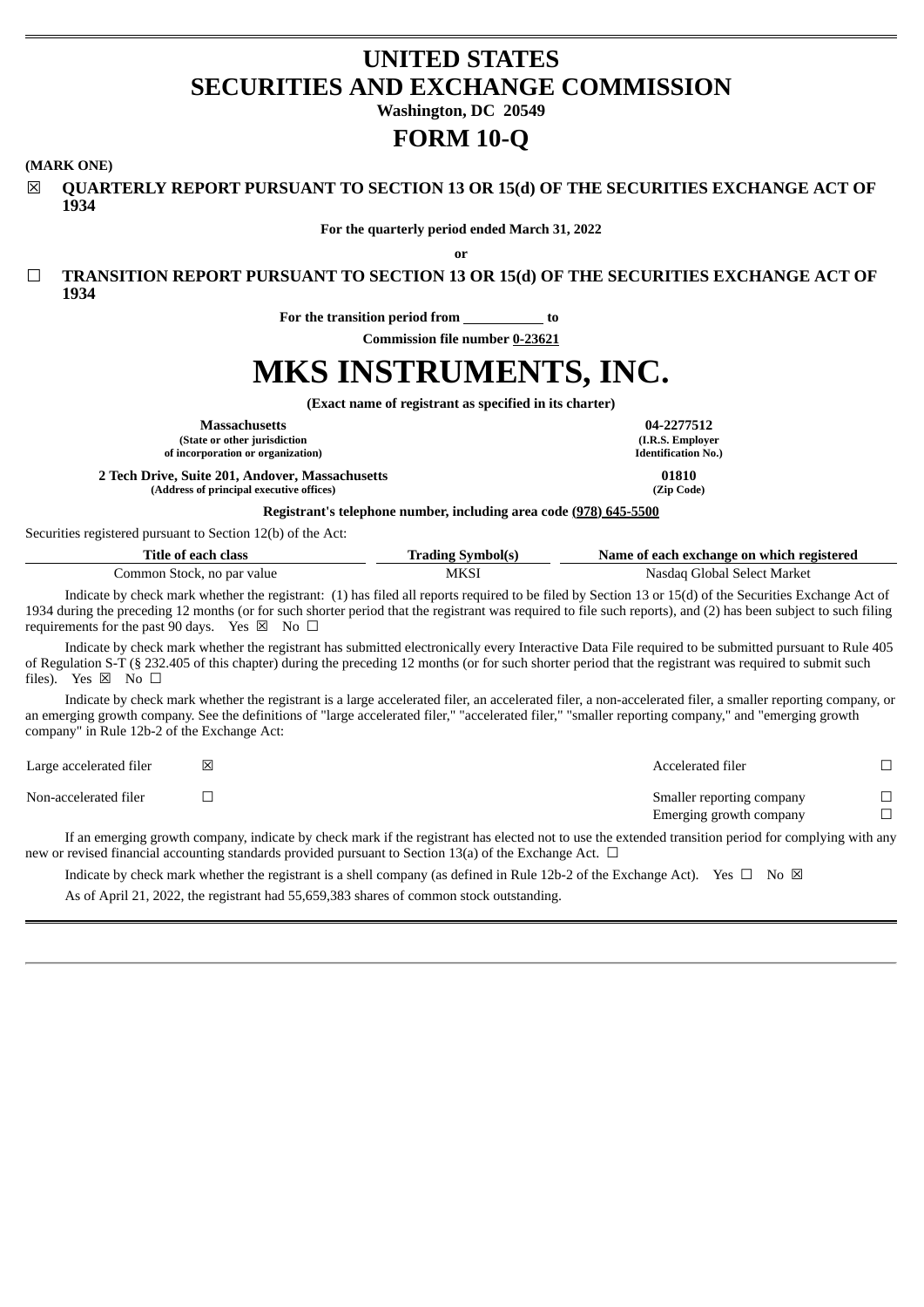#### MKS INSTRUMENTS, INC. FORM 10-Q INDEX

# PART I. FINANCIAL [INFORMATION](#page-2-0) ITEM 1. FINANCIAL [STATEMENTS](#page-2-1) (Unaudited). 3 Condensed [Consolidated](#page-2-2) Balance Sheets – March 31, 2022 and December 31, 2021 3 Condensed Consolidated Statements of Operations and [Comprehensive](#page-3-0) Income – Three months ended March 31, 2022 and  $\frac{2021}{4}$ Condensed Consolidated Statements of [Stockholders'](#page-4-0) Equity – Three months ended March 31, 2022 and 2021 5 Condensed [Consolidated](#page-5-0) Statements of Cash Flows – Three months ended March 31, 2022 and 2021 6 Notes to Unaudited Condensed [Consolidated](#page-6-0) Financial Statements 7 ITEM 2. [MANAGEMENT'S](#page-27-0) DISCUSSION AND ANALYSIS OF FINANCIAL CONDITION AND RESULTS OF OPERATIONS. 28 ITEM 3. [QUANTITATIVE](#page-38-0) AND QUALITATIVE DISCLOSURES ABOUT MARKET RISK. 39 ITEM 4. CONTROLS AND [PROCEDURES.](#page-38-1) 39 PART II. OTHER [INFORMATION](#page-39-0) ITEM 1. LEGAL [PROCEEDINGS.](#page-39-1) 40 ITEM 1A. RISK [FACTORS.](#page-39-2) 40 **ITEM 6.** [EXHIBITS.](#page-40-0) 41 [SIGNATURES](#page-41-0) 42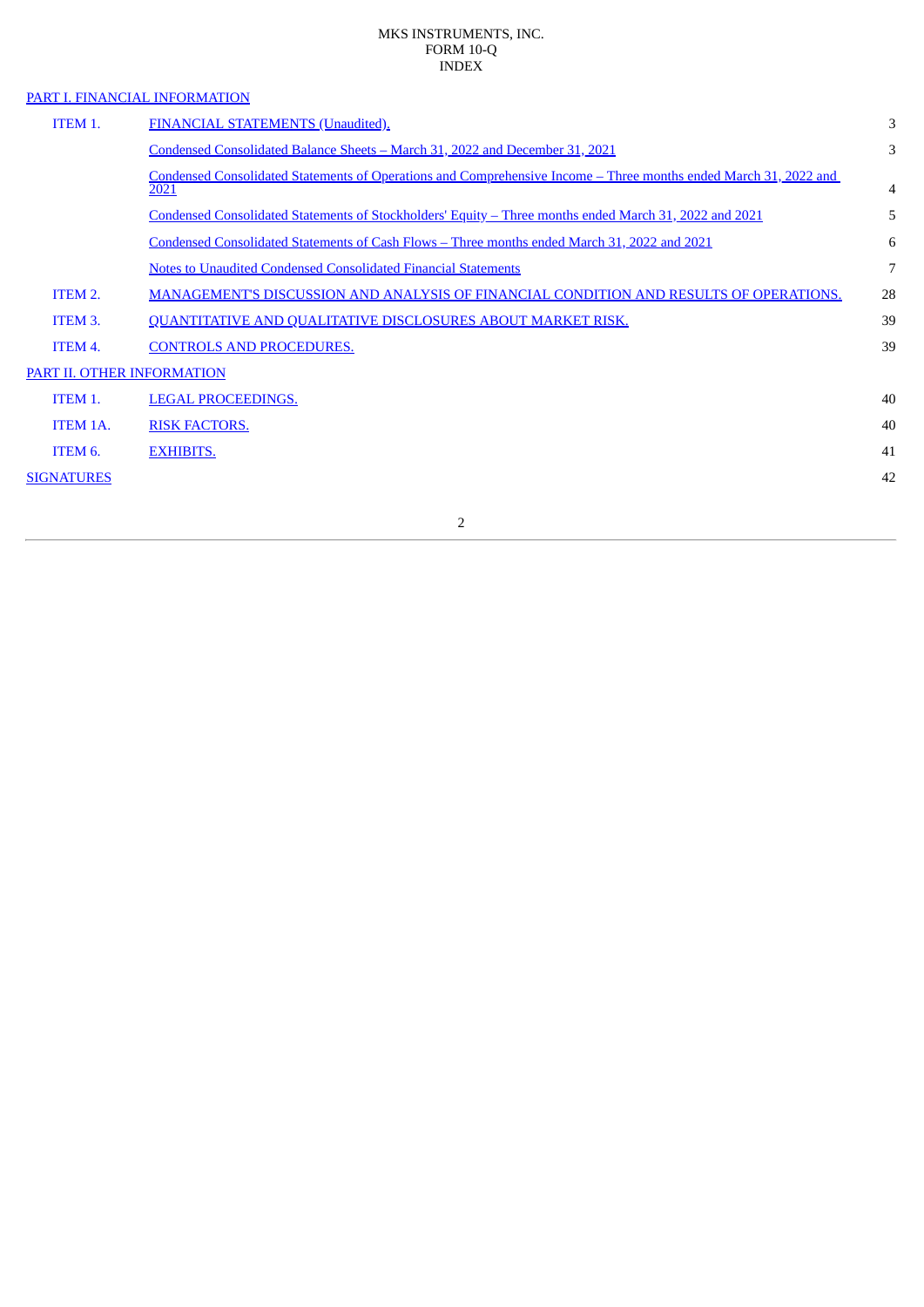<span id="page-2-2"></span><span id="page-2-1"></span><span id="page-2-0"></span>ITEM 1. FINANCIAL STATEMENTS.

#### MKS INSTRUMENTS, INC. CONDENSED CONSOLIDATED BALANCE SHEETS (in millions, except per share data) (Unaudited)

| <b>ASSETS</b>                                                                                                                                           | March 31, 2022 |                 | December 31, 2021 |
|---------------------------------------------------------------------------------------------------------------------------------------------------------|----------------|-----------------|-------------------|
| Current assets:                                                                                                                                         |                |                 |                   |
| Cash and cash equivalents                                                                                                                               | \$<br>1,011    | \$              | 966               |
| Short-term investments                                                                                                                                  | 42             |                 | 76                |
| Trade accounts receivable, net of allowance for doubtful accounts of \$3 and \$4 at March 31,                                                           |                |                 |                   |
| 2022 and December 31, 2021, respectively                                                                                                                | 480            |                 | 443               |
| Inventories                                                                                                                                             | 636            |                 | 577               |
| Other current assets                                                                                                                                    | 89             |                 | 85                |
| Total current assets                                                                                                                                    | 2,258          |                 | 2.147             |
|                                                                                                                                                         | 331            |                 | 326               |
| Property, plant and equipment, net<br>Right-of-use assets                                                                                               | 180            |                 | 184               |
| Goodwill                                                                                                                                                | 1,227          |                 | 1,228             |
| Intangible assets, net                                                                                                                                  | 561            |                 | 576               |
| Other assets                                                                                                                                            | 92             |                 | 79                |
| <b>Total assets</b>                                                                                                                                     | \$<br>4,649    | $\overline{\$}$ | 4,540             |
|                                                                                                                                                         |                |                 |                   |
| <b>LIABILITIES AND STOCKHOLDERS' EQUITY</b>                                                                                                             |                |                 |                   |
| <b>Current liabilities:</b>                                                                                                                             |                |                 |                   |
| Short-term debt                                                                                                                                         | \$<br>12       | \$              | 9                 |
| Accounts payable                                                                                                                                        | 173            |                 | 168               |
| Accrued compensation                                                                                                                                    | 72             |                 | 132               |
| Income taxes payable                                                                                                                                    | 32             |                 | 25                |
| Lease liabilities                                                                                                                                       | 19             |                 | 18                |
| Deferred revenue and customer advances                                                                                                                  | 46             |                 | 37                |
| Other current liabilities                                                                                                                               | 82             |                 | 71                |
| Total current liabilities                                                                                                                               | 436            |                 | 460               |
| Long-term debt, net                                                                                                                                     | 806            |                 | 808               |
| Non-current deferred taxes                                                                                                                              | 103            |                 | 99                |
| Non-current accrued compensation                                                                                                                        | 48             |                 | 49                |
| Non-current lease liabilities                                                                                                                           | 189            |                 | 193               |
| Other non-current liabilities                                                                                                                           | 40             |                 | 44                |
| <b>Total liabilities</b>                                                                                                                                | 1,622          |                 | 1,653             |
| Commitments and contingencies (Note 17)                                                                                                                 |                |                 |                   |
| Stockholders' equity:                                                                                                                                   |                |                 |                   |
| Preferred Stock, \$0.01 par value per share, 2 shares authorized; none issued and outstanding                                                           |                |                 |                   |
| Common Stock, no par value, 200 shares authorized; 55.6 and 55.5 shares issued and<br>outstanding at March 31, 2022 and December 31, 2021, respectively |                |                 |                   |
| Additional paid-in capital                                                                                                                              | 909            |                 | 907               |
| Retained earnings                                                                                                                                       | 2,122          |                 | 1,991             |
| Accumulated other comprehensive loss                                                                                                                    | (4)            |                 | (11)              |
| Total stockholders' equity                                                                                                                              | 3,027          |                 | 2,887             |
| Total liabilities and stockholders' equity                                                                                                              | \$<br>4,649    | $\overline{\$}$ | 4,540             |

The accompanying notes are an integral part of the unaudited condensed consolidated financial statements.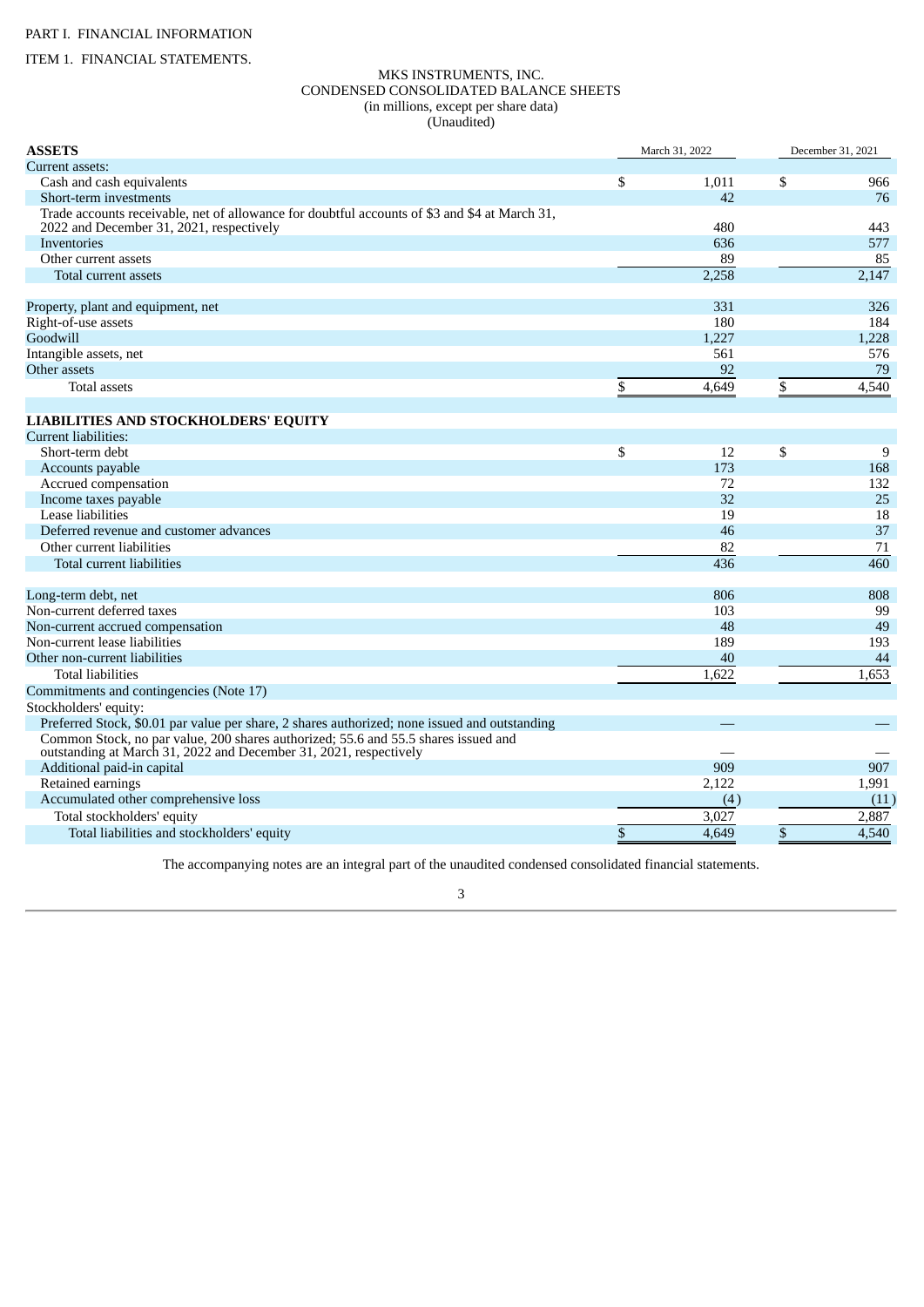#### MKS INSTRUMENTS, INC. CONDENSED CONSOLIDATED STATEMENTS OF OPERATIONS AND COMPREHENSIVE INCOME (in millions, except per share data) (Unaudited)

<span id="page-3-0"></span>

|                                                                             |              |                | Three Months Ended<br>March 31, |                |  |
|-----------------------------------------------------------------------------|--------------|----------------|---------------------------------|----------------|--|
|                                                                             |              | 2022           |                                 | 2021           |  |
| Net revenues:                                                               |              |                |                                 |                |  |
| Products                                                                    | \$           | 648            | \$                              | 605            |  |
| <b>Services</b>                                                             |              | 94             |                                 | 89             |  |
| Total net revenues                                                          |              | 742            |                                 | 694            |  |
| Cost of revenues:                                                           |              |                |                                 |                |  |
| Products                                                                    |              | 360            |                                 | 323            |  |
| <b>Services</b>                                                             |              | 48             |                                 | 49             |  |
| Total cost of revenues (exclusive of amortization shown separately below)   |              | 408            |                                 | 372            |  |
| Gross profit                                                                |              | 334            |                                 | 322            |  |
| Research and development                                                    |              | 52             |                                 | 47             |  |
| Selling, general and administrative                                         |              | 92             |                                 | 96             |  |
| Acquisition and integration costs                                           |              | 8              |                                 | 6              |  |
| Restructuring and other                                                     |              | $\overline{2}$ |                                 | 5              |  |
| Amortization of intangible assets                                           |              | 15             |                                 | 12             |  |
| Gain on sale of long-lived assets                                           |              | (7)            |                                 |                |  |
| Income from operations                                                      |              | 172            |                                 | 156            |  |
| Interest expense                                                            |              | 6              |                                 | 6              |  |
| Other (income) expense, net                                                 |              | (5)            |                                 | $\overline{2}$ |  |
| Income before income taxes                                                  |              | 171            |                                 | 148            |  |
| Provision for income taxes                                                  |              | 28             |                                 | 26             |  |
| Net income                                                                  | \$           | 143            | \$                              | 122            |  |
| Other comprehensive income, net of tax:                                     |              |                |                                 |                |  |
| Changes in value of financial instruments designated as<br>cash flow hedges | $\mathbb{S}$ | 17             | \$                              | 11             |  |
| Foreign currency translation adjustments                                    |              | (10)           |                                 | (19)           |  |
| Total comprehensive income                                                  | \$           | 150            | \$                              | 114            |  |
| Net income per share:                                                       |              |                |                                 |                |  |
| <b>Basic</b>                                                                | \$           | 2.58           | \$                              | 2.21           |  |
| Diluted                                                                     | \$           | 2.57           | \$                              | 2.20           |  |
| Weighted average common shares outstanding:                                 |              |                |                                 |                |  |
| <b>Basic</b>                                                                |              | 55.6           |                                 | 55.3           |  |
| <b>Diluted</b>                                                              |              | 55.8           |                                 | 55.6           |  |
|                                                                             |              |                |                                 |                |  |

The accompanying notes are an integral part of the unaudited condensed consolidated financial statements.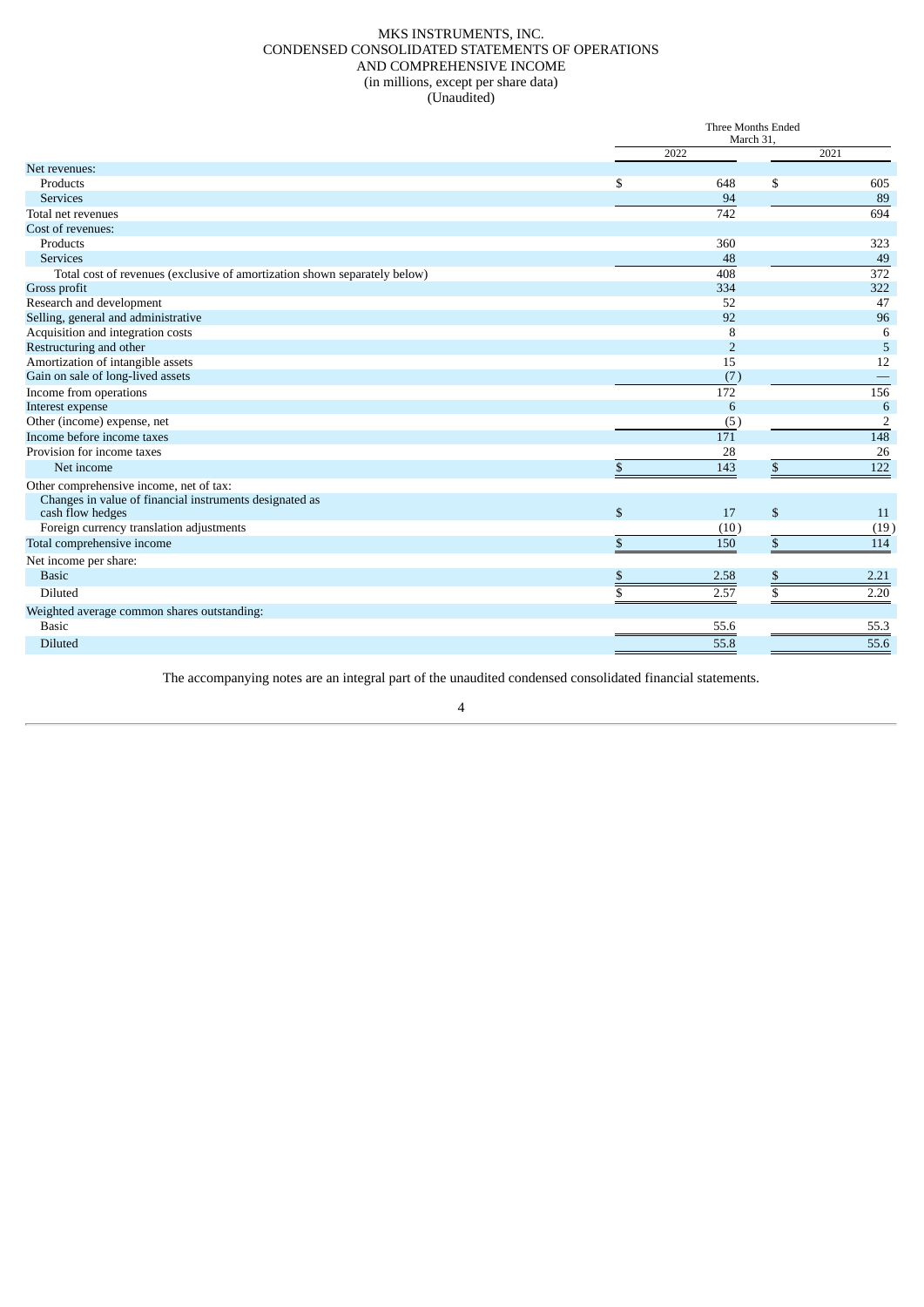#### MKS INSTRUMENTS, INC. CONDENSED CONSOLIDATED STATEMENTS OF STOCKHOLDERS' EQUITY (in millions, except per share data) (Unaudited)

<span id="page-4-0"></span>

|                                         | Common Stock<br>Shares | Amount                        | Additional<br>Paid-In<br>Capital | Retained<br>Earnings | Accumulated<br>Other<br>Comprehensive<br>Loss | Total<br>Stockholders'<br>Equity |
|-----------------------------------------|------------------------|-------------------------------|----------------------------------|----------------------|-----------------------------------------------|----------------------------------|
| Balance at December 31, 2021            | 55.5                   | $\overbrace{\phantom{aaaaa}}$ | 907                              | 1,991                | (11)                                          | 2,887                            |
| Net issuance under stock-based plans    | 0.1                    |                               | (6)                              |                      |                                               | (6)                              |
| Stock-based compensation                |                        |                               | 8                                |                      |                                               | 8                                |
| Cash dividend (\$0.22 per common share) |                        |                               |                                  | (12)                 |                                               | (12)                             |
| Comprehensive income (net of tax):      |                        |                               |                                  |                      |                                               |                                  |
| Net income                              |                        |                               |                                  | 143                  |                                               | 143                              |
| Other comprehensive income              |                        |                               |                                  |                      |                                               |                                  |
| Balance at March 31, 2022               | 55.6                   |                               | 909                              | 2,122                | 4                                             | 3.027                            |

|                                         | Common Stock  |        |         | Additional<br>Paid-In |          | Retained |      | Accumulated<br>Other<br>Comprehensive | Total<br>Stockholders' |
|-----------------------------------------|---------------|--------|---------|-----------------------|----------|----------|------|---------------------------------------|------------------------|
|                                         | <b>Shares</b> | Amount | Capital |                       | Earnings |          | Loss |                                       | Equity                 |
| Balance at December 31, 2020            | 55.2          |        |         | 873                   |          | 1.488    | S    | __                                    | 2,361                  |
| Net issuance under stock-based plans    | 0.1           |        |         | (5)                   |          |          |      |                                       | (5)                    |
| Stock-based compensation                |               |        |         | 10                    |          |          |      |                                       | 10                     |
| Cash dividend (\$0.20 per common share) |               |        |         |                       |          | (11)     |      |                                       | (11)                   |
| Comprehensive income (net of tax):      |               |        |         |                       |          |          |      |                                       |                        |
| Net income                              |               |        |         |                       |          | 122      |      |                                       | 122                    |
| Other comprehensive loss                |               |        |         |                       |          |          |      | (8)                                   | (8)                    |
| Balance at March 31, 2021               | 55.3          | $-$    |         | 878                   |          | 1,599    |      | (8)                                   | 2,469                  |

The accompanying notes are an integral part of the unaudited condensed consolidated financial statements.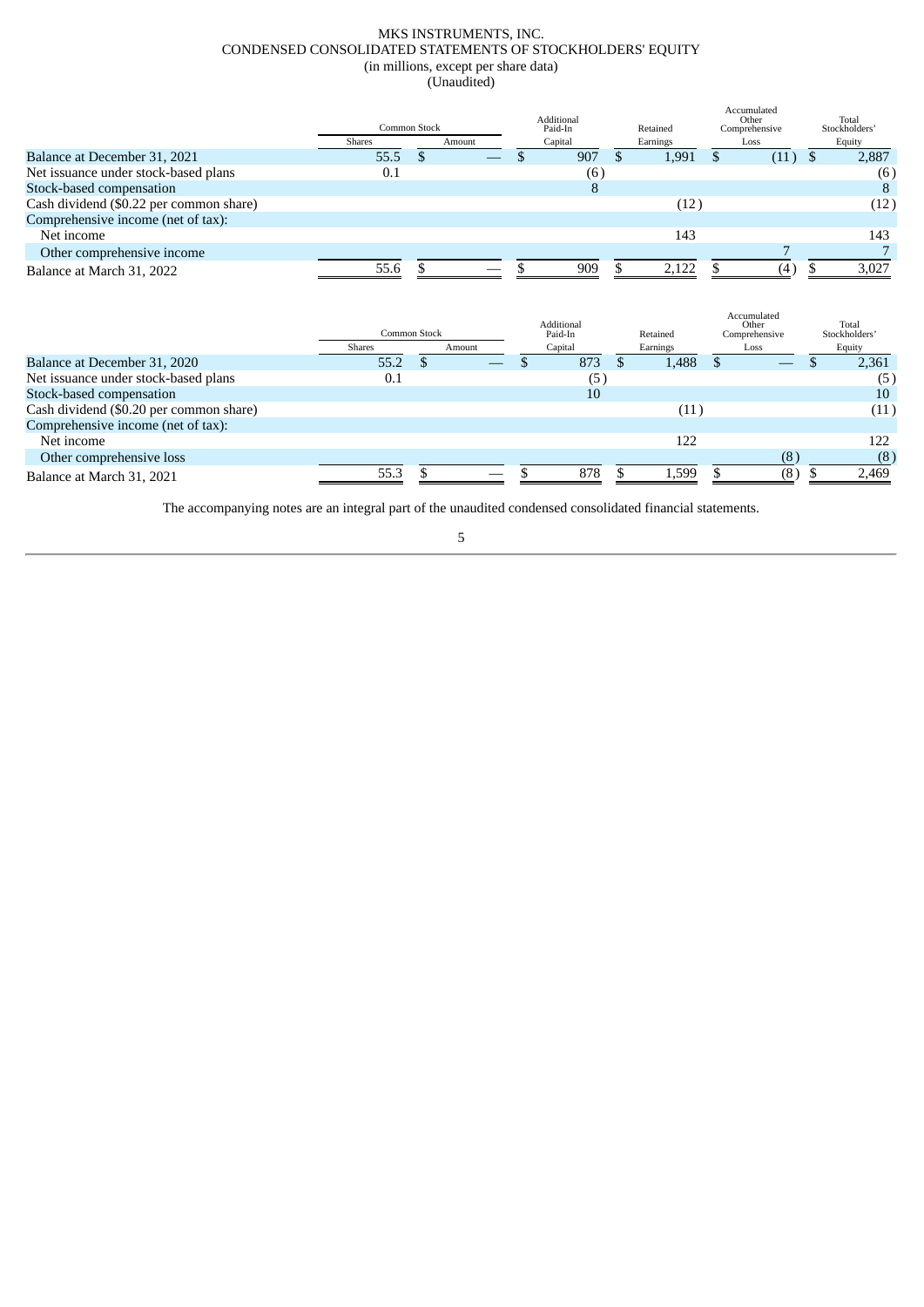#### MKS INSTRUMENTS, INC. CONDENSED CONSOLIDATED STATEMENTS OF CASH FLOWS (in millions) (Unaudited)

<span id="page-5-0"></span>

|                                                                                   | Three Months Ended March 31, |                |                           |                  |  |  |
|-----------------------------------------------------------------------------------|------------------------------|----------------|---------------------------|------------------|--|--|
|                                                                                   |                              | 2022           |                           | 2021             |  |  |
| Cash flows from operating activities:                                             |                              |                |                           |                  |  |  |
| Net income                                                                        | \$                           | 143            | \$                        | 122              |  |  |
| Adjustments to reconcile net income to net cash provided by operating activities: |                              |                |                           |                  |  |  |
| Depreciation and amortization                                                     |                              | 28             |                           | 24               |  |  |
| Unrealized loss on derivatives not designated as hedging instruments              |                              | 3              |                           |                  |  |  |
| Gain on sale of long-lived assets                                                 |                              | (7)            |                           |                  |  |  |
| Stock-based compensation                                                          |                              | 8              |                           | $10\,$           |  |  |
| Provision for excess and obsolete inventory                                       |                              | $\overline{4}$ |                           | 5                |  |  |
| Deferred income taxes                                                             |                              | (2)            |                           | 10               |  |  |
| Changes in operating assets and liabilities:                                      |                              |                |                           |                  |  |  |
| Trade accounts receivable                                                         |                              | (40)           |                           | (33)             |  |  |
| <b>Inventories</b>                                                                |                              | (66)           |                           | (24)             |  |  |
| Other current and non-current assets                                              |                              | (5)            |                           | 6                |  |  |
| Accounts payable                                                                  |                              | 5              |                           | 37               |  |  |
| Current and non-current accrued compensation                                      |                              | (60)           |                           | (42)             |  |  |
| Income taxes payable                                                              |                              | 15             |                           |                  |  |  |
| Other current and non-current liabilities                                         |                              | 15             |                           | 12               |  |  |
| Net cash provided by operating activities                                         |                              | 41             |                           | 127              |  |  |
| Cash flows from investing activities:                                             |                              |                |                           |                  |  |  |
| Purchases of investments                                                          |                              |                |                           | (185)            |  |  |
| Maturities of investments                                                         |                              | 35             |                           | 95               |  |  |
| Sales of investments                                                              |                              |                |                           | 108              |  |  |
| Proceeds from sale of long-lived assets                                           |                              | 7              |                           |                  |  |  |
| Purchases of property, plant and equipment                                        |                              | (19)           |                           | (27)             |  |  |
| Net cash provided by (used in) investing activities                               |                              | 23             |                           | (9)              |  |  |
| Cash flows from financing activities:                                             |                              |                |                           |                  |  |  |
| Proceeds from borrowings                                                          |                              | 3              |                           | $\mathbf{1}$     |  |  |
| Payments of borrowings                                                            |                              | (2)            |                           | (8)              |  |  |
| Dividend payments                                                                 |                              | (12)           |                           | (11)             |  |  |
| Net payments related to employee stock awards                                     |                              | (6)            |                           | (5)              |  |  |
| Net cash used in financing activities                                             |                              | (17)           |                           | (23)             |  |  |
| Effect of exchange rate changes on cash and cash equivalents                      |                              | (2)            |                           | (3)              |  |  |
| Increase in cash and cash equivalents                                             |                              | 45             |                           | $\overline{92}$  |  |  |
| Cash and cash equivalents at beginning of period                                  |                              | 966            |                           | 608              |  |  |
| Cash and cash equivalents at end of period                                        | \$                           | 1,011          | $\boldsymbol{\mathsf{S}}$ | $\overline{700}$ |  |  |

The accompanying notes are an integral part of the unaudited condensed consolidated financial statements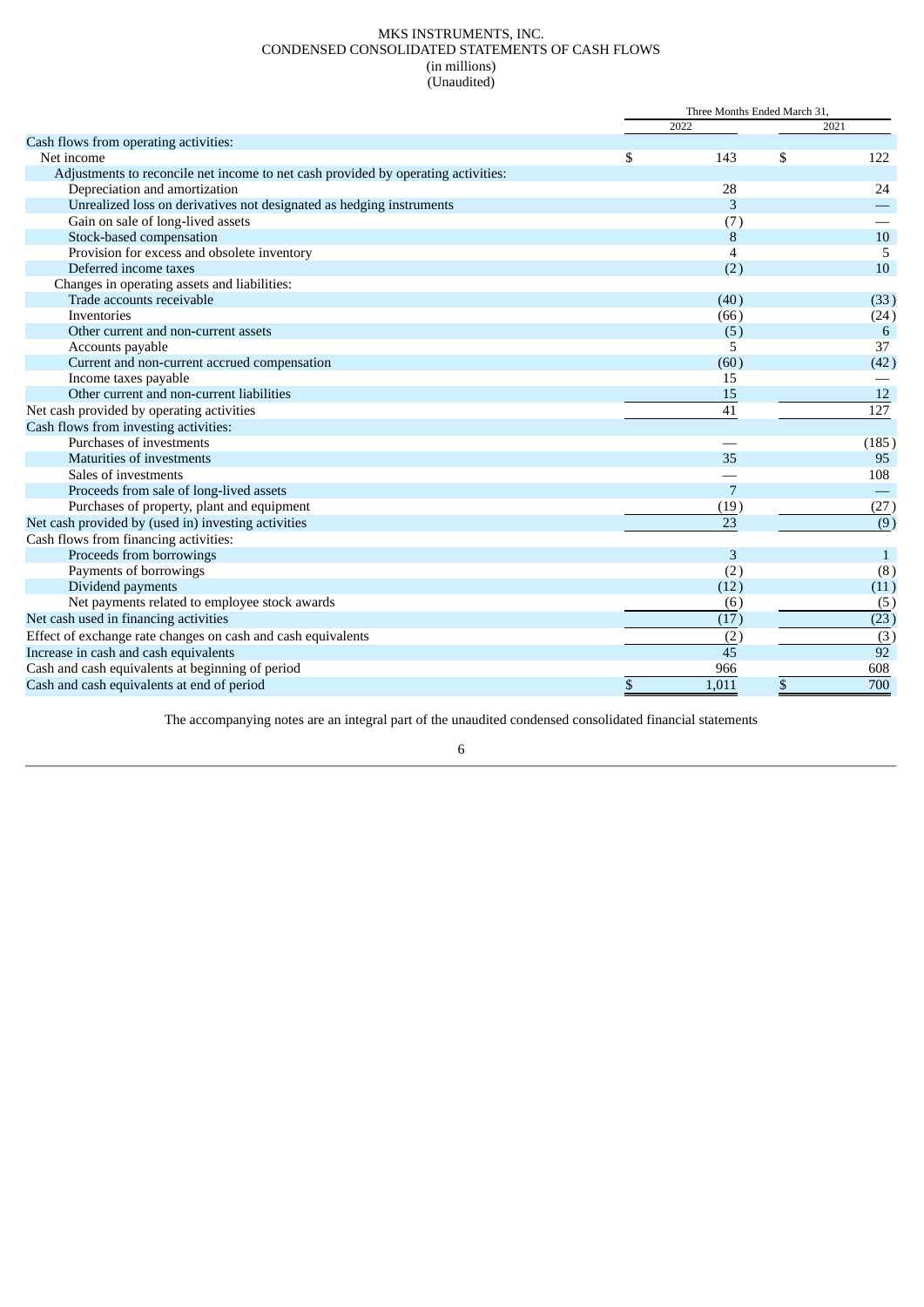# 1) Basis of Presentation

<span id="page-6-0"></span>The terms "MKS" and the "Company" refer to MKS Instruments, Inc. and its subsidiaries. All intercompany accounts and transactions have been eliminated in consolidation. The interim financial data as of March 31, 2022, and for the three months ended March 31, 2022, are unaudited; however, in the opinion of MKS, the interim data includes all adjustments, consisting of normal recurring adjustments, necessary for a fair statement of the results for the interim periods. The condensed consolidated balance sheet presented as of December 31, 2021 has been derived from the consolidated audited financial statements as of that date. The unaudited condensed consolidated financial statements presented herein have been prepared in accordance with the instructions to Form 10-Q and do not include all of the information and note disclosures required by United States generally accepted accounting principles ("U.S. GAAP"). The unaudited condensed consolidated financial statements should be read in conjunction with the audited consolidated financial statements and notes thereto included in the MKS Annual Report on Form 10-K for the year ended December 31, 2021 filed with the U.S. Securities and Exchange Commission on February 28, 2022.

The preparation of these unaudited condensed consolidated financial statements requires management to make estimates and assumptions that affect the reported amounts of assets and liabilities and the disclosure of contingent liabilities at the date of the unaudited condensed consolidated financial statements and the reported amounts of revenues and expenses during the reporting period. On an on-going basis, management evaluates its estimates and judgments, including those related to revenue recognition, inventory valuation, warranty costs, stock-based compensation, intangible assets, goodwill, other long-lived assets and other acquisition expenses and income taxes. Management bases its estimates and judgments on historical experience and on various other factors that are believed to be reasonable under the circumstances, the results of which form the basis for making judgments about the carrying values of assets and liabilities that are not readily apparent from other sources. Actual results may differ from these estimates under different assumptions or conditions.

In the first quarter of 2022, MKS updated the names of its three divisions in order to simplify its naming convention. These three divisions, formerly known as the Vacuum & Analysis Division, the Light & Motion Division and the Equipment & Solutions Division, are now referred to as the Vacuum Solutions Division ("VSD"), the Photonics Solutions Division ("PSD") and the Equipment Solutions Division ("ESD"), respectively. MKS' reportable segments continue to be its three divisions.

#### 2) Revenue from Contracts with Customers

Contract assets as of March 31, 2022 and December 31, 2021 were immaterial. A roll-forward of the Company's deferred revenue and customer advances is as follows:

|                                                                       | Three Months Ended |                |
|-----------------------------------------------------------------------|--------------------|----------------|
|                                                                       | March 31, 2022     | March 31, 2021 |
| Beginning balance, January $1^{(1)}$                                  | 40                 |                |
| Additions to deferred revenue and customer advances                   | 68                 |                |
| Amount of deferred revenue and customer advances recognized in income | (60)               | (22)           |
| Ending balance, March $31^{(2)}$                                      | 48                 | 40             |

Beginning deferred revenue and customer advances as of January 1, 2022 included \$16 of current deferred revenue, \$3 of long-term deferred revenue and \$21 of current customer advances. Beginning deferred revenue and customer advances as of January 1, 2021 included \$18 of current deferred revenue, \$6 of long-term deferred revenue and \$13 of current customer advances. (1)

Ending deferred revenue and customer advances as of March 31, 2022 included \$17 of current deferred revenue, \$2 of long-term deferred revenue and \$29 of current customer advances. Ending deferred revenue and customer advances as of March 31, 2021 included \$17 of current deferred revenue, \$5 of long-term deferred revenue and \$18 of current customer advances. (2)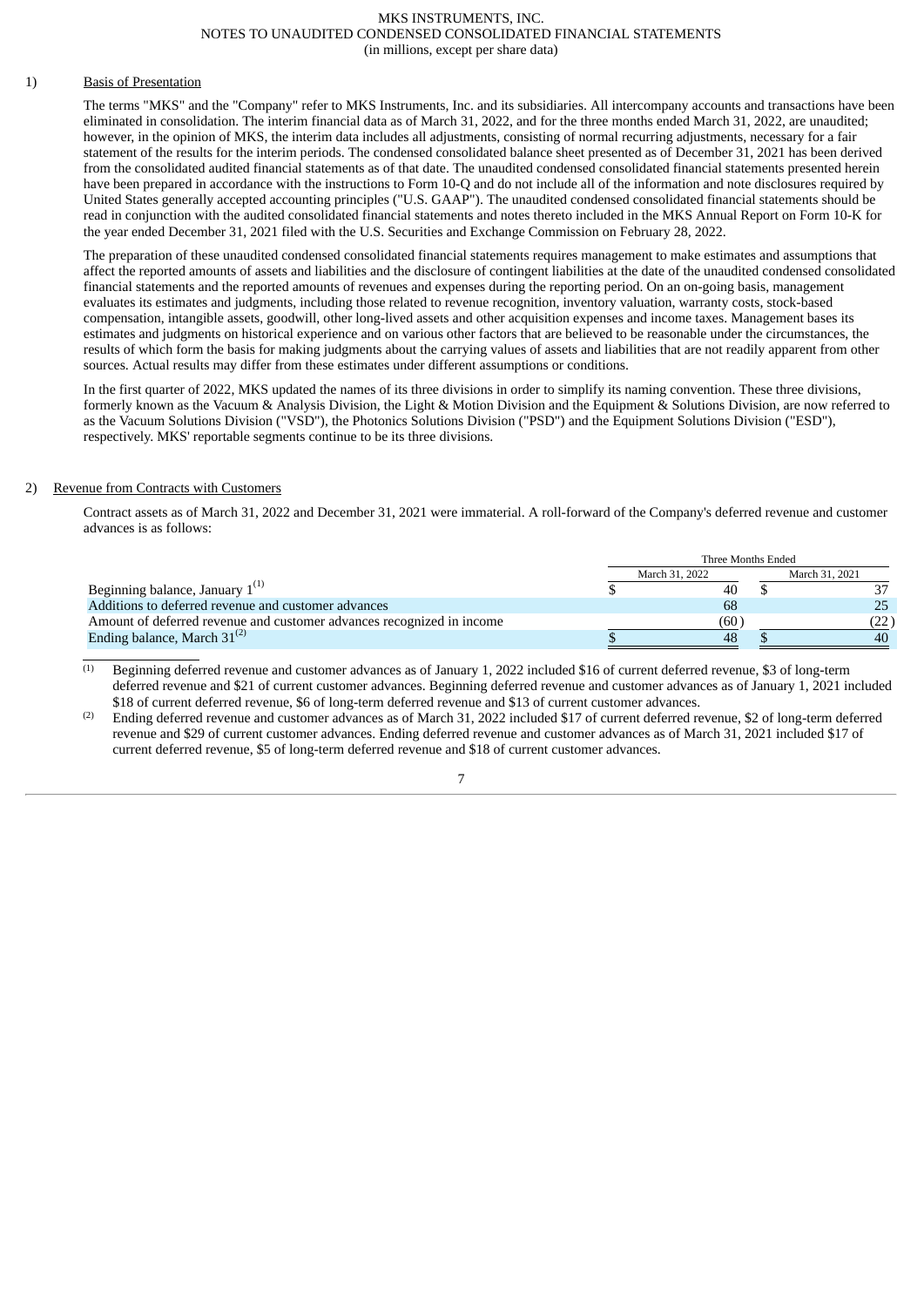# *Disaggregation of Revenue*

The following table summarizes revenue from contracts with customers:

|                    |         | Three Months Ended March 31, 2022 |     |                                   |    |     |     |       |  |
|--------------------|---------|-----------------------------------|-----|-----------------------------------|----|-----|-----|-------|--|
|                    |         | <b>VSD</b>                        |     | PSD                               |    | ESD |     | Total |  |
| Net revenues:      |         |                                   |     |                                   |    |     |     |       |  |
| Products           | ¢<br>J. | 416                               | \$  | 210                               | \$ | 22  | -\$ | 648   |  |
| <b>Services</b>    |         | 58                                |     | 18                                |    | 18  |     | 94    |  |
| Total net revenues |         | 474                               |     | 228                               |    | 40  |     | 742   |  |
|                    |         |                                   |     |                                   |    |     |     |       |  |
|                    |         |                                   |     |                                   |    |     |     |       |  |
|                    |         |                                   |     | Three Months Ended March 31, 2021 |    |     |     |       |  |
|                    |         | <b>VSD</b>                        |     | PSD                               |    | ESD |     | Total |  |
| Net revenues:      |         |                                   |     |                                   |    |     |     |       |  |
| Products           |         | 379                               | \$. | 165                               | .S | 61  | -\$ | 605   |  |
| <b>Services</b>    |         | 57                                |     | 17                                |    | 15  |     | 89    |  |
| Total net revenues |         | 436                               |     | 182                               |    | 76  |     | 694   |  |

Product revenue, excluding revenue from certain custom products, is recorded at a point in time, while the majority of service revenue and revenue from certain custom products is recorded over time.

# 3) Investments

The following tables show the gross unrealized gains and (losses) aggregated by investment category for available-for-sale investments:

|                                           |              |              | Gross<br>Unrealized          |                           | Gross<br>Unrealized             |                           | Estimated<br>Fair Value |
|-------------------------------------------|--------------|--------------|------------------------------|---------------------------|---------------------------------|---------------------------|-------------------------|
| As of March 31, 2022:                     | Cost         |              | Gains                        |                           | (Losses)                        |                           |                         |
| Short-term investments:                   |              | \$           |                              |                           |                                 |                           |                         |
| Time deposits and certificates of deposit | \$<br>14     |              |                              | \$                        |                                 | \$                        | 14                      |
| Commercial paper                          | 15           |              |                              |                           |                                 |                           | 15                      |
| Corporate obligations                     | $\mathbf{1}$ |              |                              |                           |                                 |                           | 1                       |
| U.S. treasury obligations                 | 12           |              |                              |                           |                                 |                           | 12                      |
|                                           | \$<br>42     | \$           |                              | \$                        |                                 | \$                        | 42                      |
|                                           | Cost         |              | Gross<br>Unrealized<br>Gains |                           | Gross<br>Unrealized             |                           | Estimated<br>Fair Value |
| As of March 31, 2022:                     |              |              |                              |                           | (Losses)                        |                           |                         |
| Long-term investments:                    |              |              |                              |                           |                                 |                           |                         |
| Group insurance contracts                 | \$<br>5      | S            |                              | \$                        |                                 | S                         | 6                       |
| As of December 31, 2021:                  | Cost         |              | Gross<br>Unrealized<br>Gains |                           | Gross<br>Unrealized<br>(Losses) |                           | Estimated<br>Fair Value |
| Short-term investments:                   |              |              |                              |                           |                                 |                           |                         |
| Available-for-sale investments:           |              |              |                              |                           |                                 |                           |                         |
| Time deposits and certificates of deposit | \$<br>22     | $\mathbb{S}$ |                              | $\boldsymbol{\mathsf{S}}$ |                                 | $\boldsymbol{\mathsf{S}}$ | 22                      |
| Commercial paper                          | 42           |              |                              |                           |                                 |                           | 42                      |
| U.S. treasury obligations                 | 11           |              |                              |                           |                                 |                           | 11                      |
| U.S. agency obligations                   | 1            |              |                              |                           |                                 |                           | 1                       |
|                                           | \$<br>76     | \$           |                              | \$                        |                                 | \$                        | 76                      |
| As of December 31, 2021:                  | Cost         |              | Gross<br>Unrealized<br>Gains |                           | Gross<br>Unrealized<br>(Losses) |                           | Estimated<br>Fair Value |
| Long-term investments:                    |              |              |                              |                           |                                 |                           |                         |
| Group insurance contracts                 | 5            |              |                              |                           |                                 |                           | 6                       |
|                                           |              |              |                              |                           |                                 |                           |                         |

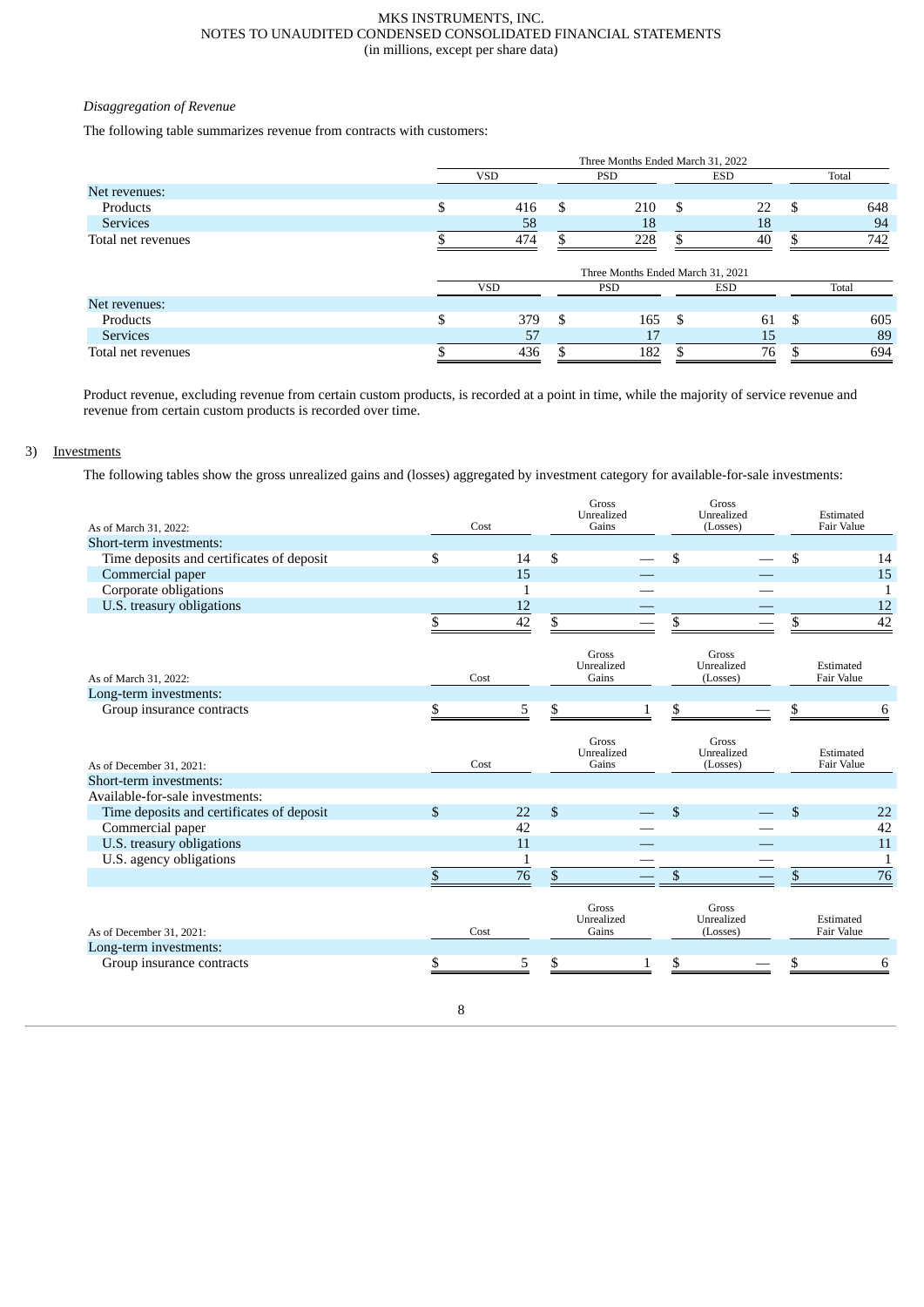Management has the ability to liquidate the Company's investments in order to meet the Company's liquidity needs in the next 12 months. Accordingly, those investments with contractual maturities greater than one year from the date of purchase are classified as short-term on the accompanying balance sheets.

Interest income is accrued as earned. Dividend income is recognized as income on the date the security trades "ex-dividend." The cost of marketable securities sold is determined by the specific identification method. Realized gains or losses are reflected in income and were not material for the three months ended March 31, 2022 and 2021.

#### 4) Fair Value Measurements

In accordance with the provisions of fair value accounting, a fair value measurement assumes that the transaction to sell an asset or transfer a liability occurs in the principal market for the asset or liability or, in the absence of a principal market, the most advantageous market for the asset or liability and defines fair value based upon an exit price model.

The fair value measurement guidance establishes a fair value hierarchy which requires an entity to maximize the use of observable inputs and minimize the use of unobservable inputs when measuring fair value. The guidance describes three levels of inputs that may be used to measure fair value:

- Level 1 Quoted prices in active markets for identical assets or liabilities as of the reporting date. Active markets are those in which transactions for the asset or liability occur in sufficient frequency and volume to provide pricing information on an ongoing basis.
- Level 2 Observable inputs other than Level 1 prices, such as quoted prices for similar assets or liabilities; quoted prices in markets that are not active; or other inputs that are observable or can be corroborated by observable market data for substantially the full term of the assets or liabilities. Level 2 assets and liabilities include debt securities with quoted prices that are traded less frequently than exchangetraded instruments or securities or derivative contracts that are valued using a pricing model with inputs that are observable in the market or can be derived principally from or corroborated by observable market data.
- Level 3 Unobservable inputs that are supported by little or no market activity and that are significant to the fair value of the assets or liabilities. Level 3 assets and liabilities include financial instruments whose value is determined using pricing models, discounted cash flow methodologies, or similar techniques, as well as instruments for which the determination of fair value requires significant management judgment or estimation.

In certain cases, the inputs used to measure fair value may fall into different levels of the fair value hierarchy. In such cases, the Company categorizes such assets and liabilities based on the lowest level input that is significant to the fair value measurement in its entirety. The Company's assessment of the significance of a particular input to the fair value measurement in its entirety requires judgment and considers factors specific to the asset or liability.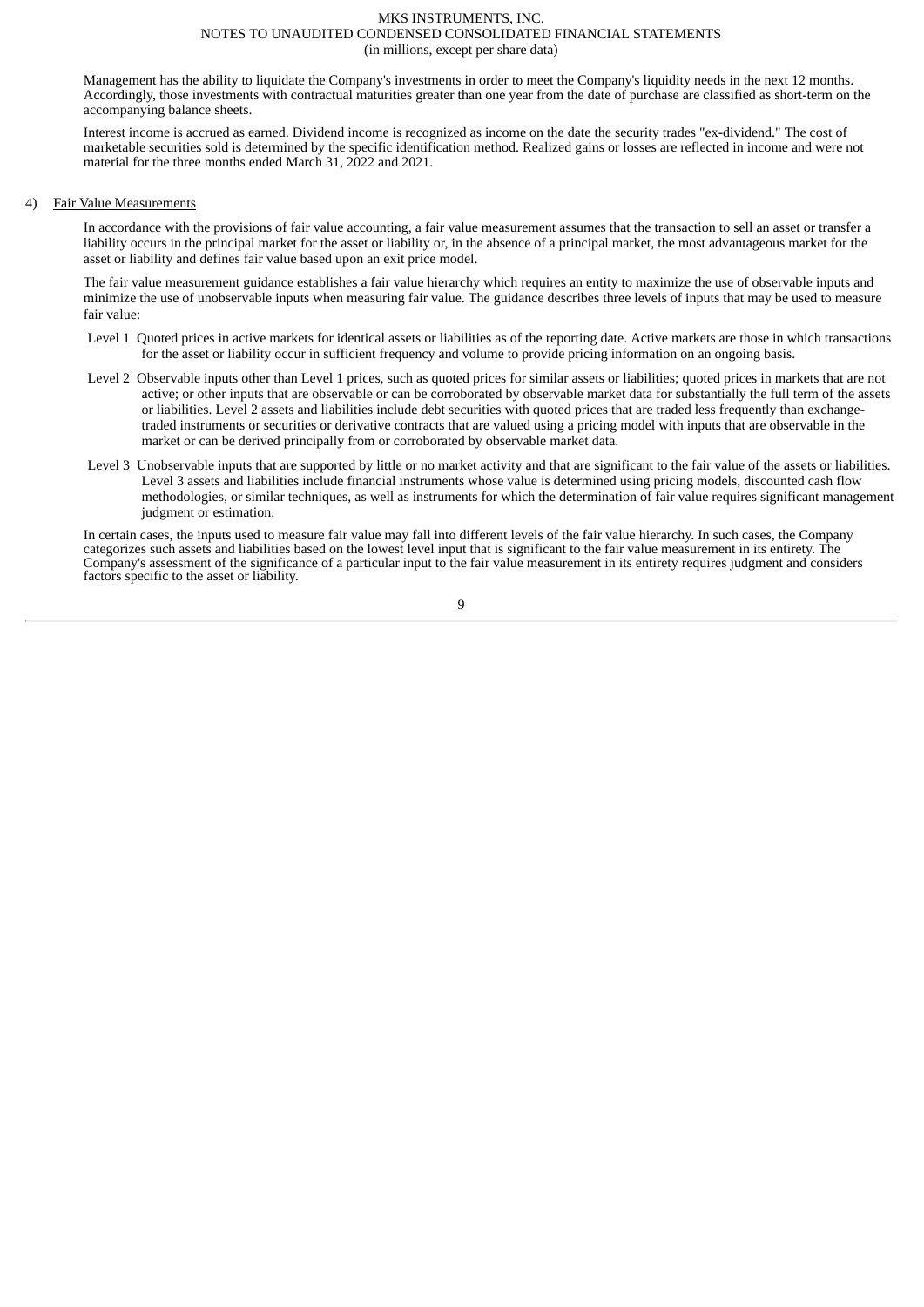Assets and liabilities of the Company are measured at fair value on a recurring basis as of March 31, 2022 and are summarized as follows:

|                                                  |                         |                | Fair Value Measurements at Reporting Date Using |                                                                                                         |    |                                                           |                         |                                                    |  |
|--------------------------------------------------|-------------------------|----------------|-------------------------------------------------|---------------------------------------------------------------------------------------------------------|----|-----------------------------------------------------------|-------------------------|----------------------------------------------------|--|
| Description                                      |                         | March 31, 2022 |                                                 | Quoted Prices in<br><b>Active Markets for</b><br><b>Identical Assets or</b><br>Liabilities<br>(Level 1) |    | Significant<br>Other<br>Observable<br>Inputs<br>(Level 2) |                         | Significant<br>Unobservable<br>Inputs<br>(Level 3) |  |
| Assets:                                          |                         |                |                                                 |                                                                                                         |    |                                                           |                         |                                                    |  |
| Cash equivalents:                                |                         |                |                                                 |                                                                                                         |    |                                                           |                         |                                                    |  |
| Money market funds                               | $\mathbf{s}$            | 265            | \$                                              | 265                                                                                                     | \$ |                                                           | \$                      |                                                    |  |
| Available-for-sale investments:                  |                         |                |                                                 |                                                                                                         |    |                                                           |                         |                                                    |  |
| Time deposits and certificates of deposit        |                         | 14             |                                                 |                                                                                                         |    | 14                                                        |                         |                                                    |  |
| Commercial paper                                 |                         | 15             |                                                 |                                                                                                         |    | 15                                                        |                         |                                                    |  |
| Corporate obligations                            |                         | $\mathbf{1}$   |                                                 |                                                                                                         |    | $\mathbf{1}$                                              |                         |                                                    |  |
| U.S. treasury obligations                        |                         | 12             |                                                 |                                                                                                         |    | 12                                                        |                         |                                                    |  |
| Group insurance contracts                        |                         | 6              |                                                 |                                                                                                         |    | 6                                                         |                         |                                                    |  |
| Derivatives - foreign exchange forward contracts |                         | 7              |                                                 |                                                                                                         |    | 7                                                         |                         |                                                    |  |
| Derivatives - interest rate hedge-non-current    |                         | 25             |                                                 |                                                                                                         |    | 25                                                        |                         |                                                    |  |
| Funds in investments and other assets:           |                         |                |                                                 |                                                                                                         |    |                                                           |                         |                                                    |  |
| Israeli pension assets                           |                         | 20             |                                                 |                                                                                                         |    | 20                                                        |                         |                                                    |  |
| Total assets                                     | \$                      | 365            | \$                                              | $\overline{265}$                                                                                        | \$ | 100                                                       | \$                      |                                                    |  |
| Liabilities:                                     |                         |                |                                                 |                                                                                                         |    |                                                           |                         |                                                    |  |
| Derivatives - interest rate hedge - current      | \$                      | 1              | $rac{5}{5}$                                     |                                                                                                         | \$ |                                                           | \$                      |                                                    |  |
| <b>Total liabilities</b>                         | $\overline{\mathbb{S}}$ | $\mathbf{1}$   |                                                 |                                                                                                         |    | $\mathbf{1}$                                              | $\overline{\mathbb{S}}$ |                                                    |  |
| Reported as follows:                             |                         |                |                                                 |                                                                                                         |    |                                                           |                         |                                                    |  |
| Assets:                                          |                         |                |                                                 |                                                                                                         |    |                                                           |                         |                                                    |  |
| Cash equivalents                                 | \$                      | 265            | \$                                              | 265                                                                                                     | \$ |                                                           | \$                      |                                                    |  |
| Short-term investments                           |                         | 42             |                                                 |                                                                                                         |    | 42                                                        |                         |                                                    |  |
| Other current assets                             |                         | 7              |                                                 |                                                                                                         |    |                                                           |                         |                                                    |  |
| Total current assets                             | \$                      | 314            | \$                                              | $\overline{265}$                                                                                        | \$ | 49                                                        | \$                      |                                                    |  |
| Other assets                                     |                         | 51             | \$                                              |                                                                                                         |    | 51                                                        | \$                      |                                                    |  |
| Liabilities:                                     |                         |                |                                                 |                                                                                                         |    |                                                           |                         |                                                    |  |
| Other liabilities                                | \$                      | $\mathbf{1}$   | \$                                              |                                                                                                         | \$ |                                                           | \$                      |                                                    |  |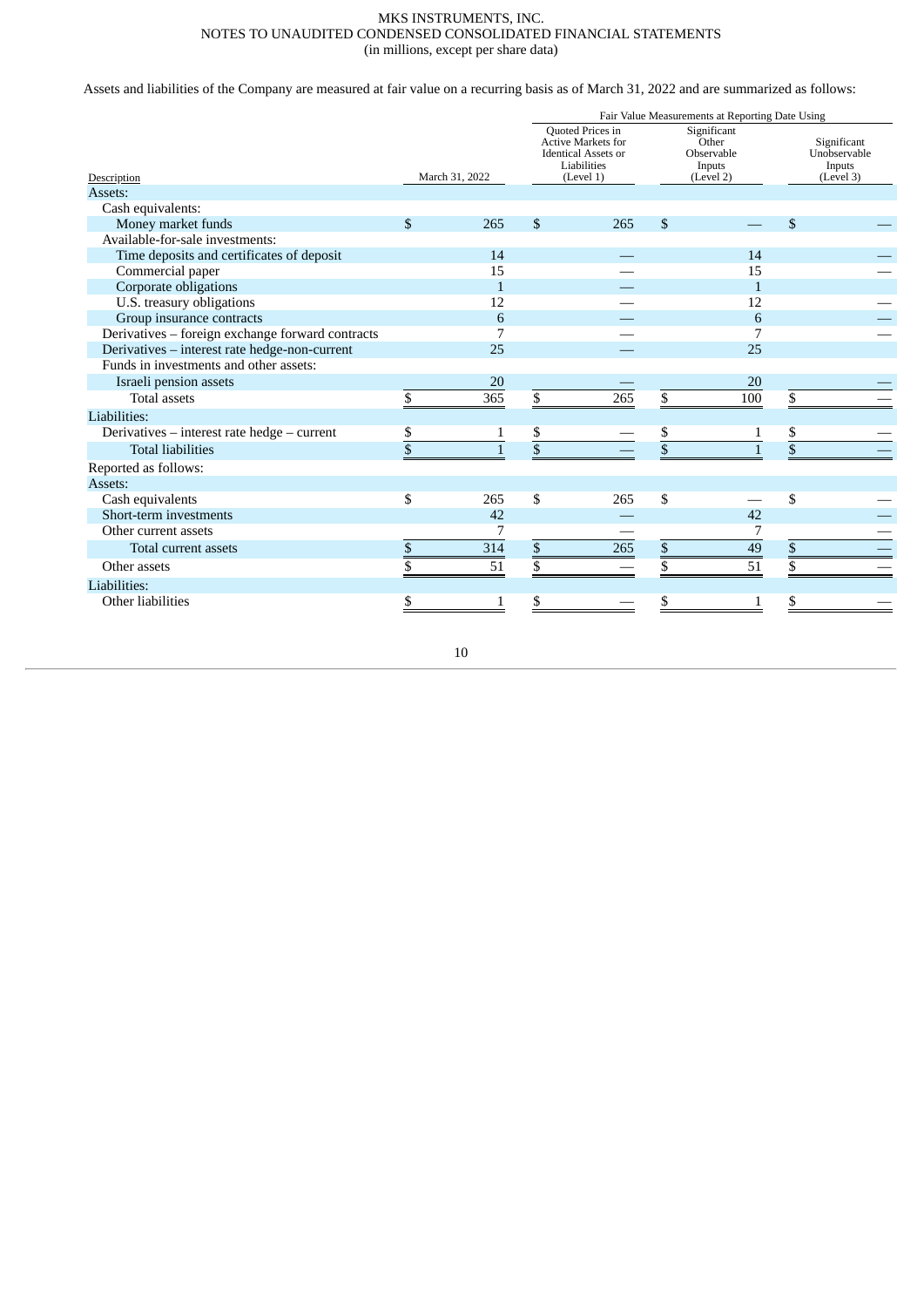Assets and liabilities of the Company are measured at fair value on a recurring basis as of December 31, 2021 and are summarized as follows:

|                                                 |                   |                | Fair Value Measurements at Reporting Date Using |                                                                                                         |    |                                                           |             |                                                    |  |  |  |
|-------------------------------------------------|-------------------|----------------|-------------------------------------------------|---------------------------------------------------------------------------------------------------------|----|-----------------------------------------------------------|-------------|----------------------------------------------------|--|--|--|
| Description                                     | December 31, 2021 |                |                                                 | Quoted Prices in<br><b>Active Markets for</b><br><b>Identical Assets or</b><br>Liabilities<br>(Level 1) |    | Significant<br>Other<br>Observable<br>Inputs<br>(Level 2) |             | Significant<br>Unobservable<br>Inputs<br>(Level 3) |  |  |  |
| Assets:                                         |                   |                |                                                 |                                                                                                         |    |                                                           |             |                                                    |  |  |  |
| Cash equivalents:                               |                   |                |                                                 |                                                                                                         |    |                                                           |             |                                                    |  |  |  |
| Money market funds                              | \$                | 55             | \$                                              | 55                                                                                                      | \$ |                                                           | \$          |                                                    |  |  |  |
| U.S. treasury obligations                       |                   | 175            |                                                 |                                                                                                         |    | 175                                                       |             |                                                    |  |  |  |
| Available-for-sale investments:                 |                   |                |                                                 |                                                                                                         |    |                                                           |             |                                                    |  |  |  |
| Time deposits and certificates of deposit       |                   | 22             |                                                 |                                                                                                         |    | 22                                                        |             |                                                    |  |  |  |
| Commercial paper                                |                   | 42             |                                                 |                                                                                                         |    | 42                                                        |             |                                                    |  |  |  |
| U.S. treasury obligations                       |                   | 11             |                                                 |                                                                                                         |    | 11                                                        |             |                                                    |  |  |  |
| U.S. agency obligations                         |                   | $\mathbf{1}$   |                                                 |                                                                                                         |    | $\mathbf{1}$                                              |             |                                                    |  |  |  |
| Group insurance contracts                       |                   | 6              |                                                 |                                                                                                         |    | 6                                                         |             |                                                    |  |  |  |
| Derivatives-foreign exchange forward contracts  |                   | 3              |                                                 |                                                                                                         |    | 3                                                         |             |                                                    |  |  |  |
| Derivatives-foreign currency options            |                   | 3              |                                                 |                                                                                                         |    | 3                                                         |             |                                                    |  |  |  |
| Derivatives-interest rate hedge-non-current     |                   | $\overline{9}$ |                                                 |                                                                                                         |    | 9                                                         |             |                                                    |  |  |  |
| Funds in investments and other assets:          |                   |                |                                                 |                                                                                                         |    |                                                           |             |                                                    |  |  |  |
| Israeli pension assets                          |                   | 20             |                                                 |                                                                                                         |    | 20                                                        |             |                                                    |  |  |  |
| <b>Total assets</b>                             | \$                | 347            | \$                                              | $\overline{55}$                                                                                         | \$ | 292                                                       | \$          |                                                    |  |  |  |
| Liabilities:                                    |                   |                |                                                 |                                                                                                         |    |                                                           |             |                                                    |  |  |  |
| Derivatives-foreign exchange forward contracts  | \$                | $\mathbf{1}$   | \$                                              |                                                                                                         | \$ | $\mathbf{1}$                                              | \$          |                                                    |  |  |  |
| Derivatives - interest rate hedge - non-current |                   | 5              |                                                 |                                                                                                         |    | 5                                                         |             |                                                    |  |  |  |
| <b>Total liabilities</b>                        | \$                | 6              | \$                                              |                                                                                                         | \$ | 6                                                         | \$          |                                                    |  |  |  |
| Reported as follows:                            |                   |                |                                                 |                                                                                                         |    |                                                           |             |                                                    |  |  |  |
| Assets:                                         |                   |                |                                                 |                                                                                                         |    |                                                           |             |                                                    |  |  |  |
| Cash equivalents                                | \$                | 230            | \$                                              | 55                                                                                                      | \$ | 175                                                       | \$          |                                                    |  |  |  |
| Short-term investments                          |                   | 76             |                                                 |                                                                                                         |    | 76                                                        |             |                                                    |  |  |  |
| Other current assets                            |                   | 6              |                                                 |                                                                                                         |    | 6                                                         |             |                                                    |  |  |  |
| Total current assets                            | $\frac{3}{5}$     | 312            | $\frac{1}{2}$                                   | $\overline{55}$                                                                                         | \$ | 257                                                       |             |                                                    |  |  |  |
| Other assets                                    | \$                | 35             | \$                                              |                                                                                                         | \$ | 35                                                        | $rac{5}{5}$ |                                                    |  |  |  |
| Liabilities:                                    |                   |                |                                                 |                                                                                                         |    |                                                           |             |                                                    |  |  |  |
| Other current liabilities                       | \$                | $\mathbf{1}$   | \$                                              |                                                                                                         | \$ |                                                           | \$          |                                                    |  |  |  |
| Other liabilities                               | \$                | 5              | \$                                              |                                                                                                         | \$ | 5                                                         | \$          |                                                    |  |  |  |

# Money Market Funds

Money market funds are cash equivalents and are classified within Level 1 of the fair value hierarchy.

# Available-For-Sale Investments

The Company measures its debt and equity investments at fair value. The Company's available-for-sale investments are classified within Level 2 of the fair value hierarchy.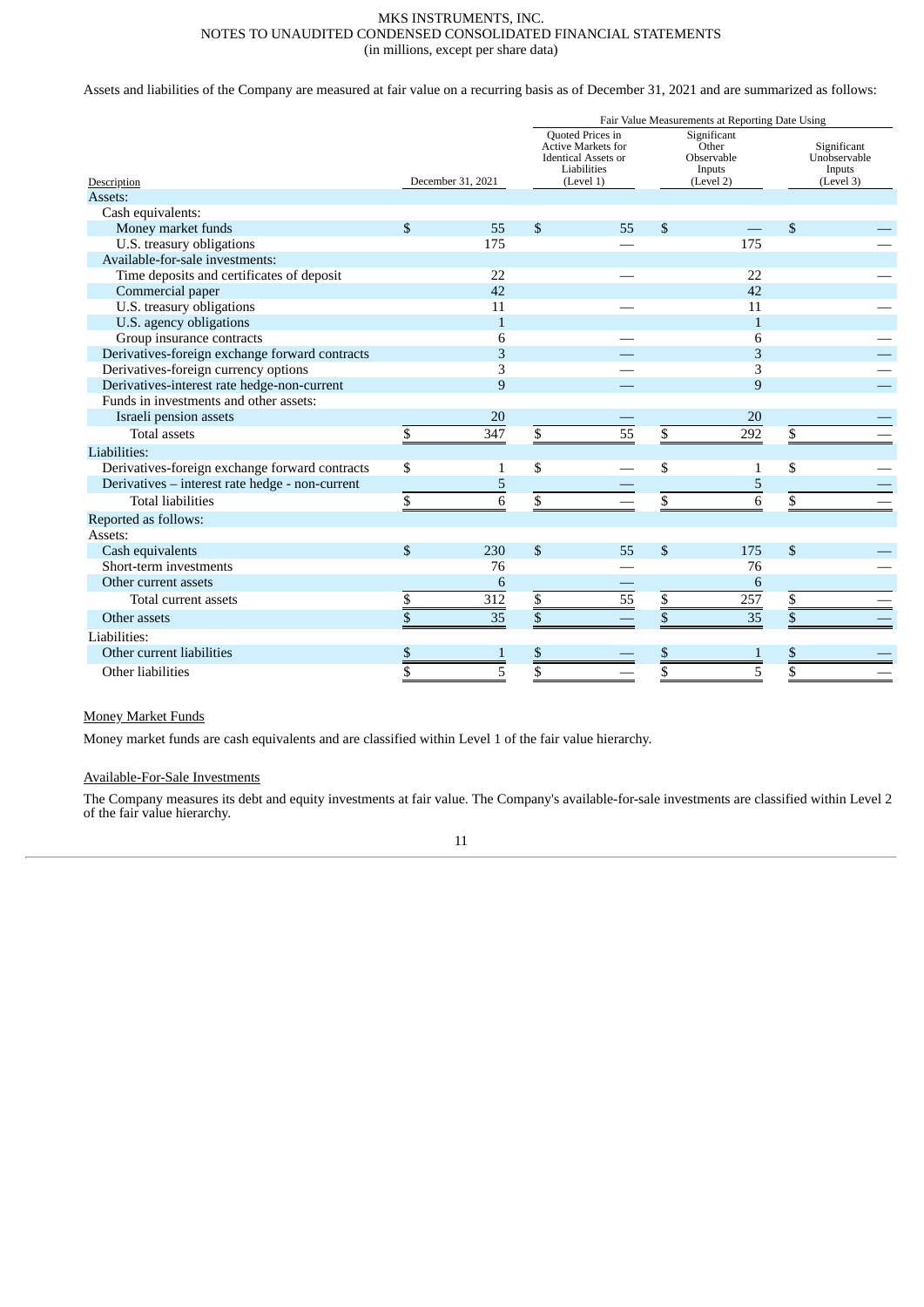#### Israeli Pension Assets

Israeli pension assets represent investments in mutual funds, government securities and other time deposits. These investments are set aside for the retirement benefit of the employees of the Company's Israeli subsidiaries. These funds are classified within Level 2 of the fair value hierarchy.

#### **Derivatives**

As a result of the Company's global operating activities, the Company is exposed to market risks from changes in foreign currency exchange rates and variable interest rates, which may adversely affect its operating results and financial position. When deemed appropriate, the Company minimizes its risks from foreign currency exchange rate and interest rate fluctuations through the use of derivative financial instruments. The principal market in which the Company executes its foreign currency contracts and options and interest rate swaps is the institutional market in an over-the-counter environment with a relatively high level of price transparency. The market participants are typically large commercial banks. The foreign exchange forward contracts and options and interest rate swaps are valued using broker quotations or market transactions and are classified within Level 2 of the fair value hierarchy.

# 5) Derivatives

The Company enters into derivative instruments for risk management purposes only, including derivatives designated as hedging instruments and those utilized as economic hedges. The Company operates internationally and, in the normal course of business, is exposed to fluctuations in interest rates and foreign exchange rates. These fluctuations can increase the costs of financing, investing and operating the business. The Company has used derivative instruments, such as foreign exchange forward contracts and options, to manage certain foreign currency exposure, and interest rate swaps to manage interest rate exposure.

By nature, all financial instruments involve market and credit risks. The Company enters into derivative instruments with major investment grade financial institutions, for which no collateral is required. The Company has policies to monitor the credit risk of these counterparties. While there can be no assurance, the Company does not anticipate any material non-performance by any of these counterparties.

#### Foreign Exchange Forward Contracts

The Company hedges a portion of its forecasted foreign currency-denominated intercompany sales of inventory, over a maximum period of eighteen months, using foreign exchange forward contracts accounted for as cash-flow hedges related to British, Euro, Japanese, South Korean and Taiwanese currencies. To the extent these derivatives are effective in off-setting the variability of the hedged cash flows, and otherwise meet the hedge accounting criteria, changes in the derivatives' fair value are not included in current earnings but are included in other comprehensive income ("OCI") in stockholders' equity. These changes in fair value will subsequently be reclassified into earnings, as applicable, when the forecasted transaction occurs. To the extent that a previously designated hedging transaction is no longer an effective hedge, any ineffectiveness measured in the hedging relationship is recorded in earnings in the period it occurs. The cash flows resulting from foreign exchange forward contracts are classified in the condensed consolidated statements of cash flows as part of cash flows from operating activities. The Company does not enter into derivative instruments for trading or speculative purposes.

As of March 31, 2022 and December 31, 2021, the Company had outstanding foreign exchange forward contracts with gross notional values of \$155 and \$241, respectively. The following tables provide a summary of the primary net hedging positions and corresponding fair values held as of March 31, 2022 and December 31, 2021:

|                                 | March 31, 2022                 |     |  |  |  |  |  |  |  |
|---------------------------------|--------------------------------|-----|--|--|--|--|--|--|--|
| Currency Hedged (Buy/Sell)      | <b>Gross Notional</b><br>Value |     |  |  |  |  |  |  |  |
| U.S. dollar/Japanese yen        |                                | 34  |  |  |  |  |  |  |  |
| U.S. dollar/South Korean won    |                                |     |  |  |  |  |  |  |  |
| U.S. dollar/Euro                |                                |     |  |  |  |  |  |  |  |
| U.S. dollar/U.K. pound sterling |                                |     |  |  |  |  |  |  |  |
| U.S. dollar/Taiwan dollar       |                                | 31  |  |  |  |  |  |  |  |
| Total                           |                                | 155 |  |  |  |  |  |  |  |

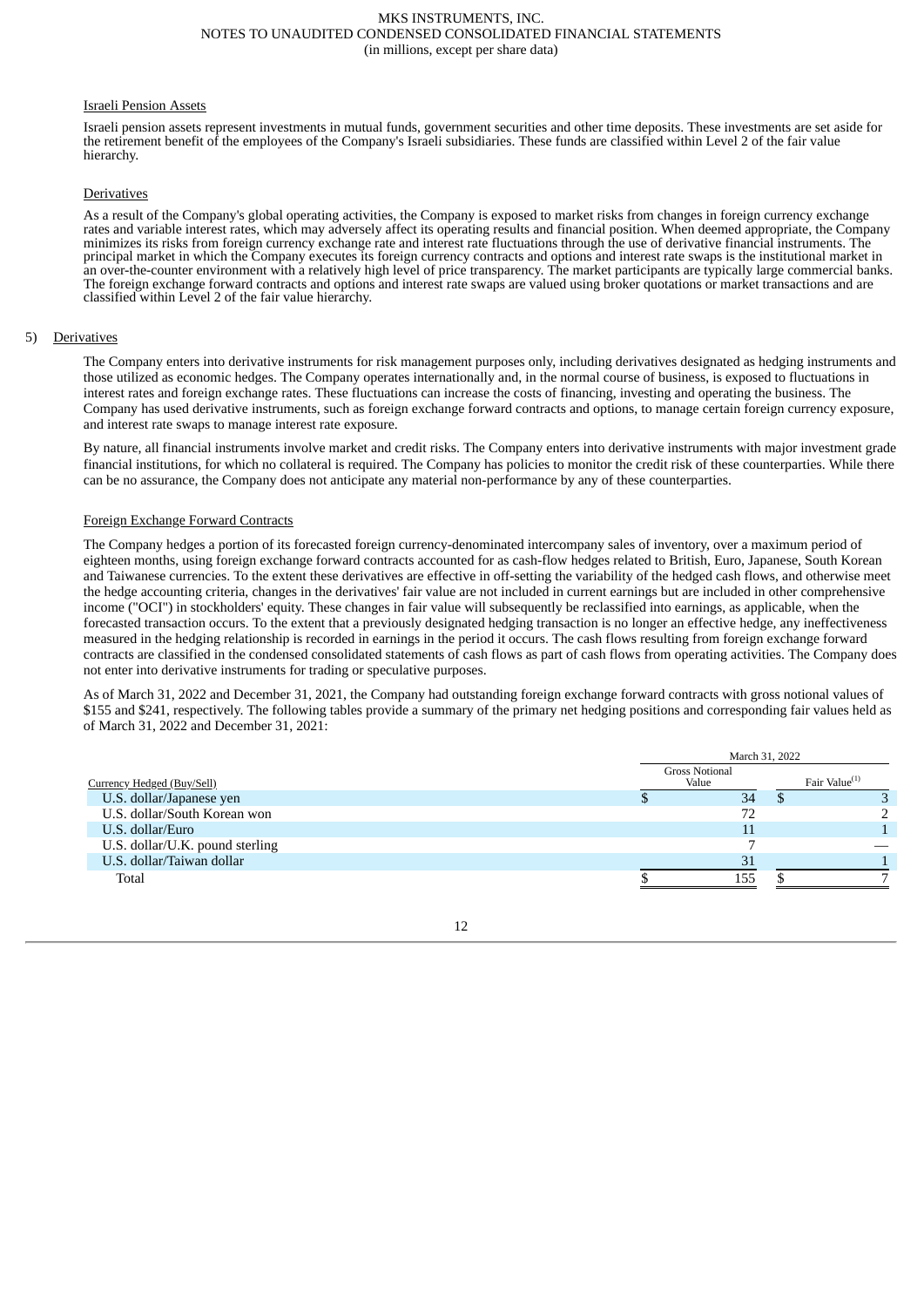|                                 | December 31, 2021       |  |                  |  |  |  |  |  |  |
|---------------------------------|-------------------------|--|------------------|--|--|--|--|--|--|
| Currency Hedged (Buy/Sell)      | Gross Notional<br>Value |  | Fair Value $(1)$ |  |  |  |  |  |  |
| U.S. dollar/Japanese yen        | 60                      |  |                  |  |  |  |  |  |  |
| U.S. dollar/South Korean won    | 108                     |  |                  |  |  |  |  |  |  |
| U.S. dollar/Euro                | 15                      |  |                  |  |  |  |  |  |  |
| U.S. dollar/U.K. pound sterling | 11                      |  |                  |  |  |  |  |  |  |
| U.S. dollar/Taiwan dollar       | 47                      |  |                  |  |  |  |  |  |  |
| Total                           | 241                     |  |                  |  |  |  |  |  |  |

(1) Represents receivable amount included in other current assets in the condensed consolidated balance sheet.

The foreign exchange forward contracts are subject to a master netting agreement with one financial institution. However, the Company has elected to record these contracts on a gross basis in the consolidated balance sheet.

#### Interest Rate Swap Agreements

The Company entered into interest rate swap agreements that exchange the variable LIBOR interest rate paid on the outstanding balance of its Term Loan Facility, as defined and further described in Note 9, to a fixed rate. The table below summarizes interest rate hedges outstanding at December 31, 2021 and March 31, 2022:

|                   |                       |                   |               |   |                                            |      | March 31.<br>2022  | March 31,<br>2022                     |     | December 31,<br>2021                  |
|-------------------|-----------------------|-------------------|---------------|---|--------------------------------------------|------|--------------------|---------------------------------------|-----|---------------------------------------|
| <b>Trade Date</b> | <b>Effective Date</b> | Maturity          | Fixed<br>Rate |   | Notional<br>Amount at<br>Effective<br>Date |      | Notional<br>Amount | Fair<br>Value<br>Asset<br>(Liability) |     | Fair<br>Value<br>Asset<br>(Liability) |
| April 3, 2019     | April 5, 2019         | March 31, 2023    | 2.309 %       |   | 200                                        |      | 200                | (1)                                   | - 5 | (5)                                   |
| October 29, 2020  | October 26, 2021      | February 28, 2025 | 0.485%        | S | 200                                        | - \$ | 200                | 11                                    |     | 4                                     |
| October 29, 2020  | March 31, 2022        | February 28, 2025 | 0.623%        |   | 100                                        |      | 100                | 14                                    |     |                                       |
|                   |                       |                   |               |   |                                            |      | Total              | 24                                    |     |                                       |

The interest rate swaps are recorded at fair value on the balance sheet and changes in the fair value are recognized in OCI. To the extent these arrangements are no longer effective hedges, any ineffectiveness measured in the hedging relationships is recorded immediately in earnings in the period it occurs.

The net amount of existing gains as of March 31, 2022 expected to be reclassified from OCI into earnings within the next 12 months is immaterial.

#### Currency Option Agreements

In connection with financing the proposed acquisition of Atotech Limited ("Atotech"), the Company expected to issue EUR 500 in term loan debt. The Company purchased foreign currency option contracts to fix the conversion of EUR 300 into U.S. dollars and the options settled on January 31, 2022, as noted below:

|                   |                       |                  |               |                           |                                       | March 31,<br>2022               |  | March 31.<br>2022                     | December 31,<br>2021                  |
|-------------------|-----------------------|------------------|---------------|---------------------------|---------------------------------------|---------------------------------|--|---------------------------------------|---------------------------------------|
| <b>Trade Date</b> | <b>Effective Date</b> | Maturity         | Fixed<br>Rate | Notional Amount<br>in EUR | Notional<br>Amount<br>in U.S. dollars |                                 |  | Fair<br>Value<br>Asset<br>(Liability) | Fair<br>Value<br>Asset<br>(Liability) |
| October 26, 2021  | October 26, 2021      | January 31, 2022 | 1.1615        | 300                       |                                       | $\hspace{0.1mm}-\hspace{0.1mm}$ |  |                                       |                                       |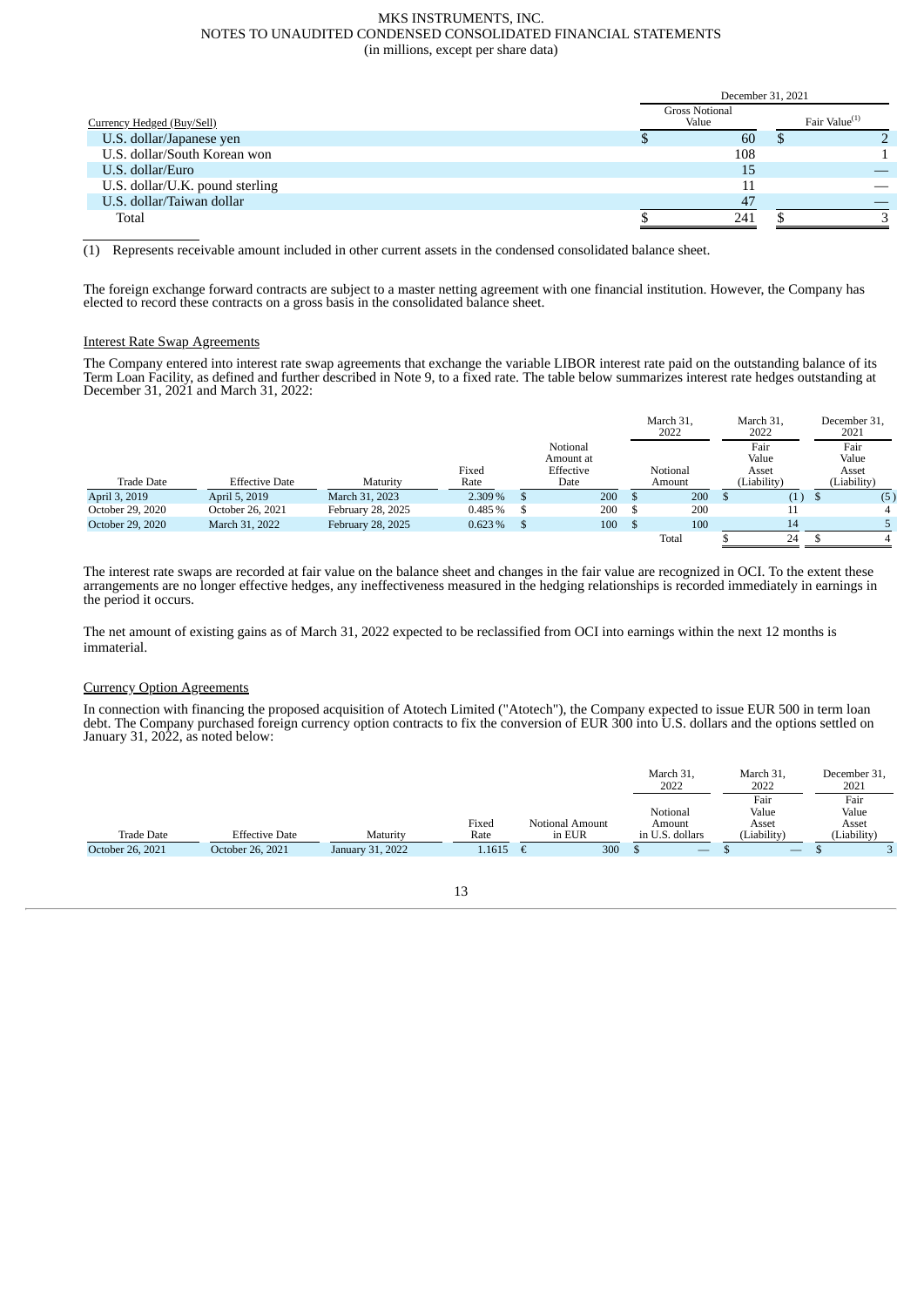The currency options were recorded at fair value on the balance sheet and changes in the fair value were recognized immediately in earnings. The fair value asset was classified in other current assets in the condensed consolidated balance sheet. The Company recorded a gain of \$5 in 2022, net of premiums, which is included in other (income) expense, net.

The following table provides a summary of the gains (losses) on derivatives designated as cash flow hedging instruments:

|                                                                  | Three Months Ended<br>March 31 |      |  |      |  |  |  |
|------------------------------------------------------------------|--------------------------------|------|--|------|--|--|--|
|                                                                  |                                | 2022 |  | 2021 |  |  |  |
| Foreign exchange forward contracts:                              |                                |      |  |      |  |  |  |
| Net gains recognized in accumulated OCI                          |                                | 18   |  |      |  |  |  |
| Net gains (losses) reclassified from accumulated OCI into income |                                |      |  |      |  |  |  |

The following table provides a summary of the gains (losses) on derivatives not designated as hedging instruments:

|                                               |      | Three Months Ended<br>March 31 |  |                |
|-----------------------------------------------|------|--------------------------------|--|----------------|
|                                               | 2022 |                                |  | 2021           |
| Foreign exchange forward contracts:           |      |                                |  |                |
| Net gains (losses) recognized in income $(1)$ |      |                                |  | $\overline{v}$ |

The Company enters into foreign exchange forward contracts to hedge against changes in the balance sheet for certain subsidiaries to mitigate the risk associated with certain foreign currency transactions in the ordinary course of business. These derivatives are not designated as cash flow hedging instruments and gains or losses from these derivatives are recorded immediately in other (income) expense, net. (1)

#### 6) Inventories

Inventories consist of the following:

|                 | March 31, 2022 | December 31, 2021 |           |  |  |
|-----------------|----------------|-------------------|-----------|--|--|
| Raw materials   | 446            |                   | 394       |  |  |
| Work-in-process | 86             |                   | 83        |  |  |
| Finished goods  | 104            |                   | 100       |  |  |
|                 | 636            |                   | 577<br>ىر |  |  |

# 7) Leases

The Company has various operating leases for real estate and non-real estate items. Non-real estate leases are mainly comprised of automobiles, but also include office equipment and other lower-valued items. The Company does not have any finance leases. As most of the Company's leases do not provide an implicit rate, an incremental borrowing rate is used based on the estimated rate of interest for collateralized borrowing over a similar term of the lease payments at commencement date.

The elements of lease expense were as follows:

|                        | Three Months Ended March 31, |      |   |
|------------------------|------------------------------|------|---|
|                        | 2022                         | 2021 |   |
| Lease cost:            |                              |      |   |
| <b>Operating lease</b> |                              |      | Զ |
| Short-term lease       |                              |      |   |
| Total lease cost       |                              |      |   |

The weighted average discount rate and the weighted average remaining lease term were 3.0% and 13.9 years, respectively, as of March 31, 2022. The weighted average discount rate and weighted average remaining lease term were 2.9% and 14.8 years, respectively, as of March 31, 2021. Operating cash flows used for operating leases for the three months ended

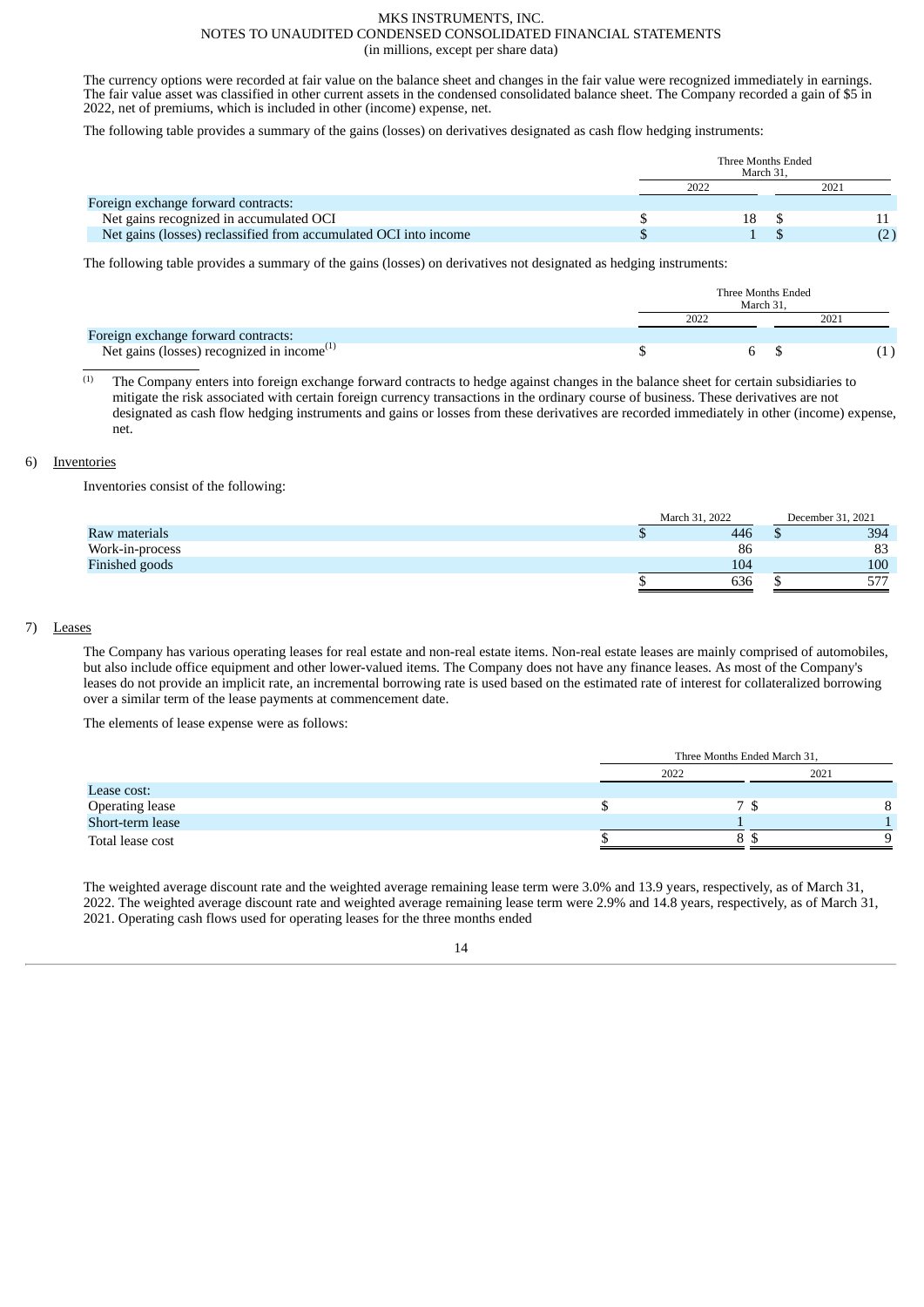March 31, 2022 and 2021 were \$5 and \$4, respectively. Operating cash flows used for operating leases for the three months ended March 31, 2022 and 2021 were net of \$1 and \$4, respectively, in tenant improvement allowance receipts.

Future lease payments under non-cancelable leases as of March 31, 2022 are detailed as follows:

| 2022 (remaining)                  | Φ | 19  |
|-----------------------------------|---|-----|
| 2023                              |   | 24  |
| 2024                              |   | 22  |
| 2025                              |   | 19  |
| 2026                              |   | 17  |
| Thereafter                        |   | 157 |
| Total lease payments              |   | 258 |
| Less: imputed interest            |   | 50  |
| Total operating lease liabilities |   | 208 |
|                                   |   |     |

The remaining 2022 lease payment amount includes an immaterial amount of tenant improvement allowances. Amounts presented above do not include payments relating to immaterial leases excluded from the balance sheet, as these operating leases had terms of less than twelve months.

#### 8) Goodwill and Intangible Assets

#### Goodwill

The Company's methodology for allocating the purchase price relating to purchase acquisitions is determined through established and generally accepted valuation techniques. Goodwill is measured as the excess of the cost of the acquisition over the sum of the amounts assigned to tangible and identifiable intangible assets acquired less liabilities assumed. The Company assigns assets acquired (including goodwill) and liabilities assumed to one or more reporting units as of the date of acquisition. Typically acquisitions relate to a single reporting unit and thus do not require the allocation of goodwill to multiple reporting units. If the products obtained in an acquisition are assigned to multiple reporting units, the goodwill is distributed to the respective reporting units as part of the purchase price allocation process.

Goodwill and purchased intangible assets with indefinite useful lives are not amortized but are reviewed for impairment annually during the fourth quarter of each fiscal year and whenever events or changes in circumstances indicate that the carrying value of an asset may not be recoverable. The process of evaluating the potential impairment of goodwill and intangible assets requires significant judgment. The Company regularly monitors current business conditions and other factors including, but not limited to, adverse industry or economic trends, restructuring actions and lower projections of profitability that may impact future operating results.

The changes in the carrying amount of goodwill and accumulated impairment loss during the three months ended March 31, 2022 and twelve months ended December 31, 2021 were as follows:

|                                  |  |                             | Three Months Ended March 31, 2022 |     |       | Twelve Months Ended December 31, 2021 |                             |                                   |            |  |       |  |  |
|----------------------------------|--|-----------------------------|-----------------------------------|-----|-------|---------------------------------------|-----------------------------|-----------------------------------|------------|--|-------|--|--|
|                                  |  | Gross<br>Carrving<br>Amount | Accumulated<br>Impairment<br>Loss | Net |       |                                       | Gross<br>Carrving<br>Amount | Accumulated<br>Impairment<br>Loss |            |  | Net   |  |  |
| Beginning balance at January 1   |  | L,373                       | (145)                             |     | 1,228 |                                       | .211                        |                                   | $(145)$ \$ |  | 1,066 |  |  |
| Acquired goodwill <sup>(1)</sup> |  |                             |                                   |     |       |                                       | 168                         |                                   |            |  | 168   |  |  |
| Foreign currency translation     |  |                             |                                   |     |       |                                       | (6)                         |                                   |            |  | (6)   |  |  |
| Ending balance                   |  | 1,372                       | 145                               |     | 1,227 |                                       | 1,373                       |                                   | 145        |  | 1,228 |  |  |

During the twelve months ended December 31, 2021, the Company recorded goodwill related to the acquisition of Photon Control Inc. ("Photon Control").  $(1)$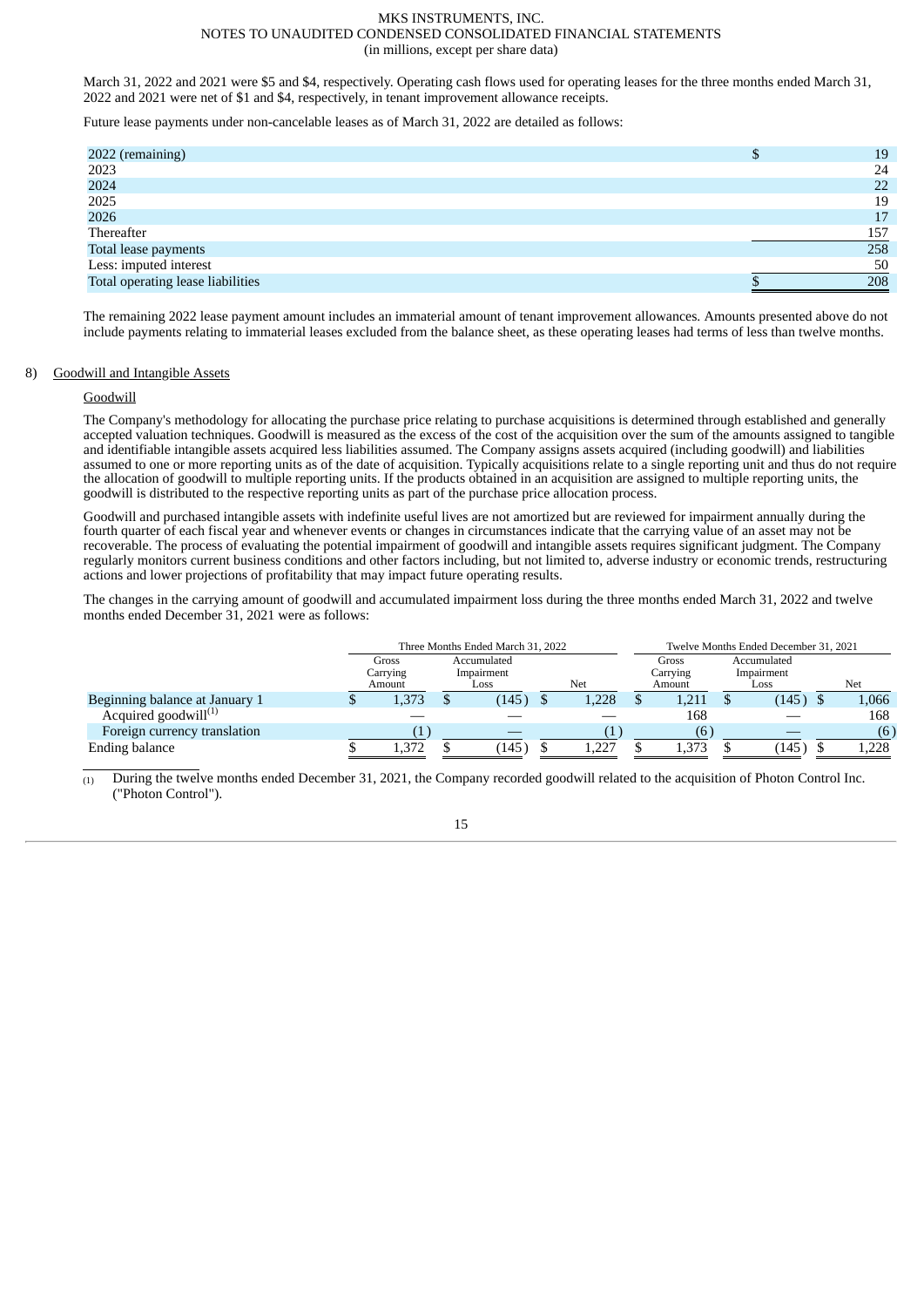# Intangible Assets

Components of the Company's intangible assets are comprised of the following:

|                                                           | Accumulated<br>Accumulated<br>Impairment |       |   |                           |  |              |     | Foreign<br>Currency |     |
|-----------------------------------------------------------|------------------------------------------|-------|---|---------------------------|--|--------------|-----|---------------------|-----|
| As of March 31, 2022:                                     |                                          | Gross |   | Charges                   |  | Amortization |     | Translation         | Net |
| Completed technology                                      | .Ъ                                       | 556   | S |                           |  | (251)        | Эb. |                     | 305 |
| Customer relationships                                    |                                          | 318   |   | (2)                       |  | (128)        |     | (1)                 | 187 |
| Patents, trademarks, trade names and other                |                                          | 123   |   |                           |  | (54)         |     |                     | 69  |
|                                                           |                                          | 997   |   | $\mathcal{L}$             |  | (433)        |     |                     | 561 |
|                                                           |                                          |       |   |                           |  |              |     |                     |     |
|                                                           |                                          |       |   | Accumulated<br>Impairment |  | Accumulated  |     | Foreign<br>Currency |     |
| As of December 31, 2021:                                  |                                          | Gross |   | Charges                   |  | Amortization |     | Translation         | Net |
| Completed technology $(1)$                                |                                          | 556   |   |                           |  | (242)        |     |                     | 314 |
| Customer relationships $(1)$                              |                                          | 318   |   | (2)                       |  | (124)        |     |                     | 192 |
| Patents, trademarks, trade names and other <sup>(1)</sup> |                                          | 123   |   |                           |  | (52)         |     |                     | 70  |
|                                                           |                                          | 997   |   | (2)                       |  | (418)        |     | (1)                 | 576 |

During the twelve months ended December 31, 2021, the Company recorded \$121 of separately identified intangible assets related to its acquisition of Photon Control, representing \$110 in completed technology, \$9 in customer relationships and \$2 in patents, trademarks, trade names and other. (1)

Aggregate amortization expense related to acquired intangible assets for the three months ended March 31, 2022 and 2021 was \$15 and \$12, respectively. Aggregate net amortization expense related to acquired intangible assets for future years is as follows:

| Year                 | Amount |
|----------------------|--------|
| 2022 (remaining)     | 45     |
| 2023                 | 58     |
|                      | 57     |
|                      | 56     |
| 2024<br>2025<br>2026 | 53     |
| 2027                 | 52     |
| Thereafter           | 184    |

The table above excludes \$56 of indefinite-lived trademarks and trade names that were not subject to amortization.

# 9) Debt

The Company's outstanding debt is as follows:

|                                        | March 31, 2022 |    | December 31, 2021 |
|----------------------------------------|----------------|----|-------------------|
| Short-term debt:                       |                |    |                   |
| Term Loan Facility                     |                | -S | 9                 |
| Japanese lines of credit               |                |    |                   |
| Total short-term debt                  |                |    |                   |
|                                        |                |    |                   |
|                                        | March 31, 2022 |    | December 31, 2021 |
| Long-term debt:                        |                |    |                   |
| Term Loan Facility, net <sup>(1)</sup> | 806            |    | 808               |
|                                        |                |    |                   |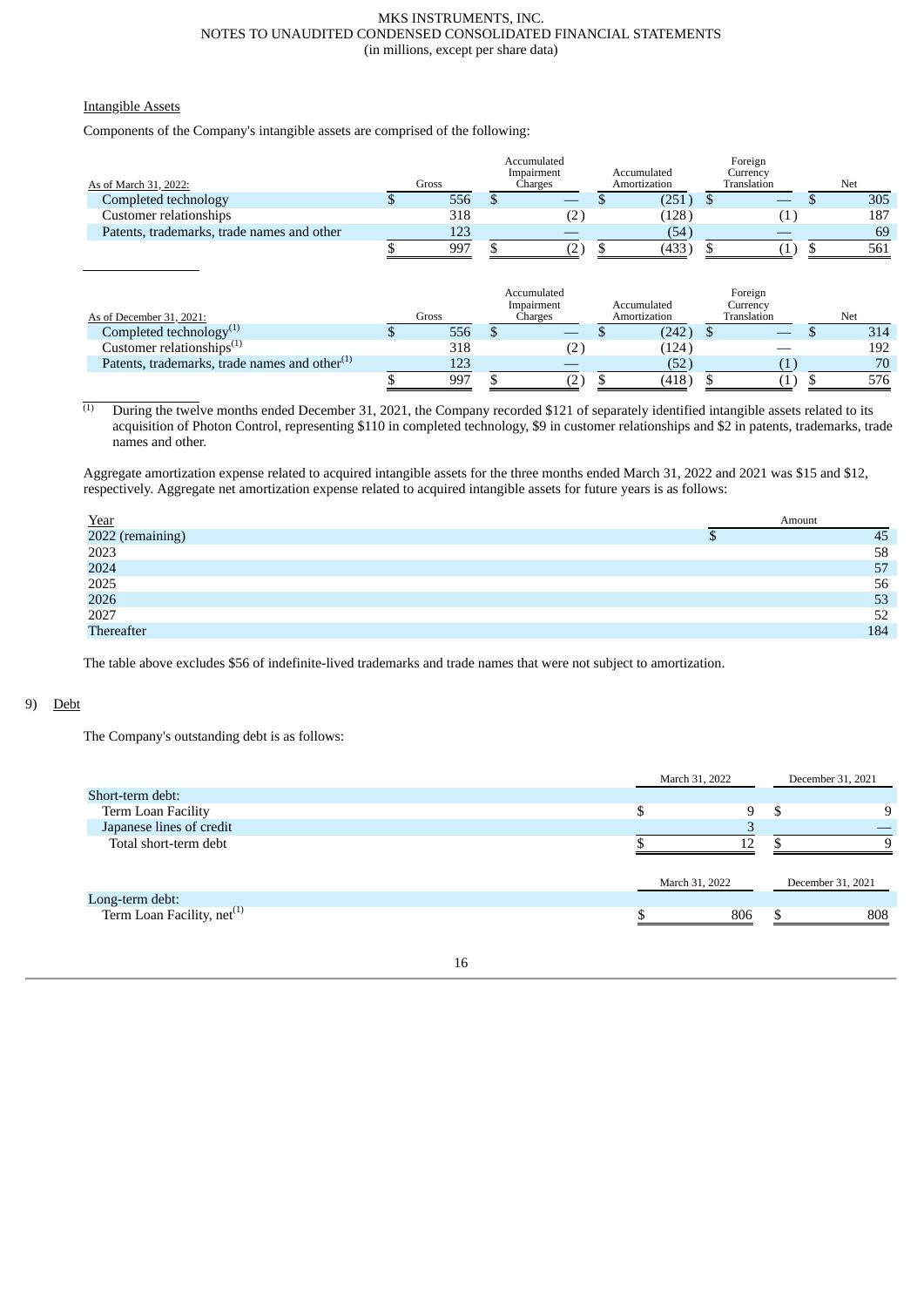Net of deferred financing fees, original issuance discount and repricing fees in the aggregate amount of \$7 and \$8 as of March 31, 2022 and December 31, 2021, respectively. (1)

The Company recognized interest expense of \$6 for each of the three months ended March 31, 2022 and 2021, respectively.

# Senior Secured Term Loan Credit Facility

In connection with the completion of the acquisition of Newport Corporation ("Newport") in 2016 (the "Newport Merger"), the Company entered into a term loan credit agreement (as amended, the "Term Loan Credit Agreement") with Barclays Bank PLC, as administrative agent and collateral agent, and the lenders from time to time party thereto, which provided a senior secured term loan credit facility (the "Term Loan Facility") in the original principal amount of \$780. The Company has entered into seven amendments to the Term Loan Credit Agreement since 2016. The Term Loan Facility is subject to increase at the Company's option and subject to receipt of lender commitments in accordance with the Term Loan Credit Agreement. The maturity date of the Term Loan Facility is February 2, 2026. As of March 31, 2022, borrowings under the Term Loan Facility bear interest per annum at one of the following rates selected by the Company: (a) a base rate determined by reference to the highest of (1) the federal funds effective rate plus 0.50%, (2) the "prime rate" quoted in *The Wall Street Journal*, (3) a LIBOR rate determined by reference to the costs of funds for U.S. dollar deposits for an interest period of one month adjusted for certain additional costs, plus 1.00%, and (4) a floor of 1.00%, plus, in each case, an applicable margin of 0.75%; or (b) a LIBOR rate determined by reference to the costs of funds for U.S. dollar deposits for the interest period relevant to such borrowing adjusted for certain additional costs, subject to a LIBOR rate floor of 0.0%, plus an applicable margin of 1.75%. The Company has elected the interest rate as described in clause (b) of the foregoing sentence. The Term Loan Credit Agreement provides that, unless an alternate rate of interest is agreed, all loans will be determined by reference to the base rate if the LIBOR rate cannot be ascertained, if regulators impose material restrictions on the authority of a lender to make LIBOR rate loans, or for other reasons.

Under the Term Loan Credit Agreement, the Company has the ability to incur additional incremental debt facilities in an amount up to (x) the greater of (1) \$600 and (2) 100% of consolidated EBITDA, plus (y) an amount equal to the sum of all voluntary prepayments of term loans under the Term Loan Facility, plus (z) an additional unlimited amount subject to pro forma compliance with a secured leverage ratio test of 3.25:1.00.

The Company is required to make scheduled quarterly amortization payments each equal to 0.25% of the original principal amount of the Term Loan Facility.

As of March 31, 2022, after giving effect to all amendments and repayments prior to such date, the outstanding principal amount of the Term Loan Facility was \$822, and the interest rate was 2.0%.

Under the Term Loan Credit Agreement, the Company is required to prepay outstanding term loans, subject to certain exceptions, with portions of its annual excess cash flow as well as with the net cash proceeds of certain of its asset sales, certain casualty and condemnation events and the incurrence or issuance of certain debt.

All obligations under the Term Loan Facility are guaranteed by certain of the Company's domestic subsidiaries and are secured by substantially all of the Company's assets and the assets of such subsidiaries, subject to certain exceptions and exclusions.

The Term Loan Credit Agreement contains customary representations and warranties, affirmative and negative covenants and provisions relating to events of default. If an event of default occurs, the lenders under the Term Loan Facility will be entitled to take various actions, including the acceleration of amounts due under the Term Loan Facility and all actions generally permitted to be taken by a secured creditor. At March 31, 2022, the Company was in compliance with all covenants under the Term Loan Credit Agreement.

#### Senior Secured Asset-Based Revolving Credit Facility

In February 2019, in connection with the completion of the acquisition of Electro Scientific Industries, Inc. (the "ESI Merger"), the Company entered into an asset-based revolving credit agreement with Barclays Bank PLC, as administrative agent and collateral agent, the other borrowers from time to time party thereto, and the lenders and letters of credit issuers from time to time party thereto (the "ABL Credit Agreement"), that provides a senior secured asset-based revolving credit facility of up to \$100, subject to a borrowing base limitation (the "ABL Facility"). The Company has entered into two amendments to the ABL Credit Agreement since 2019. As of March 31, 2022, after giving effect to all amendments, the borrowing base for the ABL Facility at any time equals the sum of: (a) 85% of certain eligible accounts; plus (b) prior to certain notice and field examination and appraisal requirements, the lesser of (i) 20% of net book value of eligible inventory in the United States and (ii) 30% of the borrowing base, and after the satisfaction of such requirements, the lesser of (i) the

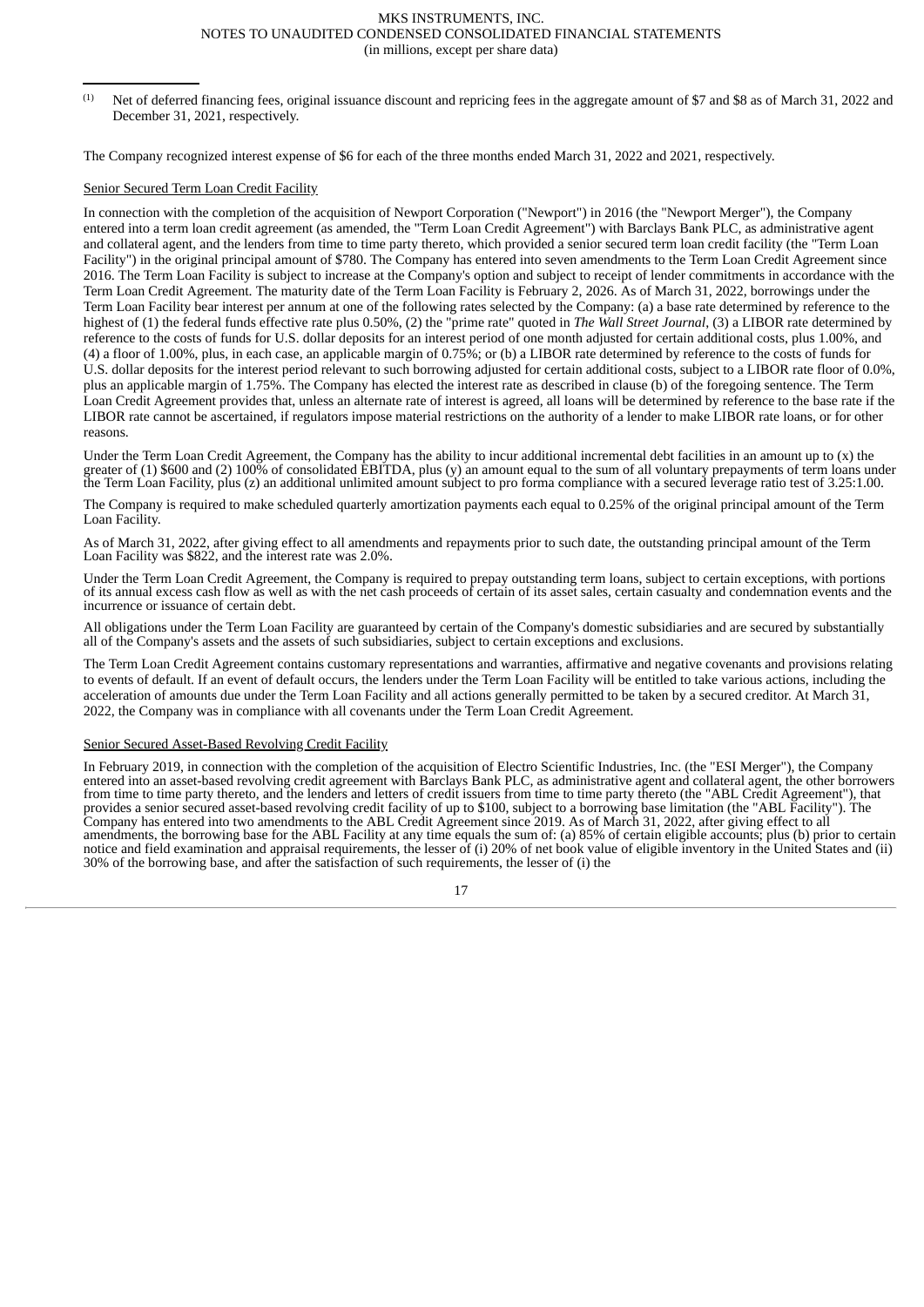lesser of (A) 65% of the lower of cost or market value of certain eligible inventory and (B) 85% of the net orderly liquidation value of certain eligible inventory and (ii) 30% of the borrowing base; minus (c) reserves established by the administrative agent, in each case, subject to additional limitations and examination requirements for eligible accounts and eligible inventory acquired in an acquisition after February 1, 2019. The ABL Facility includes borrowing capacity in the form of letters of credit up to \$25. The Company has not borrowed against the ABL Facility to date.

As of March 31, 2022, borrowings under the ABL Facility bear interest at a rate per annum equal to, at the Company's option, any of the following, plus, in each case, an applicable margin: (a) a base rate determined by reference to the highest of (1) the federal funds effective rate plus 0.50%, (2) the "prime rate" quoted in *The Wall Street Journal*, (3) a LIBOR rate determined by reference to the costs of funds for U.S. dollar deposits for an interest period of one month adjusted for certain additional costs, plus 1.00% and (4) a floor of 0.00%, plus, in each case, an applicable margin ranging from 0.25% to 0.50%; and (b) a LIBOR rate determined by reference to the costs of funds for U.S. dollar deposits for the interest period relevant to such borrowing adjusted for certain additional costs, with a floor of 0.00%, plus, in each case, an applicable margin ranging from 1.25% to 1.50%. The applicable margin for borrowings thereunder is subject to upward or downward adjustment each fiscal quarter, based on the average historical excess availability during the preceding quarter.

In addition to paying interest on any outstanding principal under the ABL Facility, the Company is required to pay a commitment fee in respect of the unutilized commitments thereunder equal to 0.25% per annum. The Company must also pay customary letter of credit fees and agency fees.

Under the ABL Facility, the Company is required to prepay amounts outstanding under the ABL Facility (1) if amounts outstanding under the ABL Facility exceed the lesser of (a) the commitment amount and (b) the borrowing base, in an amount required to reduce such shortfall, (2) if amounts outstanding under the ABL Facility in any currency other than U.S. dollars exceed the sublimit for such currency, in an amount required to reduce such shortfall, and (3) during any period in which the Company has excess availability less than the greater of (a) 10.0% of the lesser of (x) the commitment amount and (y) the borrowing base (the "Line Cap") and (b) \$9 for 3 consecutive business days, until the time when the Company has excess availability equal to or greater than the greater of (A) 10.0% of the Line Cap and (B) \$9 for 30 consecutive days, or during the continuance of an event of default, with immediately available funds in its blocked accounts.

There is no scheduled amortization under the ABL Facility. Any principal amount outstanding under the ABL Facility is due and payable in full on the fifth anniversary of the closing date, subject to a springing maturity in the event that term loans under the Term Loan Facility in an aggregate amount of at least \$100 have an earlier maturity date than the ABL Facility.

All obligations under the ABL Facility are guaranteed by certain of the Company's domestic subsidiaries and are secured by substantially all of the Company's assets and the assets of such subsidiaries, subject to certain exceptions and exclusions.

From the time when the Company has excess availability less than the greater of (a) 10.0% of the Line Cap and (b) \$9 until the time when the Company has excess availability equal to or greater than the greater of (a) 10.0% of the Line Cap and (b) \$9 for 30 consecutive days, or during the continuance of an event of default, the ABL Credit Agreement requires the Company to maintain a fixed charge coverage ratio, tested on the last day of each fiscal quarter, of at least 1.0 to 1.0.

The ABL Credit Agreement also contains customary representations and warranties, affirmative covenants and provisions relating to events of default. If an event of default occurs, the lenders under the ABL Facility will be entitled to take various actions, including the acceleration of amounts due under the ABL Facility and all actions permitted to be taken by a secured creditor.

# Lines of Credit and Borrowing Arrangements

The Company's Japanese subsidiaries have lines of credit and a financing facility with various financial institutions, many of which generally expire and are renewed at three-month intervals with the remaining having no expiration date. The lines of credit and financing facility provided for aggregate borrowings as of March 31, 2022 of up to an equivalent of \$27. There was \$3 outstanding under these arrangements at March 31, 2022.There were no borrowings outstanding under these arrangements at December 31, 2021.

Contractual maturities of the Company's debt obligations as of March 31, 2022 are as follows:

| Year             | Amount   |
|------------------|----------|
| 2022 (remaining) | 10       |
| 2023             | a<br>ٮ   |
| 2024             | $\Omega$ |
| 2025<br>2026     | a        |
|                  | 788      |
|                  |          |

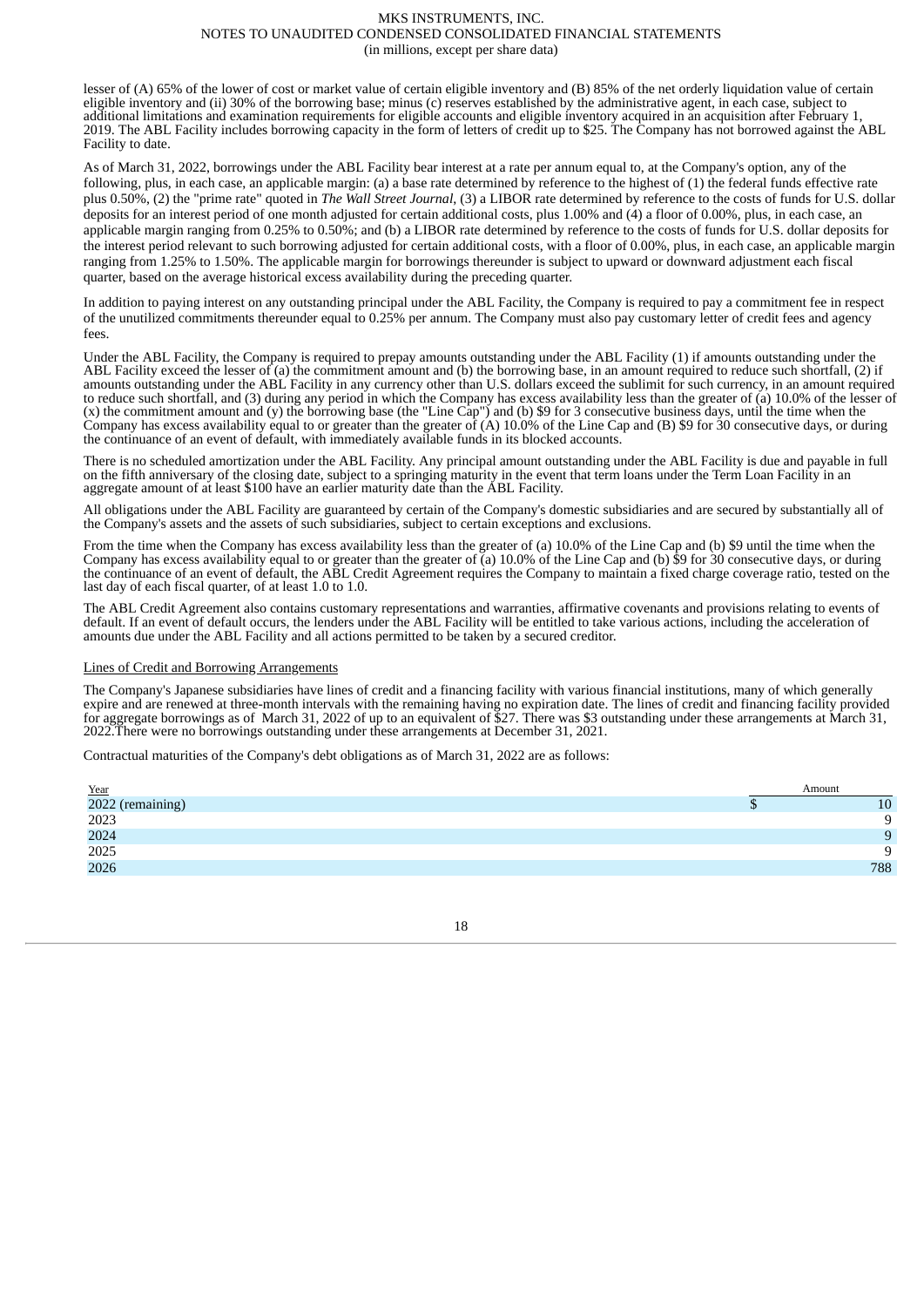#### 10) Product Warranties

The Company provides for the estimated costs to fulfill customer warranty obligations upon the recognition of the related revenue. While the Company engages in extensive product quality programs and processes, including actively monitoring and evaluating the quality of its component suppliers, the Company's warranty obligations are affected by shipment volume, product failure rates, utilization levels, material usage and supplier warranties on parts delivered to the Company. Should actual product failure rates, utilization levels, material usage, or supplier warranties on parts differ from the Company's estimates, revisions to the estimated warranty liability would be required.

Product warranty activities were as follows:

|                                  | Three Months Ended March 31, |      |  |      |
|----------------------------------|------------------------------|------|--|------|
|                                  |                              | 2022 |  | 2021 |
| Beginning of period              |                              |      |  | 18   |
| Provision for product warranties |                              |      |  |      |
| Charges to warranty liability    |                              |      |  |      |
| End of period $(1)$              |                              | 20   |  |      |

As of March 31, 2022, short-term product warranties of \$19 and long-term product warranties of \$1 were included within other current liabilities and other non-current liabilities, respectively, within the accompanying condensed consolidated balance sheet. As of March 31, 2021, short-term product warranties of \$19 and long-term product warranties of \$3 were included within other current liabilities and other non-current liabilities, respectively, within the accompanying condensed consolidated balance sheet. (1)

#### 11) Income Taxes

The Company's effective tax rates for the three months ended March 31, 2022 and 2021 were 16.3% and 17.5%, respectively. The effective tax rate for the three months ended March 31, 2022 was lower than the U.S. statutory tax rate mainly due to the U.S. deduction for foreign derived intangible income ("FDII") and the geographic mix of income earned by the Company's international subsidiaries being taxed at rates lower than the U.S. statutory tax rate, offset by the U.S. global intangible low-taxed income ("GILTI") inclusion.

The effective tax rate for the three months ended March 31, 2021 was lower than the U.S. statutory tax rate mainly due to the geographic mix of income earned by the Company's international subsidiaries being taxed at rates lower than the U.S. statutory tax rate, benefits of stock compensation, and the U.S. deduction for FDII offset by the U.S. tax effects of the U.S. GILTI inclusion and the write-off of deferred tax assets related to certain foreign net operating losses.

As of March 31, 2022 and December 31, 2021, the total amount of gross unrecognized tax benefits, which excludes interest and penalties, was \$43 at each balance sheet date. The Company accrues interest expense, and if applicable, penalties, for any uncertain tax positions. Interest and penalties are classified as a component of income tax expense. As of March 31, 2022 and December 31, 2021, the Company had accrued interest on unrecognized tax benefits of approximately \$1 for each period.

Over the next 12 months it is reasonably possible that the Company may recognize approximately \$4 of previously net unrecognized tax benefits, excluding interest and penalties, related to various U.S. federal and foreign tax positions, primarily as a result of the expiration of certain statutes of limitations.

The Company and its subsidiaries are subject to examination by U.S. federal, state and foreign tax authorities. The U.S. federal statute of limitations remains open for tax years 2017 through the present. The statute of limitations for the Company's tax filings in other jurisdictions varies between fiscal years 2016 through the present. The Company has certain federal credit carryforwards and state tax loss and credit carryforwards that are open to examination for tax years 2002 through the present.

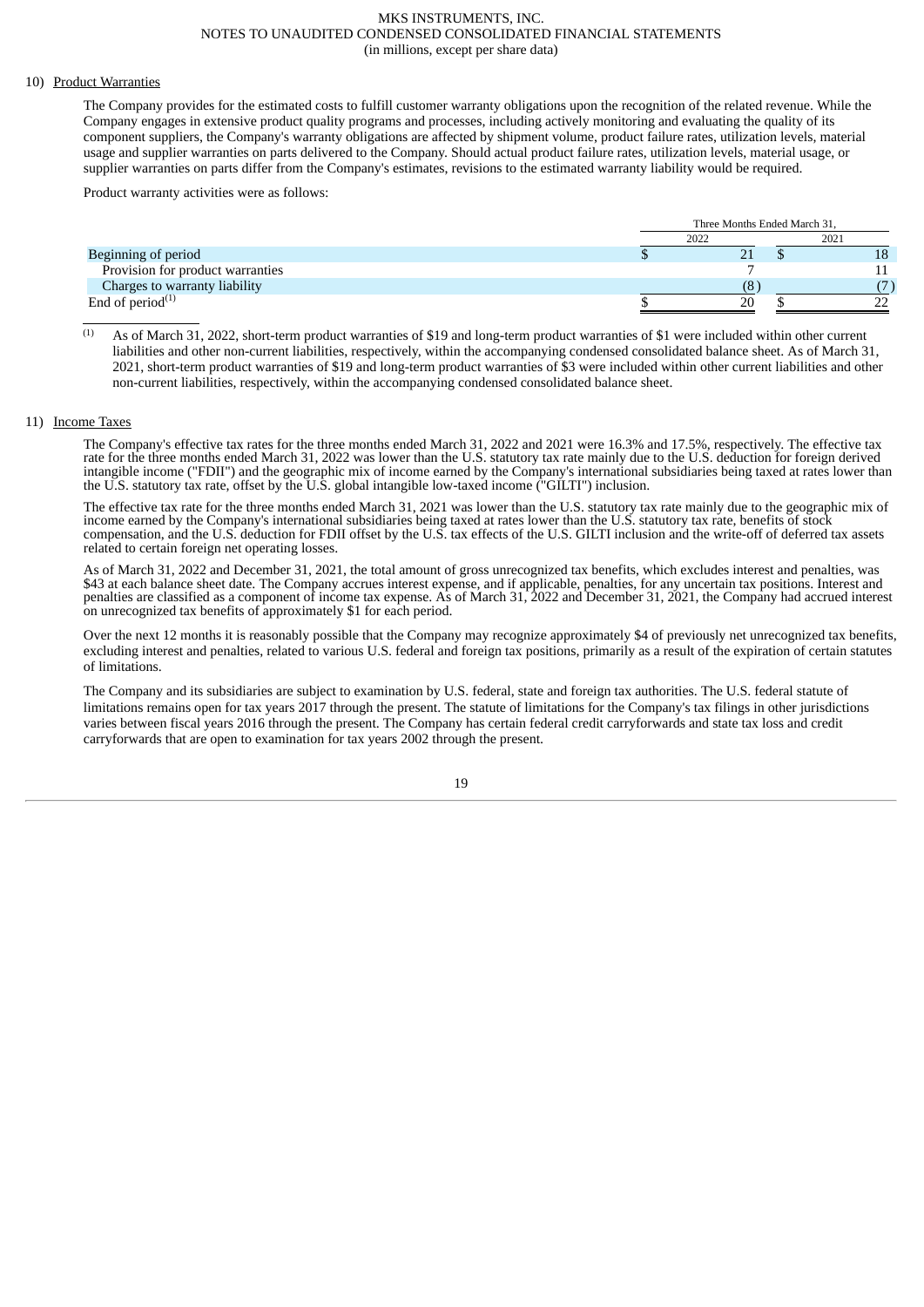# 12) Net Income Per Share

The following table sets forth the computation of basic and diluted net income per share:

|                                                      | Three Months Ended March 31, |  |      |
|------------------------------------------------------|------------------------------|--|------|
|                                                      | 2022                         |  | 2021 |
| Numerator:                                           |                              |  |      |
| Net income                                           | 143                          |  | 122  |
| Denominator:                                         |                              |  |      |
| Shares used in net income per common share - basic   | 55.6                         |  | 55.3 |
| Effect of dilutive securities                        | 0.2                          |  | 0.3  |
| Shares used in net income per common share - diluted | 55.8                         |  | 55.6 |
| Net income per common share:                         |                              |  |      |
| Basic                                                | 2.58                         |  | 2.21 |
| <b>Diluted</b>                                       | 2.57                         |  | 2.20 |

Basic earnings per share ("EPS") is computed by dividing income available to common stockholders by the weighted-average number of common shares outstanding during the period. The computation of diluted EPS is similar to the computation of basic EPS except that the denominator is increased to include the number of additional common shares that would have been outstanding (using the treasury stock method) if securities containing potentially dilutive common shares (restricted stock units ("RSUs")) had been converted to such common shares, and if such assumed conversion is dilutive.

For the three months ended March 31, 2022 and 2021, there were no weighted-average RSUs that would have had an anti-dilutive effect on EPS and were excluded from the computation of diluted weighted-average shares.

# 13) Stock-Based Compensation

The Company grants RSUs to employees and directors under the 2014 Stock Incentive Plan (the "2014 Plan"). The 2014 Plan is administered by the Compensation Committee of the Company's Board of Directors. The 2014 Plan is intended to attract and retain employees and directors, and to provide an incentive for these individuals to assist the Company to achieve long-range performance goals and to enable these individuals to participate in the long-term growth of the Company.

The total stock-based compensation expense included in the Company's condensed consolidated statements of operations and comprehensive income was as follows:

|                                                |      | Three Months Ended March 31, |      |    |  |
|------------------------------------------------|------|------------------------------|------|----|--|
|                                                | 2022 |                              | 2021 |    |  |
| Cost of revenues                               |      |                              |      |    |  |
| Research and development                       |      |                              |      |    |  |
| Selling, general and administrative            |      |                              |      |    |  |
| Total pre-tax stock-based compensation expense |      |                              |      | 10 |  |

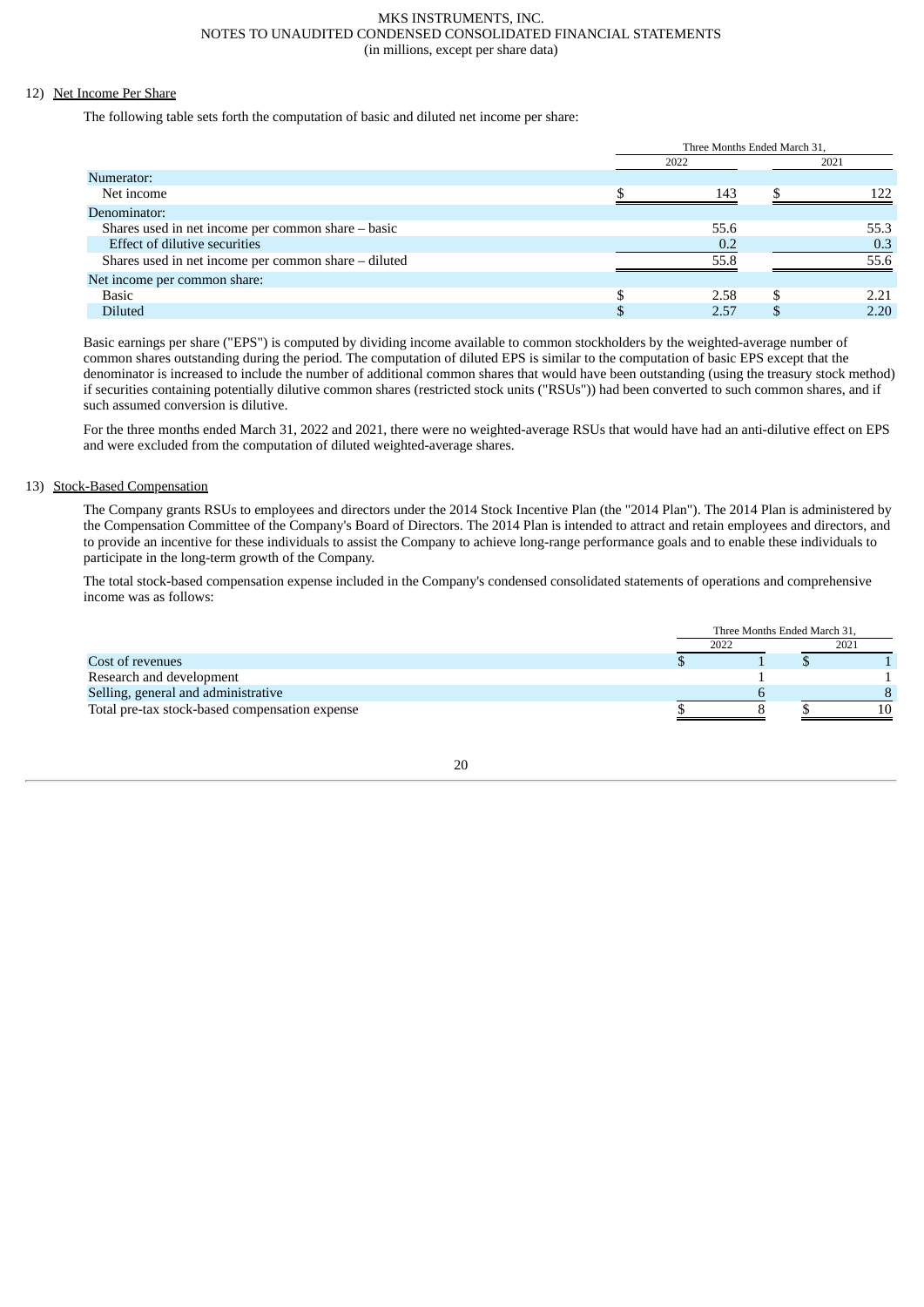At March 31, 2022, the total compensation expense related to unvested stock-based awards granted to employees and directors under the 2014 Plan that had not been recognized was \$28. The Company determines the fair value of RSUs based on the closing market price of the Company's common stock on the date of the award and estimates the fair value of employee stock purchase plan rights using the Black-Scholes valuation model. Such values are recognized as expense on a straight-line basis for time-based awards and using the accelerated graded vesting method for performance-based awards, both over the requisite service periods.

The following table presents the activity for RSUs under the 2014 Plan:

|                            | Three Months Ended March 31, 2022 |                                       |        |  |
|----------------------------|-----------------------------------|---------------------------------------|--------|--|
|                            |                                   | Weighted Average<br><b>Grant Date</b> |        |  |
|                            | <b>Outstanding RSUs</b>           | Fair Value                            |        |  |
| RSUs - beginning of period | 0.5                               | ۰υ                                    | 127.93 |  |
| Granted                    |                                   |                                       |        |  |
| <b>Vested</b>              | (0.1)                             |                                       | 126.89 |  |
| RSUs – end of period       | 0.4                               |                                       | 128.37 |  |

The Company had an immaterial amount of stock appreciation rights outstanding as of March 31, 2022 and December 31, 2021.

#### 14) Stockholders' Equity

#### Share Repurchase Program

On July 25, 2011, the Company's Board of Directors approved a share repurchase program for the repurchase of up to an aggregate of \$200 of its outstanding common stock from time to time in open market purchases, privately negotiated transactions or through other appropriate means. The timing and quantity of any shares repurchased depends upon a variety of factors, including business conditions, stock market conditions and business development activities, including, but not limited to, merger and acquisition opportunities. These repurchases may be commenced, suspended or discontinued at any time without prior notice. The Company has repurchased approximately 2.6 shares of common stock for approximately \$127 pursuant to the program since its adoption. During the three months ended March 31, 2022 and 2021, there were no repurchases of common stock.

#### Cash Dividends

Holders of the Company's common stock are entitled to receive dividends when they are declared by the Company's Board of Directors. During the first quarter of 2022, the Company's Board of Directors declared a cash dividend of \$0.22 per share, which totaled \$12. During the first quarter of 2021, the Company's Board of Directors declared a cash dividend of \$0.20 per share, which totaled \$11.

Future dividend declarations, if any, as well as the record and payment dates for such dividends, are subject to the final determination of the Company's Board of Directors. In addition, under the Term Loan Facility and ABL Facility, the Company may be restricted from paying dividends under certain circumstances.

# 15) Acquisition

# Photon Control

On July 15, 2021, the Company completed its acquisition of Photon Control (the "Photon Control Acquisition"), pursuant to a definitive agreement (the "Arrangement Agreement"). Photon Control designs, manufactures and distributes a wide range of optical sensors and systems to measure temperature and position used in semiconductor wafer fabrication. At the effective time of the Photon Control Acquisition and pursuant to the terms and conditions of the Arrangement Agreement, each share of Photon Control's common stock issued and outstanding as of immediately prior to the effective time of the Photon Control Acquisition, was converted into the right to receive CAD 3.60 per share in cash, without interest and subject to deduction for any required withholding tax. The Company funded the payment of the aggregate consideration with available cash on hand. Photon Control is included in the Company's PSD segment.

The purchase price of Photon Control consisted of the following:

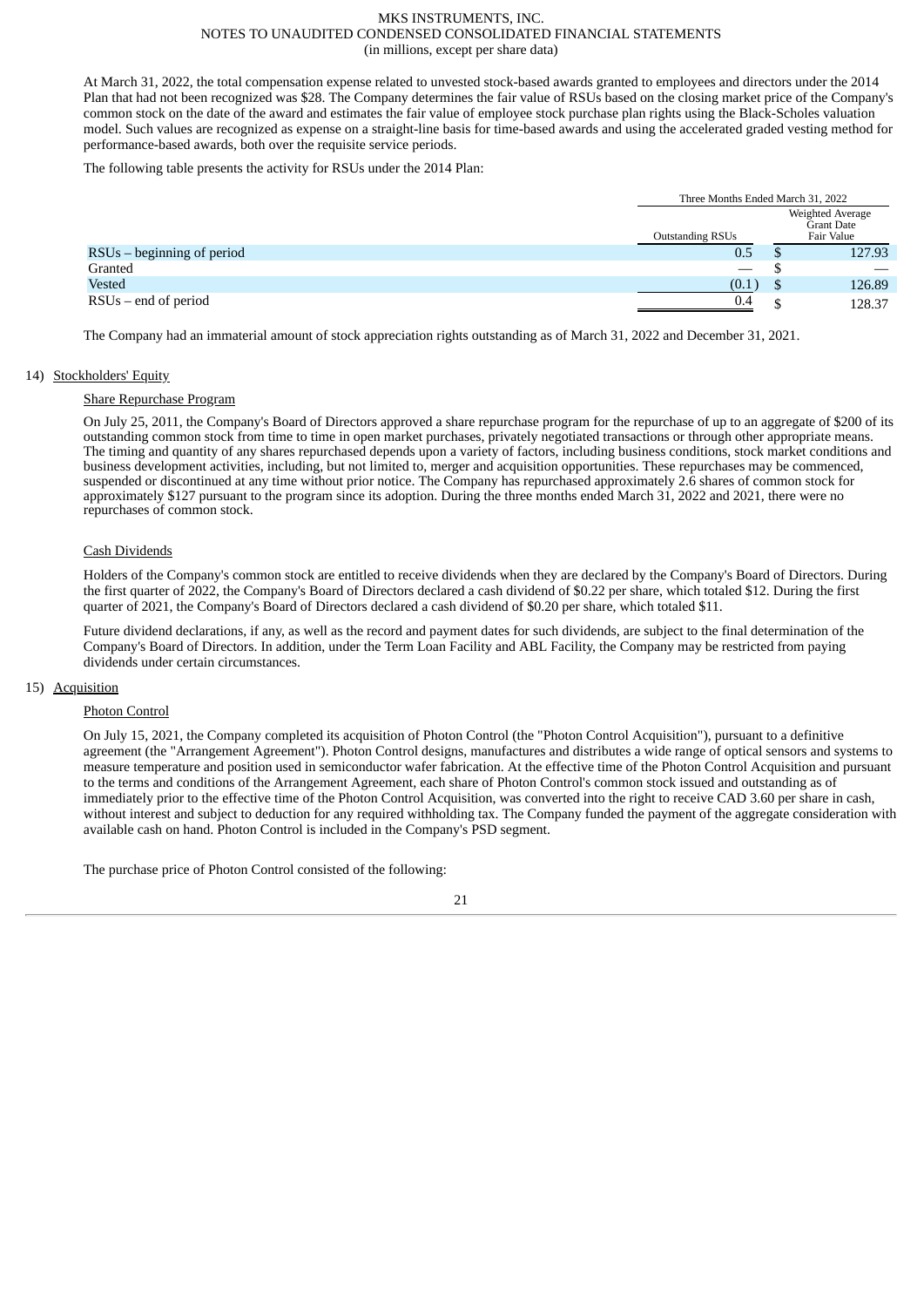| Cash paid for outstanding shares <sup>(1)</sup>                 | 302 |
|-----------------------------------------------------------------|-----|
| Less: Cash and cash equivalents acquired                        |     |
| Total purchase price, net of cash and cash equivalents acquired | 268 |

Represents cash paid of CAD 3.60 per share for approximately 105.2 shares of Photon Control common stock, without interest and subject to deduction for any required withholding tax.  $\overline{(1)}$ 

Under the acquisition method of accounting, the total estimated acquisition consideration is allocated to the acquired tangible and intangible assets and assumed liabilities of Photon Control based on their fair values as of the acquisition date. Any excess of the acquisition consideration over the fair value of assets acquired and liabilities assumed is allocated to goodwill and none of this goodwill or intangible assets will be deductible for tax purposes. The Company believes the amount of goodwill relative to identifiable intangible assets relates to enhancing the Company's Surround the Chamber® offering by adding optical sensors for temperature control for critical etch and deposition applications in semiconductor wafer fabrication.

The following table summarizes the allocation of the purchase price to the fair values assigned to assets acquired and liabilities assumed at the date of the Photon Control Acquisition:

| Current assets                                                  | 51   |
|-----------------------------------------------------------------|------|
| Intangible assets                                               | 121  |
| Goodwill                                                        | 168  |
| Other non-current assets                                        |      |
| Total assets acquired                                           | 349  |
| Current liabilities                                             | 14   |
| Non-current deferred taxes                                      | 32   |
| Other long-term liabilities                                     |      |
| Total liabilities assumed                                       | 47   |
| Fair value of assets acquired and liabilities assumed           | 302  |
| Less: Cash and cash equivalents acquired                        | (34) |
| Total purchase price, net of cash and cash equivalents acquired | 268  |

The acquired intangible assets are being amortized on a straight-line basis, which approximates the economic use of the assets over their estimated useful lives.

The following table reflects the allocation of the acquired intangible assets and related estimate of useful lives:

| Completed technology   |  | $110 \quad 9 \text{ years}$ |
|------------------------|--|-----------------------------|
| Customer relationships |  | 9 10 years                  |
| <b>Backlog</b>         |  | $2 \quad 1.5$ years         |
|                        |  |                             |

The fair value of the acquired intangible assets was determined using the income approach. In performing these valuations, the key underlying assumptions used included the appropriate discount rates as well as forecasted revenue growth rates, gross profit and operating margins. Fair value estimates are based on complex series of judgments about future events and uncertainties and rely heavily on estimates and assumptions. The valuations were based on the information that was available as of the acquisition date and the expectations and assumptions that have been deemed reasonable by the Company's management. There are inherent uncertainties and management judgment required in these determinations. This acquisition resulted in a purchase price that exceeded the estimated fair value of tangible and intangible assets, the excess amount of which was allocated to goodwill.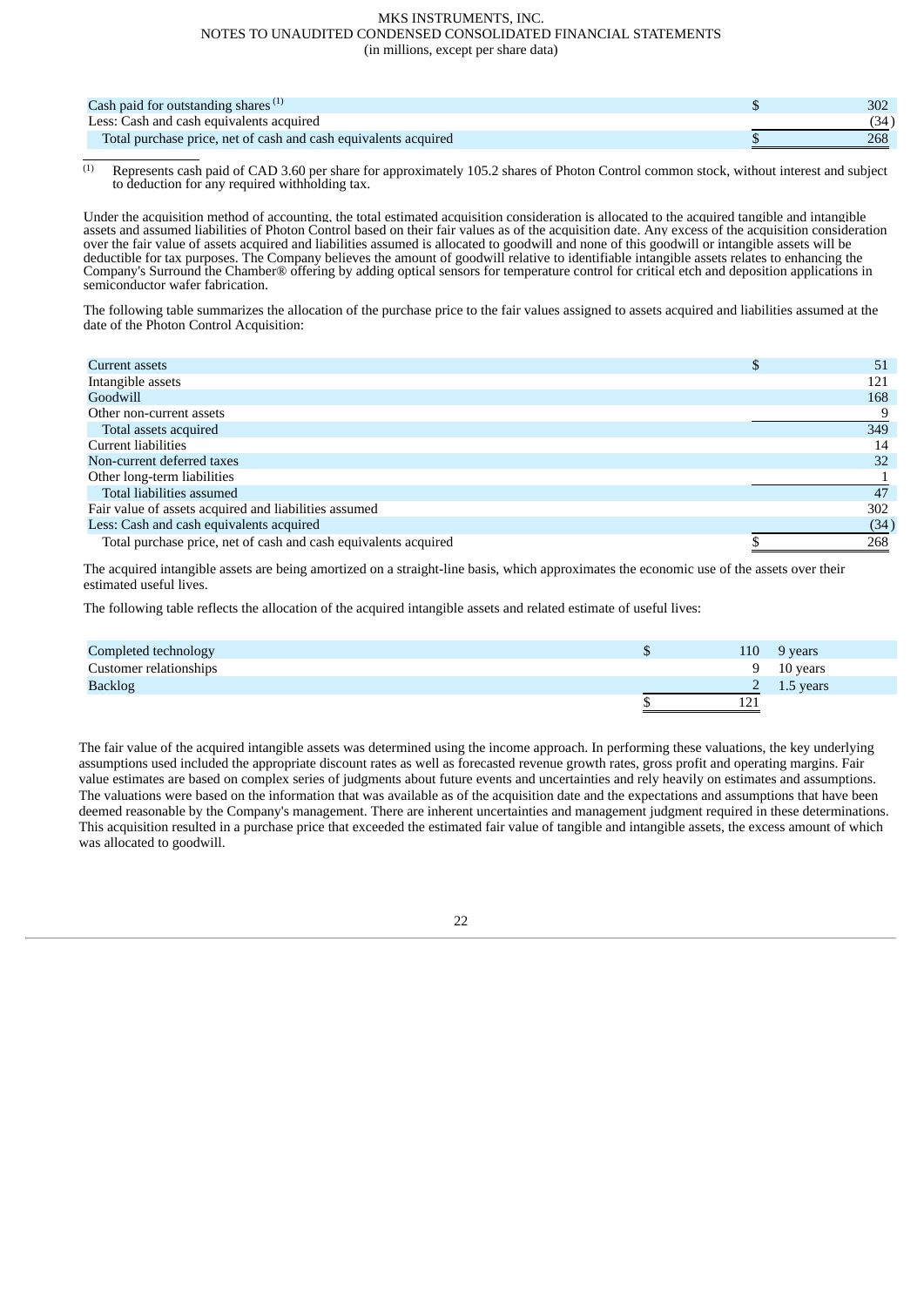#### 16) Business Segment, Geographic Area, and Significant Customer Information

The Company is a global provider of instruments, systems, subsystems and process control solutions that measure, monitor, deliver, analyze, power and control critical parameters of advanced manufacturing processes to improve process performance and productivity for its customers. The Company's products are derived from its core competencies in pressure measurement and control, flow measurement and control, gas and vapor delivery, gas composition analysis, electronic control technology, reactive gas generation and delivery, power generation and delivery, vacuum technology, temperature sensing, lasers, photonics, optics, precision motion control, vibration control and laser-based manufacturing systems solutions. The Company also provides services relating to the maintenance and repair of its products, installation services and training. The Company primarily serves the semiconductor, advanced electronics and specialty industrial markets.

The Company's Chief Operating Decision Maker ("CODM"), which is the Company's Chief Executive Officer, utilizes financial information to make decisions about allocating resources and assessing performance for the entire Company, which is used in the decision-making process to assess performance.

#### *Reportable Segments*

VSD provides a broad range of instruments, components and subsystems which are derived from the Company's core competencies in pressure measurement and control, flow measurement and control, gas and vapor delivery, gas composition analysis, electronic control technology, reactive gas generation and delivery, power generation and delivery and vacuum technology.

PSD provides a broad range of instruments, components and subsystems which are derived from the Company's core competencies in lasers, photonics, optics, temperature sensing, precision motion control and vibration control.

ESD provides a range of laser-based systems and test products, including laser-based systems for printed circuit board ("PCB") manufacturing, which includes flexible interconnect PCB processing systems and high density interconnect solutions for rigid PCB manufacturing and substrate processing, and multi-layer ceramic capacitor test systems.

The Company derives its segment results directly from the manner in which results are reported in its management reporting system. The accounting policies that the Company uses to derive reportable segment results are substantially the same as those used for external reporting purposes. The Company groups its similar products within its three reportable segments.

The following table sets forth net revenues by reportable segment:

|                                     |  | Three Months Ended |  |                |
|-------------------------------------|--|--------------------|--|----------------|
|                                     |  | March 31, 2022     |  | March 31, 2021 |
| Vacuum Solutions Division           |  | 474                |  | 436            |
| <b>Photonics Solutions Division</b> |  | 228                |  | 182            |
| <b>Equipment Solutions Division</b> |  | 40                 |  | 76             |
|                                     |  | 742                |  | 694            |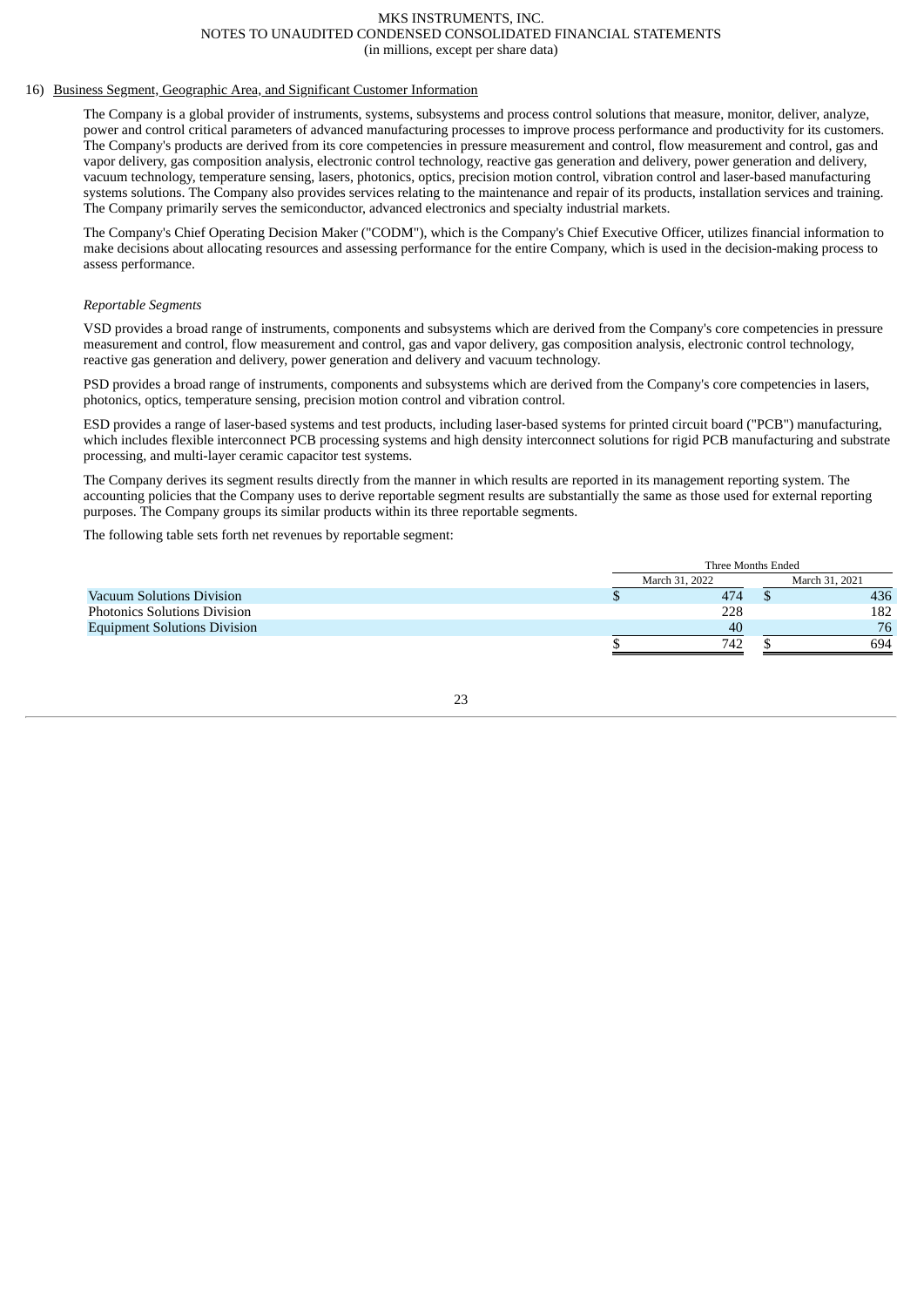# The following table sets forth a reconciliation of gross profit by reportable segment to net income:

|                                          | Three Months Ended March 31, |     |      |
|------------------------------------------|------------------------------|-----|------|
|                                          | 2022                         |     | 2021 |
| Gross profit by reportable segment:      |                              |     |      |
| Vacuum Solutions Division                | \$<br>206                    | \$. | 205  |
| <b>Photonics Solutions Division</b>      | 113                          |     | 82   |
| <b>Equipment Solutions Division</b>      | 15                           |     | 35   |
| Total gross profit by reportable segment | 334                          |     | 322  |
| Operating expenses:                      |                              |     |      |
| Research and development                 | 52                           |     | 47   |
| Selling, general and administrative      | 92                           |     | 96   |
| Acquisition and integration costs        | 8                            |     | 6    |
| Restructuring and other                  |                              |     | 5    |
| Amortization of intangible assets        | 15                           |     | 12   |
| Gain on sale of long-lived assets        | (7)                          |     |      |
| Income from operations                   | 172                          |     | 156  |
| Interest expense                         | 6                            |     | 6    |
| Other (income) expense, net              | (5)                          |     |      |
| Income before income taxes               | 171                          |     | 148  |
| Provision for income taxes               | 28                           |     | 26   |
| Net income                               | 143                          |     | 122  |

The following table sets forth capital expenditures by reportable segment for the three months ended March 31, 2022 and 2021:

|                                     |      | Three Months Ended March 31, |  |      |  |  |  |
|-------------------------------------|------|------------------------------|--|------|--|--|--|
|                                     | 2022 |                              |  | 2021 |  |  |  |
| Vacuum Solutions Division           |      | 10                           |  |      |  |  |  |
| <b>Photonics Solutions Division</b> |      |                              |  | 12   |  |  |  |
| <b>Equipment Solutions Division</b> |      |                              |  | 6    |  |  |  |
| Total capital expenditures          |      | 19                           |  | חר   |  |  |  |

The following table sets forth depreciation and amortization by reportable segment for the three months ended March 31, 2022 and 2021:

|                                     | Three Months Ended March 31. |  |      |  |  |  |
|-------------------------------------|------------------------------|--|------|--|--|--|
|                                     | 2022                         |  | 2021 |  |  |  |
| Vacuum Solutions Division           |                              |  |      |  |  |  |
| <b>Photonics Solutions Division</b> |                              |  |      |  |  |  |
| <b>Equipment Solutions Division</b> |                              |  |      |  |  |  |
| Total depreciation and amortization | 28                           |  | 24   |  |  |  |

Total income tax expense is not presented by reportable segment because the necessary information is not available nor used by the CODM.

The following table sets forth segment assets by reportable segment:

| March 31, 2022                      | Accounts<br>receivable | Inventory | Total |
|-------------------------------------|------------------------|-----------|-------|
| Vacuum Solutions Division           | 335                    | 386       |       |
| <b>Photonics Solutions Division</b> | 182                    | 188       | 370   |
| <b>Equipment Solutions Division</b> | 37                     | 63        | 100   |
| Corporate, Eliminations & Other     | (74`                   |           | ′75)  |
| Total segment assets                | 480                    | 636       | 1,116 |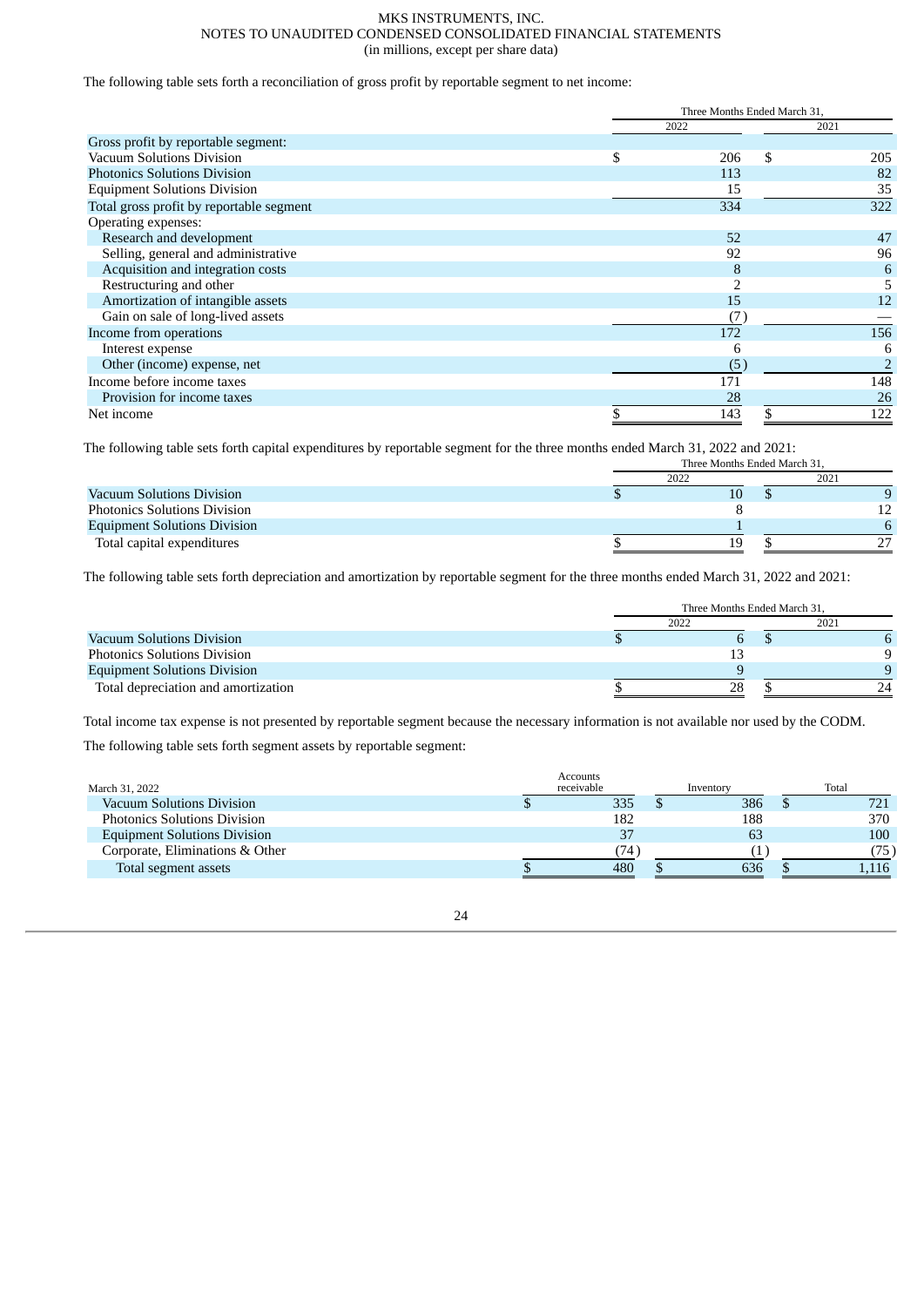| December 31, 2021                   | Accounts<br>receivable |      | Inventory | Total        |
|-------------------------------------|------------------------|------|-----------|--------------|
| Vacuum Solutions Division           |                        | 285  | 339       | 624          |
| <b>Photonics Solutions Division</b> |                        | 146  | 177       | 323          |
| <b>Equipment Solutions Division</b> |                        | 36   | 62        | 98           |
| Corporate, Eliminations & Other     |                        | (24) |           | $25^{\circ}$ |
| Total segment assets                |                        | 443  | 577       | 1,020        |

The following is a reconciliation of segment assets to total assets:

|                                                      | March 31, 2022 |       |  | December 31, 2021 |
|------------------------------------------------------|----------------|-------|--|-------------------|
| Total segment assets                                 |                | 1,116 |  | 1,020             |
| Cash and cash equivalents and short-term investments |                | 1,053 |  | 1,042             |
| Other current assets                                 |                | 89    |  | 85                |
| Property, plant and equipment, net                   |                | 331   |  | 326               |
| Right-of-use assets                                  |                | 180   |  | 184               |
| Goodwill and intangible assets, net                  |                | 1.788 |  | 1,804             |
| Other assets and long-term investments               |                | 92    |  | 79                |
| Total assets                                         |                | 4.649 |  | 4.540             |

# Geographic Area

Information about the Company's operations by geographic area is presented in the tables below. Net revenues from unaffiliated customers are based on the location in which the sale originated. Intercompany sales between geographic areas are at tax transfer prices and have been eliminated from consolidated net revenues.

|                              | Three Months Ended March 31, |      |
|------------------------------|------------------------------|------|
| Net revenues:                | 2022                         | 2021 |
| North America <sup>(1)</sup> | 351                          | 283  |
| South Korea                  | 83                           | 98   |
| China                        | 67                           | 81   |
| Taiwan                       | 35                           | 59   |
| Japan                        | 51                           | 48   |
| Other Asia                   | 94                           | 70   |
| Europe                       | 61                           | 55   |
|                              | 742                          | 694  |

North America includes revenue from the United States and an immaterial amount of revenue from Canada. (1)

| Long-lived assets: $(1)$     | March 31, 2022 | December 31, 2021 |
|------------------------------|----------------|-------------------|
| North America <sup>(2)</sup> | 443            | 425               |
| Asia                         | 103            | 106               |
| Europe                       | 36             | 36                |
|                              | 582            | 567               |

Long-lived assets include property, plant and equipment, net, right-of-use assets, and certain other assets, and exclude goodwill, intangible assets and long-term tax-related accounts. (1)

North America includes long-lived assets of \$271, \$164, and \$8 in the United States, Mexico, and Canada, respectively, for the period ended March 31, 2022. North America includes long-lived assets of \$284, \$133, and \$8 in the United States, Mexico, and Canada, respectively, for the period ended December 31, 2021. (2)

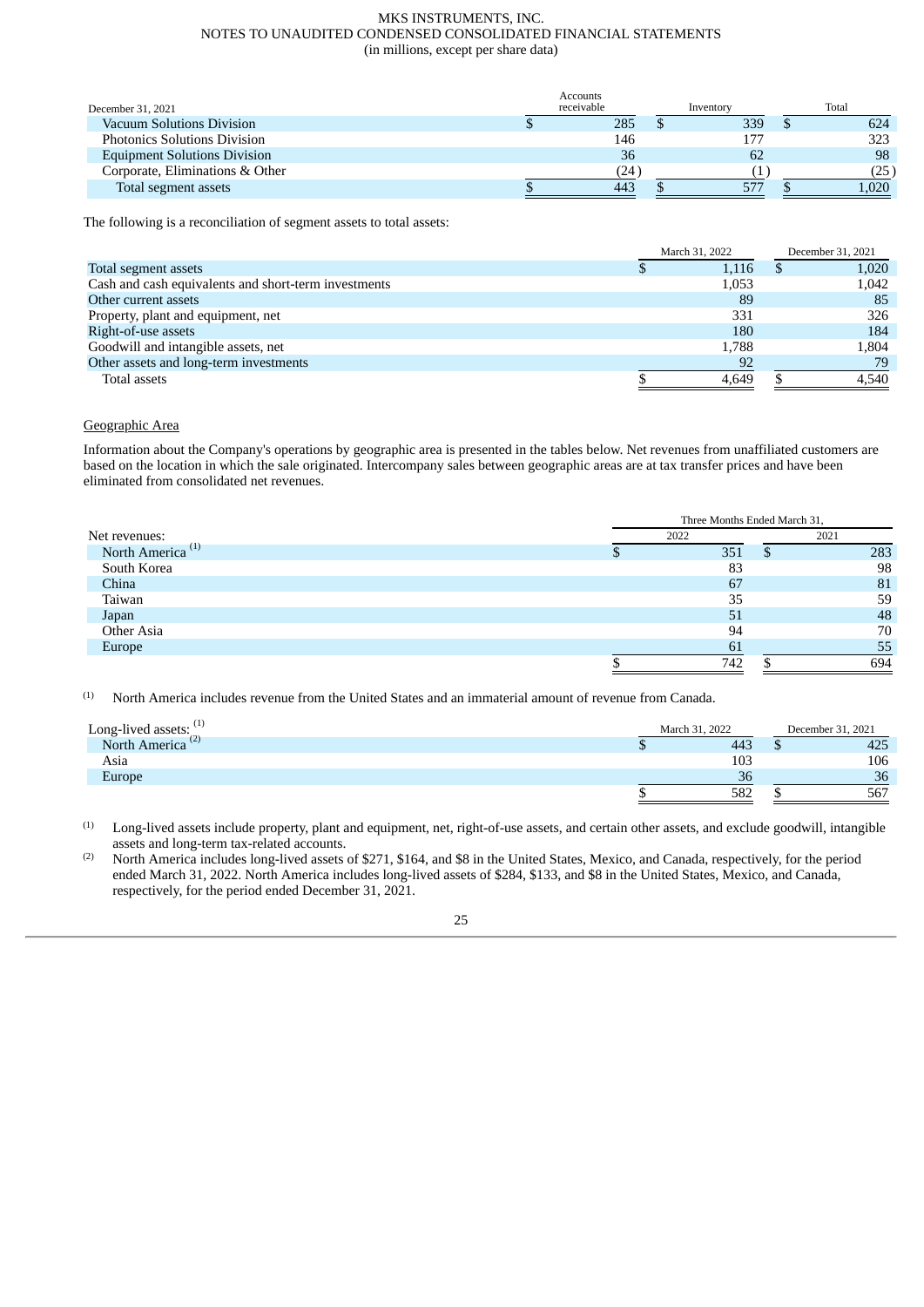#### Goodwill associated with each of the Company's reportable segments is as follows:

|                                     | March 31, 2022 | December 31, 2021 |
|-------------------------------------|----------------|-------------------|
| Reportable segment:                 |                |                   |
| Vacuum Solutions Division           | 195            | 195               |
| <b>Photonics Solutions Division</b> | 557            | 558               |
| <b>Equipment Solutions Division</b> | 475            | 475               |
| Total goodwill                      | 1.227          | 1.228             |

# **Major Customers**

The following customers represented greater than 10% of the Company's net revenues as follows:

|                          | Three Months Ended March 31. |      |
|--------------------------|------------------------------|------|
|                          | 2022                         | 2021 |
| Lam Research Corporation | 17%                          | 14%  |
| Applied Materials, Inc.  | 12%                          | 11%  |

#### 17) Commitments and Contingencies

On March 25, 2016, two putative class action lawsuits captioned Dixon Chung v. Newport Corp., et al., and Hubert C. Pincon v. Newport Corp., et al., were filed in the District Court, Clark County, Nevada on behalf of a putative class of stockholders of Newport for claims related to the merger agreement between the Company, Newport, and a wholly-owned subsidiary of the Company ("Merger Sub"). The lawsuits named as defendants the Company, Newport, Merger Sub, and certain then current and former members of Newport's board of directors. The lawsuits alleged that Newport's directors breached their fiduciary duties to Newport's stockholders in connection with the sale of Newport, which led to inadequate and unfair consideration, by agreeing to unfair deal protection devices and by omitting material information from the proxy statement. The complainants also alleged that the Company, Newport and Merger Sub aided and abetted the directors' alleged breaches of their fiduciary duties and sought monetary damages, including pre- and post-judgment interest. The District Court consolidated the actions, and plaintiffs filed first amended complaint on October 24, 2016 and a second amended complaint on July 12, 2017, each of which were captioned In re Newport Corporation Shareholder Litigation, and made substantially similar allegations and sought monetary damages, including pre- and post-judgment interest. The District Court denied plaintiffs' motion for leave to file a third amended complaint on October 10, 2019 and thereafter entered summary judgment for the defendants on January 23, 2020. On March 30, 2022, the Nevada Supreme Court entered an order affirming in their entirety the District Court's orders granting defendants' motion for summary judgment and denying plaintiffs' motion for leave to file an amended complaint.

The Company is also subject to various legal proceedings and claims that have arisen in the ordinary course of business. In the opinion of management, the ultimate disposition of these matters, and the matters noted above, will not have a material adverse effect on the Company's results of operations, financial condition or cash flows.

# 18) Subsequent Events

# Atotech

On July 1, 2021, the Company entered into a definitive agreement with Atotech (as amended from time to time, the "Implementation Agreement") to acquire Atotech, a leading process chemicals technology company and a market leader in advanced electroplating solutions. Pursuant to the Implementation Agreement, the Company agreed to pay \$16.20 per share in cash and 0.0552 of a share of MKS common stock for each outstanding common share of Atotech (the "Atotech Acquisition"). At the time of the announcement of the Atotech Acquisition, the total value of the aggregate cash and stock consideration was approximately \$5,100. The final value of the consideration will be determined at the time of the closing of the Atotech Acquisition, which is subject to the satisfaction of certain closing conditions, including receipt of regulatory approval from China and approval by the Royal Court of Jersey. The Company's obligation to complete the Atotech Acquisition is not subject to any financing condition. The Company intends to fund the cash portion of the transaction with a combination of available cash on hand and committed term loan debt financing.

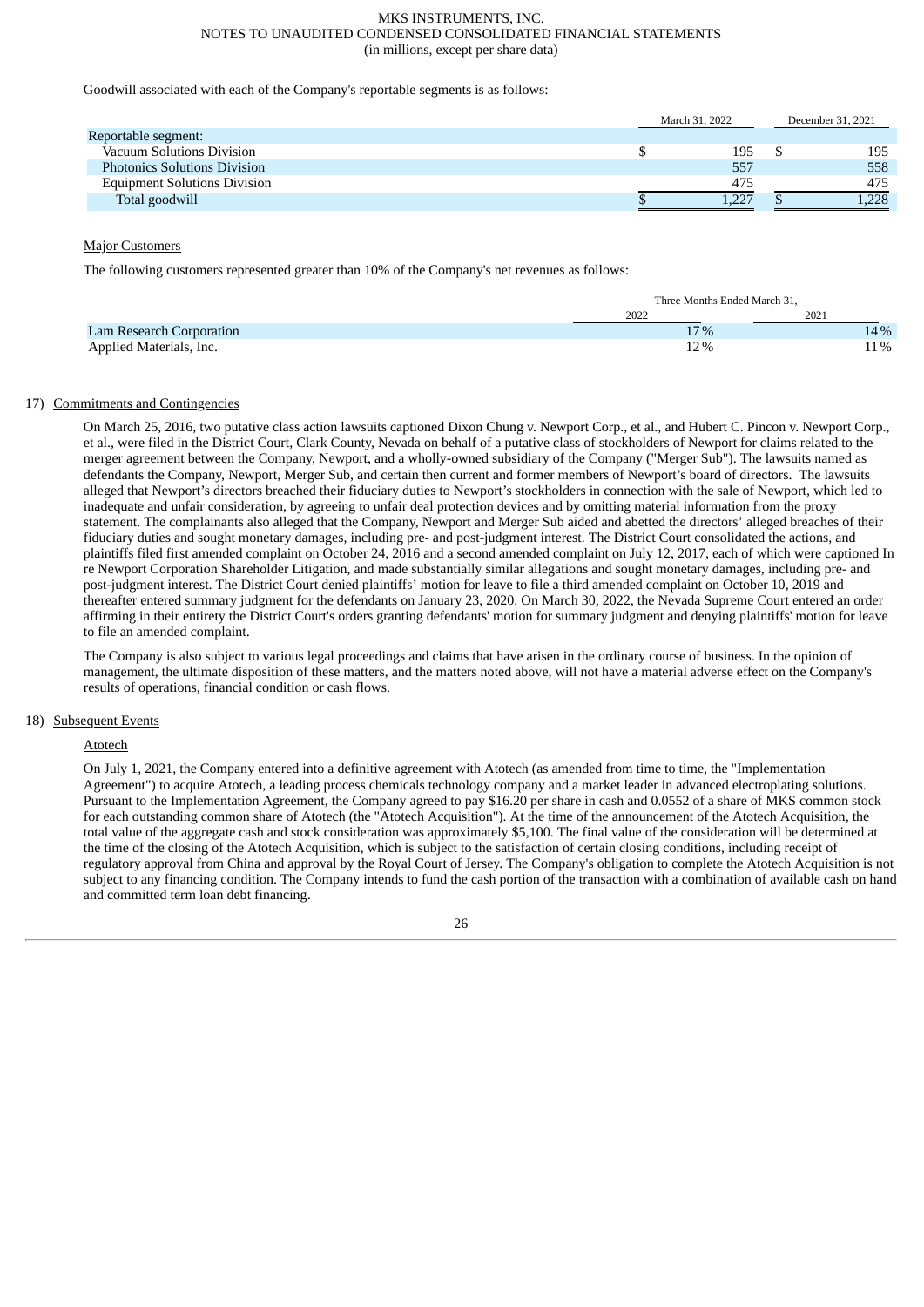In connection with entering into the Implementation Agreement, the Company entered into (a) a debt commitment letter, dated as of July 1, 2021, with JPMorgan Chase Bank, N.A. and Barclays Bank PLC (the "Commitment Parties") and (b) joinders to such commitment letter to add certain additional lender parties (together with the Commitment Parties, the "2021 Commitment Parties") dated as of July 23, 2021 ((a) and (b) together, the "2021 Commitment Letter"), pursuant to which, subject to the terms and conditions set forth therein, the 2021 Commitment Parties committed to provide (i) a senior secured term loan credit facility in an aggregate principal amount of \$5,300, which would refinance the Term Loan Facility and be used to finance a portion of the Atotech Acquisition and refinance certain existing indebtedness of Atotech and (ii) a senior secured revolving credit facility with aggregate total commitments of \$500, which would refinance the ABL Facility.

On April 1, 2022, the Company entered into an amendment to the Implementation Agreement (the "Amendment"), providing for additional time for the satisfaction of certain closing conditions set forth in the Implementation Agreement, including approval of the Atotech Acquisition by the Royal Court of Jersey and receipt of regulatory approvals ("Clearances"), such that the Long Stop Date (as defined in the Implementation Agreement) was extended from March 31, 2022 to September 30, 2022.

In addition, the Amendment amends certain provisions related to obtaining the Clearances, the timing of the closing date and the obligations of the parties with respect to the debt financing contemplated in connection with the Atotech Acquisition and provides for the automatic termination of the Implementation Agreement if the closing has not occurred by the Long Stop Date.

In connection with the Amendment, the Company terminated the 2021 Commitment Letter and entered into (a) a new debt commitment letter, dated as of April 1, 2022, with the Commitment Parties and (b) joinders to such commitment letter to add certain additional lender parties (together with the Commitment Parties, the "2022 Commitment Parties") dated as of April 4, 2022 ((a) and (b) together, the "2022 Commitment Letter"), pursuant to which, among other things, the 2022 Commitment Parties committed to provide the Company with (i) a senior secured term loan B credit facility consisting of a \$4,250 term loan B and (ii) a senior secured term loan A credit facility consisting of a \$1,000 term loan A ((i) and (ii) together, the "2022 New Term Loan Facilities") and (iii) a senior secured revolving credit facility with aggregate total commitments of \$500 (the "2022 New Revolving Credit Facility"). The 2022 New Term Loan Facilities and the 2022 New Revolving Credit Facility would refinance the Term Loan Facility and the ABL Facility, respectively, be used to finance a portion of the Atotech Acquisition, to refinance certain existing indebtedness of Atotech, to pay fees and expenses in connection with the Atotech Acquisition, and, in the case of the 2022 New Revolving Credit Facility, be used for working capital and for general corporate purposes.

On April 11, 2022, in connection with the 2022 Commitment Letter, the Company completed the syndication of the 2022 New Term Loan Facilities, comprised of (i) two tranches of term loan B: a tranche of \$3,600 at the secured overnight financing rate ("SOFR") plus 2.75%, a floor of 0.50% and 2.0% of original issue discount ("OID"), and a Euro tranche of EUR 600 at EURIBOR plus 3.00%, a floor of 0.00% and 2.00% of OID; and (ii) a \$1,000 term loan A at SOFR plus 2.50%, a floor of 0.00% and 0.25% of OID.

The 2022 Commitment Parties' obligations under the 2022 Commitment Letter and the closing and initial funding under the 2022 New Term Loan Facilities and the 2022 New Revolving Credit Facility are subject to certain customary conditions including, without limitation, the consummation of the Atotech Acquisition in accordance with the Implementation Agreement, the accuracy of specified representations and warranties of the Company and other customary closing conditions.

#### Real Property Purchase Agreement

The Company entered into a real property purchase agreement for building and land in South Korea and completed the purchase on May 2, 2022 for 51 billion Korean won or approximately \$40 million. The Company previously leased a portion of the property, which the Company uses for sales, customer support, service and research and development.

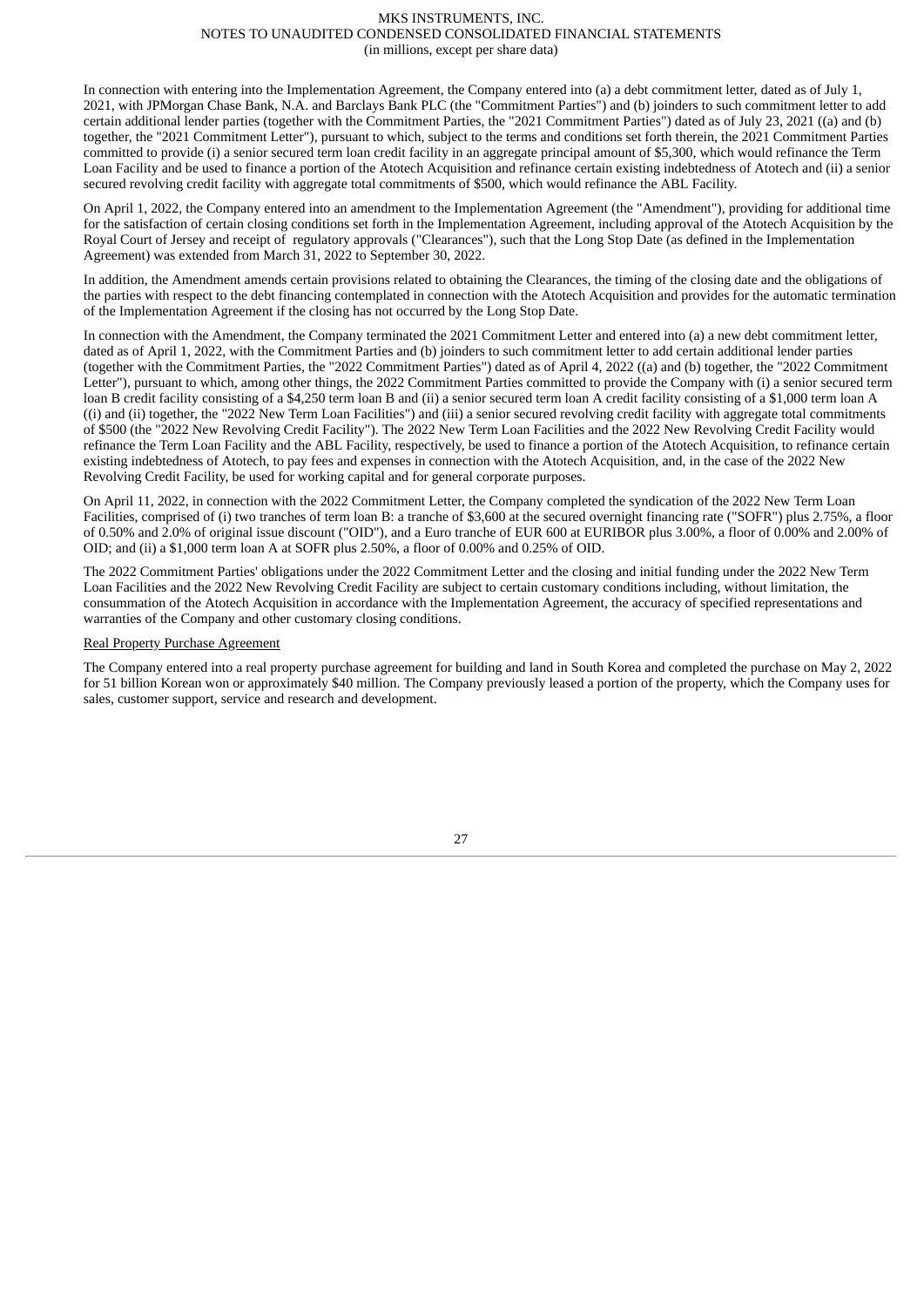#### <span id="page-27-0"></span>ITEM 2. MANAGEMENT's DISCUSSION AND ANALYSIS OF FINANCIAL CONDITION AND RESULTS OF OPERATIONS.

This Quarterly Report on Form 10-Q contains "forward-looking statements" within the meaning of the Private Securities Litigation Reform Act of 1995, Section 27A of the Securities Act of 1933 and Section 21E of the Securities Exchange Act of 1934 regarding the future financial performance, business prospects and growth of MKS. These statements are only predictions based on current assumptions and expectations. Any statements that are not statements of historical fact (including statements containing the words "will," "projects," "intends," "believes," "plans," "anticipates," "expects," "estimates," "forecasts," "continues" and similar expressions) should be considered to be forward-looking statements. Actual events or results may differ materially from those in the forward-looking statements set forth herein.

Among the important factors that could cause actual events to differ materially from those in the forward-looking statements are manufacturing and sourcing risks, including the impact and duration of supply chain disruptions, component shortages and price increases, and changes in global demand and the impact of the COVID-19 pandemic with respect to such disruptions, shortages and price increases, our ability to complete the acquisition of Atotech Limited ("Atotech"), the terms of our existing term loan, the terms and availability of financing for the Atotech Acquisition (as defined below), the substantial indebtedness we expect to incur in connection with the Atotech Acquisition and the need to generate sufficient cash flows to service and repay such debt, our entry into Atotech's chemicals technology business, in which we do not have experience and which may expose us to significant additional liabilities, the risk of litigation relating to the Atotech Acquisition, the risk that disruption from the Atotech Acquisition materially and adversely affects our businesses and operations and those of Atotech, the ability to realize the anticipated synergies, cost savings and other benefits of the Atotech Acquisition, competition from larger or more established companies in our and Atotech's respective markets, the ability to successfully grow our business and the businesses of Atotech, Photon Control Inc. ("Photon Control"), which we acquired in July 2021, and Electro Scientific Industries, Inc. ("ESI"), which we acquired in February 2019, potential adverse reactions or changes to business relationships resulting from pendency or completion of the Atotech Acquisition, conditions affecting the markets in which we and Atotech operate, including the fluctuations in capital spending in the semiconductor industry and other advanced manufacturing markets, and fluctuations in sales to our and Atotech's major customers, the ability to anticipate and meet customer demand, the challenges, risks and costs involved with integrating the operations of the companies we have acquired, potential fluctuations in quarterly results, dependence on new product development, rapid technological and market change, acquisition strategy, volatility of stock price, international operations, financial risk management, and the other factors described in our Annual Report on Form 10-K for the year ended December 31, 2021 and any subsequent Quarterly Reports on Form 10-Q, as filed with the U.S. Securities and Exchange Commission (the "SEC"). Additional risk factors may be identified from time to time in MKS' future filings with the SEC. We are under no obligation to, and expressly disclaims any obligation to, update or alter these forward-looking statements, whether as a result of new information, future events or otherwise after the date of this report.

The Management's Discussion and Analysis of Financial Condition and Results of Operations, or MD&A, describes principal factors affecting the results of our operations, financial condition and liquidity, as well as our critical accounting policies and estimates that require significant judgment and thus have the most significant potential impact on our condensed consolidated financial statements. Historically, we have compared our current quarter results to the same period in the prior year. Given the nature of our business, in particular cyclical variations in the semiconductor market, we have changed our basis of comparison to the prior quarter. The SEC rules require we also present the comparison of the current quarter results to the same period in the prior year, our historic practice in the period of change. As this Quarterly Report on Form 10-Q is the first filing in which we have changed our basis of comparison, this section provides an analysis of our financial results for the three months ended March 31, 2022 compared to the three months ended December 31, 2021 and the three months ended March 31, 2021, in accordance with SEC rules.

#### **Critical Accounting Policies and Estimates**

The preparation of our consolidated financial statements and related disclosures in conformity with accounting principles generally accepted in the United States requires management to make judgments, assumptions and estimates that affect the amounts reported. There have been no material changes in our critical accounting policies since December 31, 2021.

For further information about our critical accounting policies, please see the discussion of critical accounting policies in our Annual Report on Form 10-K for the year ended December 31, 2021 in the section captioned "Management's Discussion and Analysis of Financial Condition and Results of Operations – Critical Accounting Policies and Estimates."

#### **Overview**

We are a global provider of instruments, systems, subsystems and process control solutions that measure, monitor, deliver, analyze, power and control critical parameters of advanced manufacturing processes to improve process performance and productivity for our customers. Our products are derived from our core competencies in pressure measurement and control, flow measurement and control, gas and vapor delivery, gas composition analysis, electronic control technology, reactive gas generation and delivery, power generation and delivery, vacuum technology, temperature sensing, lasers, photonics, optics, precision motion control, vibration control and laser-based manufacturing systems solutions. We also provide services relating to the maintenance and repair of our products, installation services and training. We primarily serve the semiconductor, advanced electronics and specialty industrial markets.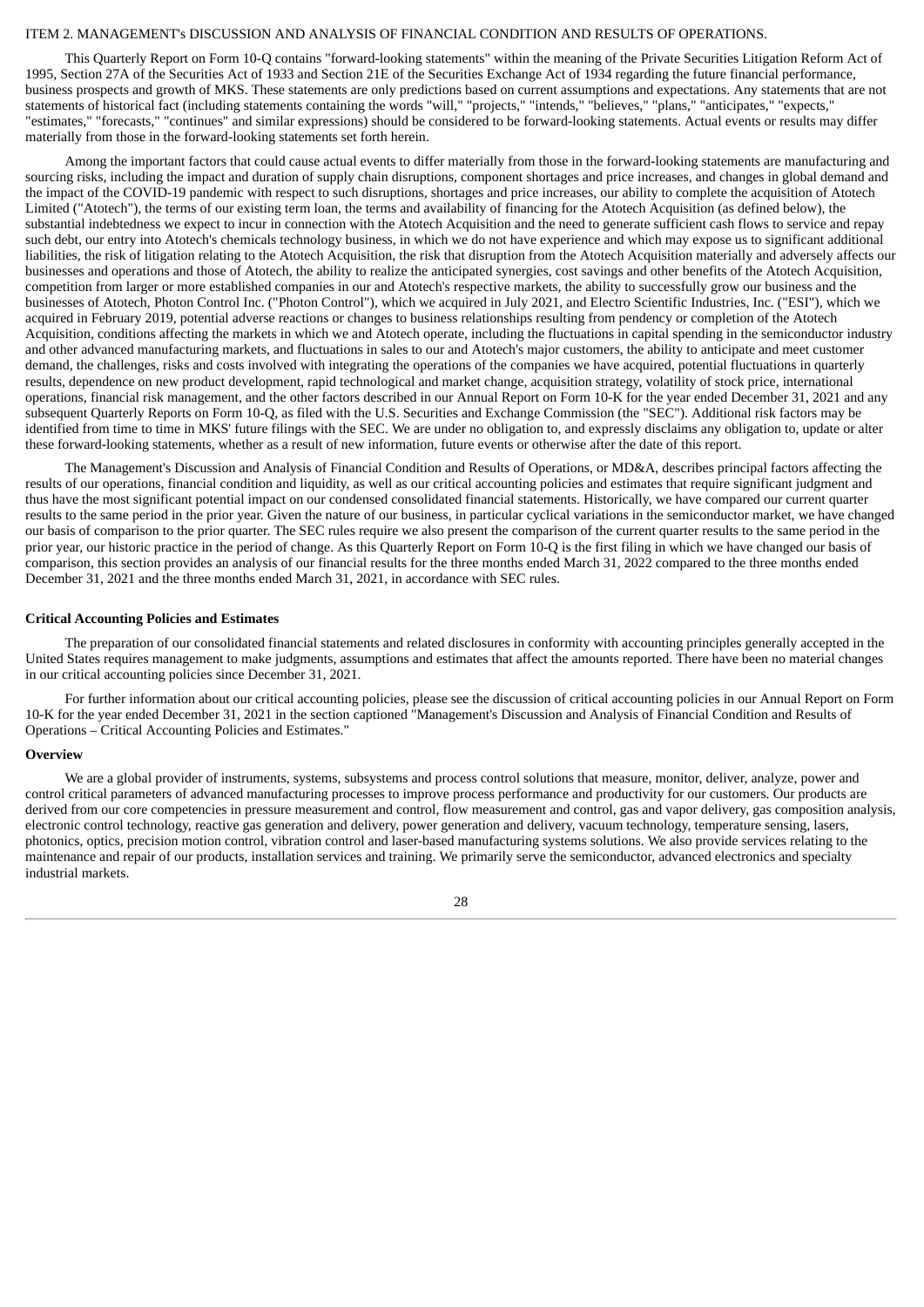#### **Recent Events**

On July 1, 2021, we entered into a definitive agreement with Atotech (as amended from time to time, the "Implementation Agreement") to acquire Atotech, a leading process chemicals technology company and a market leader in advanced electroplating solutions. Pursuant to the Implementation Agreement, we agreed to pay \$16.20 per share in cash and 0.0552 of a share of our common stock for each outstanding common share of Atotech (the "Atotech Acquisition"). At the time of the announcement of the Atotech Acquisition, the total value of the aggregate cash and stock consideration was approximately \$5.1 billion. The final value of the consideration will be determined at the time of the closing of the Atotech Acquisition, which is subject to the satisfaction of certain closing conditions, including receipt of regulatory approval from China and approval by the Royal Court of Jersey. Our obligation to complete the Atotech Acquisition is not subject to any financing condition. We intend to fund the cash portion of the transaction with a combination of available cash on hand and committed term loan debt financing.

On April 1, 2022, we entered into an amendment to the Implementation Agreement (the "Amendment"), providing for additional time for the satisfaction of certain closing conditions set forth in the Implementation Agreement, including approval of the Atotech Acquisition by the Royal Court of Jersey and receipt of regulatory approvals ("Clearances"), such that the Long Stop Date (as defined in the Implementation Agreement) was extended from March 31, 2022 to September 30, 2022.

In addition, the Amendment amends certain provisions related to obtaining the Clearances, the timing of the closing date and the obligations of the parties with respect to the debt financing contemplated in connection with the Atotech Acquisition and provides for the automatic termination of the Implementation Agreement if the closing has not occurred by the Long Stop Date.

In connection with the Amendment, we terminated our debt commitment letter, dated as of July 1, 2021, and entered into (a) a new debt commitment letter, dated as of April 1, 2022, with JPMorgan Chase Bank, N.A. and Barclays Bank PLC (the "Commitment Parties") and (b) joinders to such commitment letter to add certain additional lender parties (together with the Commitment Parties, the "2022 Commitment Parties") dated as of April 4, 2022 ((a) and (b) together, the "2022 Commitment Letter"), pursuant to which, among other things, the 2022 Commitment Parties committed to provide us with (i) a senior secured term loan B credit facility consisting of a \$4.25 billion term loan B and (ii) a senior secured term loan A credit facility consisting of a \$1.0 billion term loan A ((i) and (ii) together, the "2022 New Term Loan Facilities") and (iii) a senior secured revolving credit facility with aggregate total commitments of \$500 million (the "2022 New Revolving Credit Facility"). The 2022 New Term Loan Facilities and the 2022 New Revolving Credit Facility would refinance the Term Loan Facility and the ABL Facility (each as defined below), respectively, be used to finance a portion of the Atotech Acquisition, to refinance certain existing indebtedness of Atotech, to pay fees and expenses in connection with the Atotech Acquisition, and, in the case of the 2022 New Revolving Credit Facility, be used for working capital and for general corporate purposes.

On April 11, 2022, in connection with the 2022 Commitment Letter, we completed the syndication of the 2022 New Term Loan Facilities, comprised of (i) two tranches of term loan B: a tranche of \$3.6 billion at the secured overnight financing rate ("SOFR") plus 2.75%, a floor of 0.50% and 2.0% of original issue discount ("OID"), and a Euro tranche of EUR 600 million at EURIBOR plus 3.00%, a floor of 0.00% and 2.00% of OID; and (ii) a \$1.0 billion term loan A at SOFR plus 2.50%, a floor of 0.00% and 0.25% of OID.

The 2022 Commitment Parties' obligations under the 2022 Commitment Letter and the closing and initial funding under the 2022 New Term Loan Facilities and the 2022 New Revolving Credit Facility are subject to certain customary conditions including, without limitation, the consummation of the Atotech Acquisition in accordance with the Implementation Agreement, the accuracy of specified representations and warranties made by us and other customary closing conditions.

For additional information about the commitment letter we entered into on July 1, 2021, which we terminated in connection with the 2022 Commitment Letter, see Note 18 to the Condensed Consolidated Financial Statements.

#### **Segments**

In the first quarter of 2022, we updated the names of our three divisions in order to simplify our naming conventions. Our reportable segments continue to be our three divisions.

The Vacuum Solutions Division ("VSD"), formerly the Vacuum & Analysis Division, provides a broad range of instruments, components and subsystems, which are derived from our core competencies in pressure measurement and control, flow measurement and control, gas and vapor delivery, gas composition analysis, electronic control technology, reactive gas generation and delivery, power generation and delivery, and vacuum technology.

The Photonics Solutions Division ("PSD"), formerly the Light & Motion Division, provides a broad range of instruments, components and subsystems, which are derived from our core competencies in lasers, photonics, optics, temperature sensing, precision motion control and vibration control.

The Equipment Solutions Division ("ESD"), formerly the Equipment & Solutions Division, provides a range of laser-based systems and test products, including laser-based systems for printed circuit board ("PCB") manufacturing, which include flexible

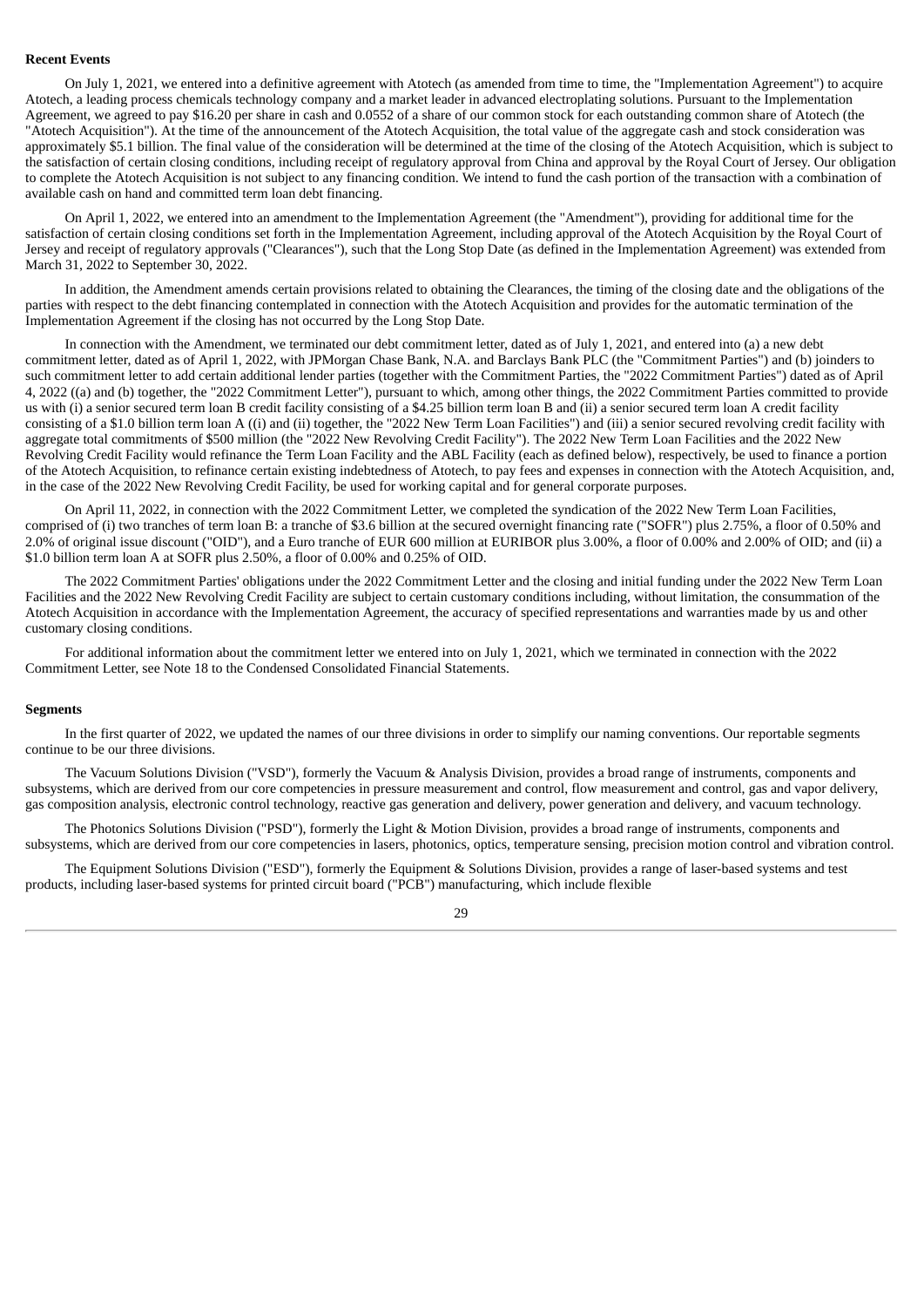interconnect PCB processing systems and high-density interconnect solutions for rigid PCB manufacturing and substrate processing, and multi-layer ceramic capacitor test systems.

#### **Markets**

Beginning with the first quarter of 2022, we changed how we present revenue to better represent the end markets we serve and to enable investors to better understand the key drivers of our business. We separated what we previously categorized as Advanced Markets into our Advanced Electronics and Specialty Industrial end markets. Our Semiconductor end market remains unchanged.

#### Net Revenues by Market

|                             | Three Months Ended |         |  |                   |         |  |                |         |
|-----------------------------|--------------------|---------|--|-------------------|---------|--|----------------|---------|
| (dollars in millions)       | March 31, 2022     | % Total |  | December 31, 2021 | % Total |  | March 31, 2021 | % Total |
| Semiconductor               | 488                | 66%     |  | 495               | 65%     |  | 412            | 59%     |
| <b>Advanced Electronics</b> | 82                 | 11 %    |  | 96                | 13%     |  | 115            | 17%     |
| Specialty Industrial        | 172                | 23%     |  |                   | 22%     |  | 167            | 24%     |
| Total net revenues          | 742                | 100%    |  | 764               | 100%    |  | 694            | 100%    |

#### *Semiconductor Market*

This market primarily relates to products used in major semiconductor processing steps, such as depositing thin films of material onto silicon wafer substrates, etching, cleaning, lithography, metrology and inspection. A significant portion of our sales is anticipated to continue to be derived from products sold to semiconductor capital equipment manufacturers and semiconductor device manufacturers.

While the semiconductor device manufacturing market is global, major semiconductor capital equipment manufacturers are concentrated in China, Japan, South Korea, Taiwan and the United States. The semiconductor capital equipment industry is subject to rapid demand shifts, which are difficult to predict, and we cannot be certain as to the timing or extent of future demand or any future weakness in the semiconductor capital equipment industry.

For the three months ended March 31, 2022, net revenues in our semiconductor market decreased by \$7 million or 1%, compared to the prior quarter, and increased \$76 million or 19%, compared to the same period in the prior year. The sequential decrease was reflective of continued supply chain disruptions and component shortages due to global capacity constraints compounded by increasing global demand, as well as the ongoing COVID-19 pandemic. We expect these disruptions and shortages to continue in the near-term while our suppliers adjust to significant increases in demand and respond to the challenges posed by the COVID-19 pandemic. The year-over-year increase was reflective of increased broad-based demand for our VSD and PSD products, which includes Photon Control, partially offset by the effects of supply chain disruptions and component shortages.

#### *Advanced Electronics Market*

This market primarily relates to sales of products for PCB manufacturing, solar, display and electronic component applications. These applications include flexible and rigid PCB processing/fabrication, glass coating and electronic thin films. Electronic thin films are a primary component of numerous electronic products, including flat panel displays, light emitting diodes, solar cells and data storage media. Advanced electronics manufacturers are located globally.

For the three months ended March 31, 2022, net revenues in our advanced electronic market decreased by \$14 million or 15%, compared to the prior quarter and decreased \$33 million or 29%, compared to the same period in the prior year. These decreases were primarily due to softer industry demand for flexible PCB drilling equipment which is primarily related to our ESD.

#### *Specialty Industrial Market*

This market primarily relates to sales of products for industrial, life and health sciences, research and defense applications.

#### *Industrial*

Industrial technologies encompasses a wide range of diverse applications, such as laser marking, measurement and scribing, natural gas and oil production and environmental monitoring. Our industrial customers are located globally.

*Life and Health Sciences*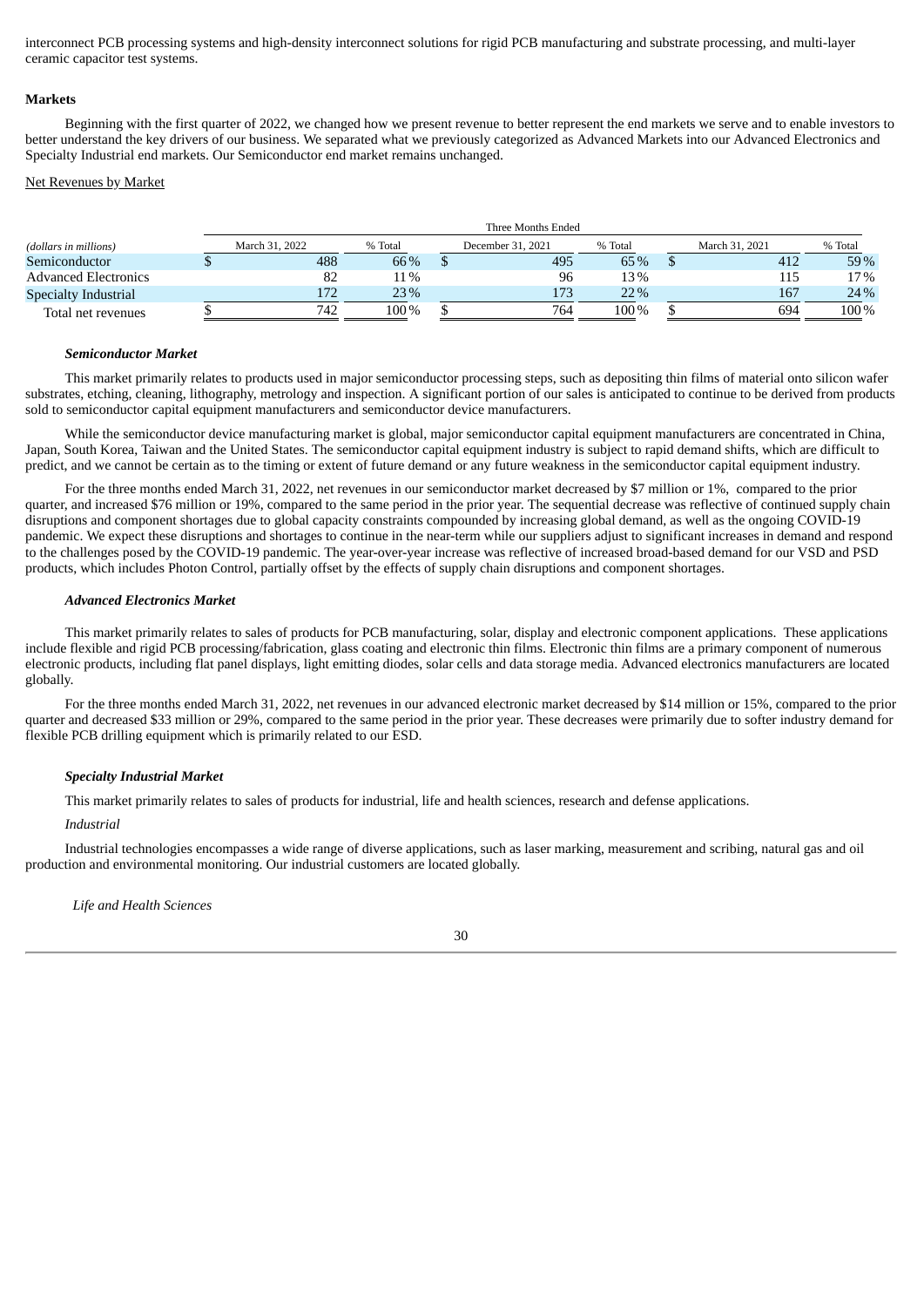Our products for life and health sciences are used in a diverse array of applications, including bioimaging, medical instrument sterilization, medical device manufacturing, analytical, diagnostic and surgical instrumentation, consumable medical supply manufacturing and pharmaceutical production. Our life and health sciences customers are located globally.

#### *Research and Defense*

Our products for research and defense are sold to government, university and industrial laboratories for applications involving research and development in materials science, physical chemistry, photonics, optics and electronics materials. Our products are also sold for monitoring and defense applications, including surveillance, imaging and infrastructure protection. Major equipment providers and research laboratories are concentrated in China, Europe, Japan, South Korea, Taiwan and the United States.

For the three months ended March 31, 2022, net revenues from customers in our specialty industrial market decreased by \$1 million or 1%, compared to the prior quarter, and increased by \$4 million or 2%, compared to the same period in the prior year. Net sales in life and health sciences applications increased both sequentially and year-over-year. Net sales of products supporting defense applications increased sequentially but were offset by seasonally lower demand in the research market.

#### *International Markets*

A significant portion of our net revenues is from sales to customers in international markets. For the three months ended March 31, 2022 and 2021 and for the three months ended December 31, 2021, international revenues accounted for approximately 54%, 59% and 55%, respectively, of our total net revenues. A significant portion of our international net revenues was from China, Japan, South Korea and Taiwan. We expect international net revenues will continue to represent a significant percentage of our total net revenues for the foreseeable future.

Long-lived assets located outside of the United States accounted for approximately 53% and 50% of our total long-lived assets as of March 31, 2022 and December 31, 2021, respectively. Long-lived assets include property, plant and equipment, net, right-of-use assets, and certain other assets and exclude goodwill, intangible assets and long-term tax-related accounts.

#### **Results of Operations**

The following table sets forth for the periods indicated the percentage of total net revenues of certain line items included in our condensed consolidated statements of operations and comprehensive income data.

|                                                                           | Three Months Ended |                   |                |  |  |
|---------------------------------------------------------------------------|--------------------|-------------------|----------------|--|--|
|                                                                           | March 31, 2022     | December 31, 2021 | March 31, 2021 |  |  |
| Net revenues:                                                             |                    |                   |                |  |  |
| Products                                                                  | 87.4%              | 87.4%             | 87.2%          |  |  |
| <b>Services</b>                                                           | 12.6               | 12.6              | 12.8           |  |  |
| Total net revenues                                                        | 100.0              | 100.0             | 100.0          |  |  |
| Cost of revenues:                                                         |                    |                   |                |  |  |
| Cost of product revenues                                                  | 48.5               | 47.0              | 46.5           |  |  |
| Cost of service revenues                                                  | 6.5                | 6.6               | 7.1            |  |  |
| Total cost of revenues (exclusive of amortization shown separately below) | 55.0               | 53.6              | 53.6           |  |  |
| Gross profit                                                              | 45.0               | 46.4              | 46.4           |  |  |
| Research and development                                                  | 7.0                | 6.7               | 6.8            |  |  |
| Selling, general and administrative                                       | 12.5               | 12.6              | 13.8           |  |  |
| Acquisition and integration costs                                         | 1.1                | 1.2               | 0.9            |  |  |
| Restructuring and other                                                   | 0.3                | 0.2               | 0.7            |  |  |
| Amortization of intangible assets                                         | 2.0                | 2.0               | 1.8            |  |  |
| Gain on sale of long-lived assets                                         | (1.0)              |                   |                |  |  |
| Income from operations                                                    | 23.1               | 23.7              | 22.4           |  |  |
| Interest expense                                                          | 0.8                | 0.8               | 0.9            |  |  |
| Other (income) expense, net                                               | (0.8)              | (0.4)             | 0.2            |  |  |
| Income before income taxes                                                | 23.1               | 23.3              | 21.3           |  |  |
| Provision for income taxes                                                | 3.8                | 3.7               | 3.7            |  |  |
| Net income                                                                | 19.3%              | 19.6%             | 17.6%          |  |  |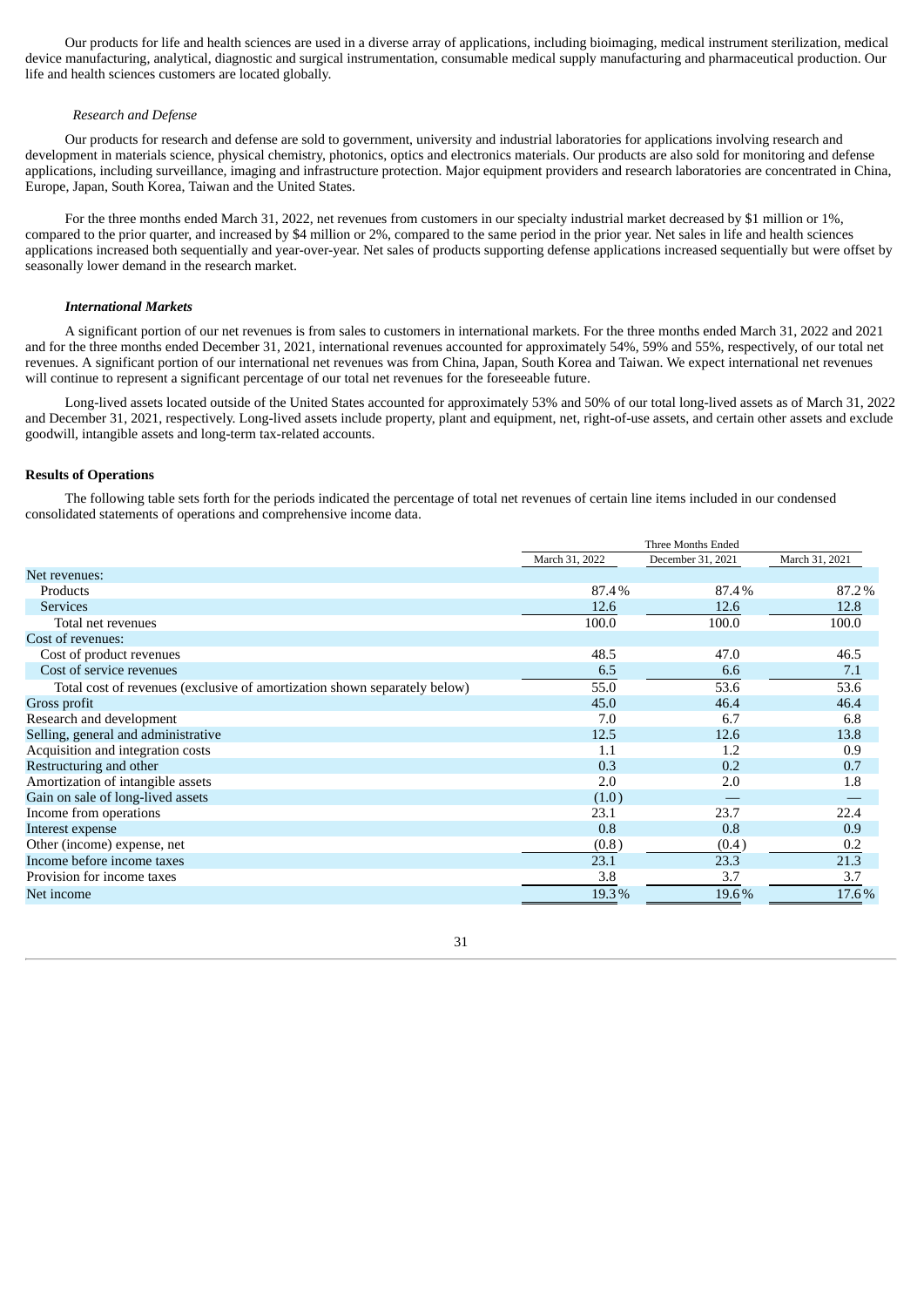#### Net Revenues

|                       | Three Months Ended                  |  |     |                |     |
|-----------------------|-------------------------------------|--|-----|----------------|-----|
| (dollars in millions) | March 31, 2022<br>December 31, 2021 |  |     | March 31, 2021 |     |
| Products              | 648                                 |  | 668 |                | 605 |
| <b>Services</b>       | 94                                  |  | 96  |                | 89  |
| Total net revenues    | 742                                 |  | 764 |                | 694 |

For the three months ended March 31, 2022, net product revenues decreased \$20 million compared to the prior quarter and increased \$43 million compared to the same period in the prior year. The sequential decrease was reflective of continued supply chain disruptions and component shortages in the semiconductor market, as well as, softer industry demand for flexible PCB drilling equipment. The year-over-year increase was primarily due to a volume increase from our semiconductor customers of \$73 million, partially offset by the effects of supply chain disruptions and component shortages, as well as a decrease of \$36 million from our customers in the advanced electronics market, primarily for flexible PCB drilling equipment.

Net service revenues consisted mainly of fees for services related to the maintenance and repair of our products, sales of spare parts, and installation and training. For the three months ended March 31, 2022, net service revenue decreased \$2 million compared to the prior quarter and increased \$5 million compared to the same period in the prior year. The sequential decrease was primarily due to decreased service revenue from our semiconductor market and the year-over-year increase was primarily due to increased service revenue from our advanced electronics customers.

The following table sets forth our net revenues by reportable segment:

|                                     | Three Months Ended |                |     |  |
|-------------------------------------|--------------------|----------------|-----|--|
| (dollars in millions)               | March 31, 2022     | March 31, 2021 |     |  |
| Net revenues:                       |                    |                |     |  |
| Vacuum Solutions Division           | 474                | 485            | 436 |  |
| <b>Photonics Solutions Division</b> | 228                | 230            | 182 |  |
| <b>Equipment Solutions Division</b> | 40                 | 49             | 76  |  |
| Total net revenues                  | 742                | 764            | 694 |  |

For the three months ended March 31, 2022, net revenues from VSD decreased \$11 million compared to the prior quarter and increased \$38 million compared to the same period in the prior year. The decrease was reflective of continued supply chain disruptions and component shortages in the semiconductor market and the year-over-year increase was primarily due to volume increases in the semiconductor market, partially offset by decreased revenue due to the effects of supply chain disruptions and component shortages.

For the three months ended March 31, 2022, net revenue from PSD decreased \$2 million compared to the prior quarter and increased \$46 million compared to the same period in the prior year. The year-over-year increase was reflective of volume increases in the semiconductor market and contributions from Photon Control.

For the three months ended March 31, 2022, net revenue from ESD decreased \$9 million compared to the prior quarter and decreased \$36 million compared to the same period in the prior year. The decrease in each period was primarily due to softer industry demand for flexible PCB drilling equipment.

#### Gross Margin

|                                               |                   | Three Months Ended   |                    |                   | Three Months Ended |                    |  |  |  |
|-----------------------------------------------|-------------------|----------------------|--------------------|-------------------|--------------------|--------------------|--|--|--|
|                                               | March 31,<br>2022 | December<br>31, 2021 | % Points<br>Change | March 31,<br>2022 | March 31,<br>2021  | % Points<br>Change |  |  |  |
| Gross margin as a percentage of net revenues: |                   |                      |                    |                   |                    |                    |  |  |  |
| Products                                      | 44.4%             | 46.2%                | $(1.8)\%$          | 44.4%             | 46.7%              | $(2.3)\%$          |  |  |  |
| <b>Services</b>                               | 49.2              | 47.6                 | 1.6                | 49.2              | 44.7               | 4.5                |  |  |  |
| Total gross margin                            | 45.0%             | 46.4%                | (1.4)%             | 45.0%             | 46.4%              | (1.4)%             |  |  |  |

Gross margin for our products declined sequentially and year-over-year, primarily due to higher materials costs from the global component shortage. Gross margin year-over-year was also negatively affected by unfavorable overhead absorption arising from the effect of component shortages on manufacturing efficiencies, partially offset by higher revenue volumes.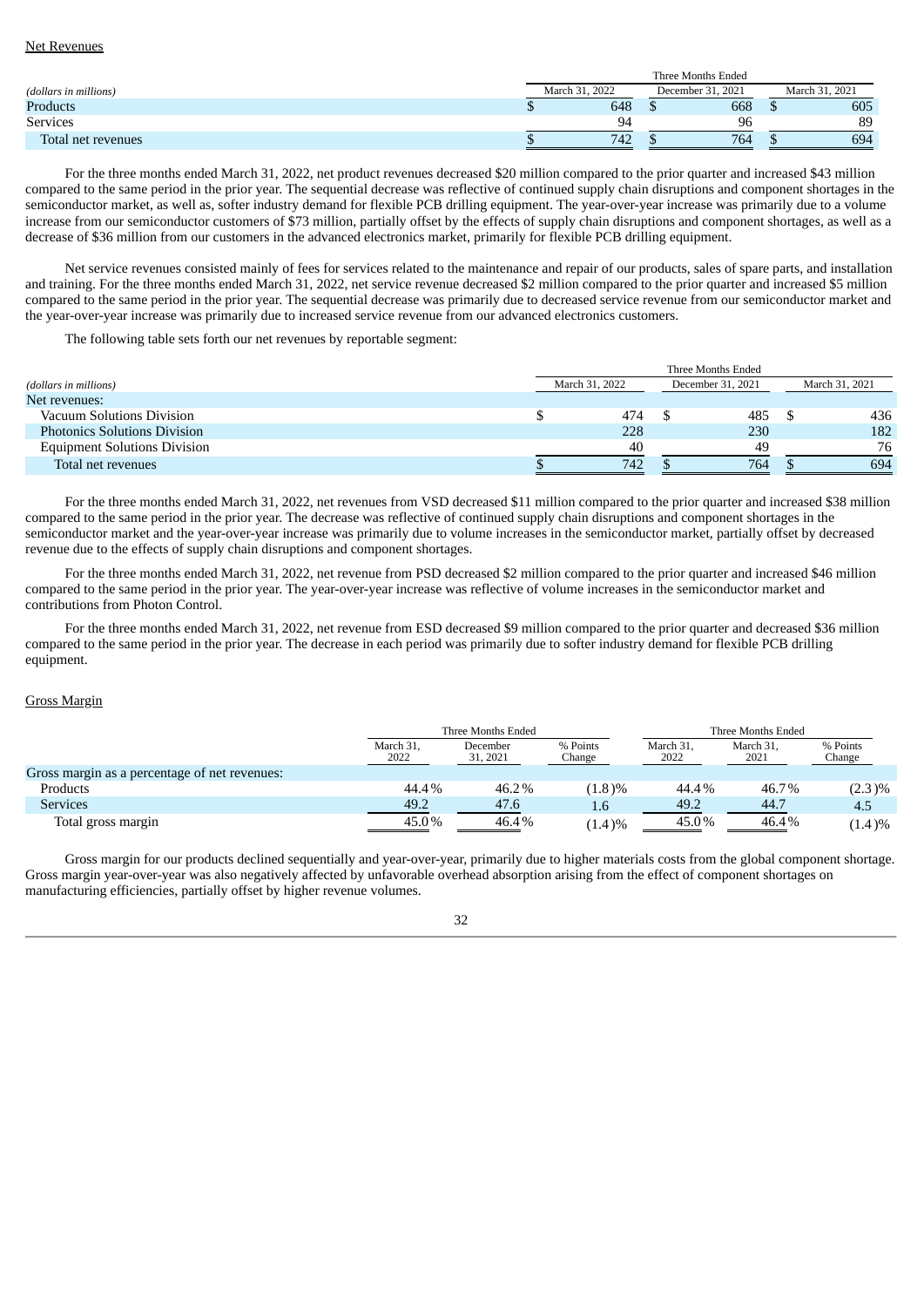Gross margin for our services increased sequentially and year-over-year, primarily as a result of our efforts to transition customers to higher-value offerings such as service contracts and equivalent-to-new product refurbishments. These service offerings also benefitted from labor efficiency from more predictable work loading from additional service contracts.

The following table sets forth gross margin as a percentage of net revenues by reportable segment:

|                                               |                   | Three Months Ended   |                    |                   | Three Months Ended |                    |
|-----------------------------------------------|-------------------|----------------------|--------------------|-------------------|--------------------|--------------------|
|                                               | March 31.<br>2022 | December 31.<br>2021 | % Points<br>Change | March 31,<br>2022 | March 31.<br>2021  | % Points<br>Change |
| Gross margin as a percentage of net revenues: |                   |                      |                    |                   |                    |                    |
| Vacuum Solutions Division                     | 43.5%             | 46.2%                | (2.7)%             | 43.5%             | 47.0%              | $(3.5)\%$          |
| <b>Photonics Solutions Division</b>           | 49.6              | 48.9                 | 0.7                | 49.6              | 45.1               | 4.5                |
| <b>Equipment Solutions Division</b>           | 36.9              | 36.9                 | 0.0                | 36.9              | 46.1               | (9.2)              |
| Total gross margin                            | 45.0%             | 46.4%                | $(1.4)\%$          | 45.0%             | 46.4%              | $(1.4)\%$          |

Gross margin for VSD decreased sequentially and year-over-year, primarily due to higher material costs from the global component shortage and unfavorable overhead absorption in both periods. The decrease in gross margin was partially offset by favorable product mix on a sequential basis and higher volumes year-over-year.

Gross margin for PSD increased sequentially and year-over-year, primarily due to higher revenue volumes and favorable product mix, partially offset by unfavorable absorption and higher logistics costs.

Gross margin for ESD was flat sequentially and decreased year-over-year, primarily due to lower revenue volumes.

#### Research and Development

|                          |          |                | Three Months Ended |                      |
|--------------------------|----------|----------------|--------------------|----------------------|
| (dollars in millions)    | March 31 | .2022          | December 31, 2021  | March 31, 2021       |
| Research and development |          | $\Gamma$<br>ےں | لدرب               | $\overline{ }$<br>4. |

For the three months ended March 31, 2022, research and development expenses increased \$5 million compared to the same period in the prior year, primarily due to an increase of \$2 million in compensation-related costs and an increase of \$1 million in occupancy costs, reflective of increased research and development headcount. Research and development expenses were essentially flat compared to the three months ended December 31, 2021.

Our research and development efforts are primarily focused on developing and improving our instruments, components, subsystems and process control solutions to improve process performance and productivity.

We have thousands of products and our research and development efforts primarily consist of a large number of projects related to these products, none of which is individually material to us. Current projects typically have durations of 3 to 30 months, depending upon whether the product is an enhancement of existing technology or a new product. Our products have continuously advanced as we strive to meet our customers' evolving needs. We have developed, and continue to develop, new products to address industry trends, such as the shrinking of integrated circuit critical dimensions and technology inflections, and, in the flat panel display and solar markets, the transition to larger substrate sizes, which require more advanced processing and process control technology, the continuing drive toward more complex and accurate components and devices within the handset and tablet market, the transition to 5G for both devices and infrastructure, supporting the growth in units and via counts of the high density interconnect PCB drilling market, and the industry transition to electric cars in the automotive market. In addition, we have developed, and continue to develop, products that support the migration to new classes of materials, ultra-thin layers, and 3D structures that are used in small geometry manufacturing. Research and development expenses consist primarily of salaries and related expenses for personnel engaged in research and development, fees paid to consultants, material costs for prototypes and other expenses related to the design, development, testing and enhancement of our products.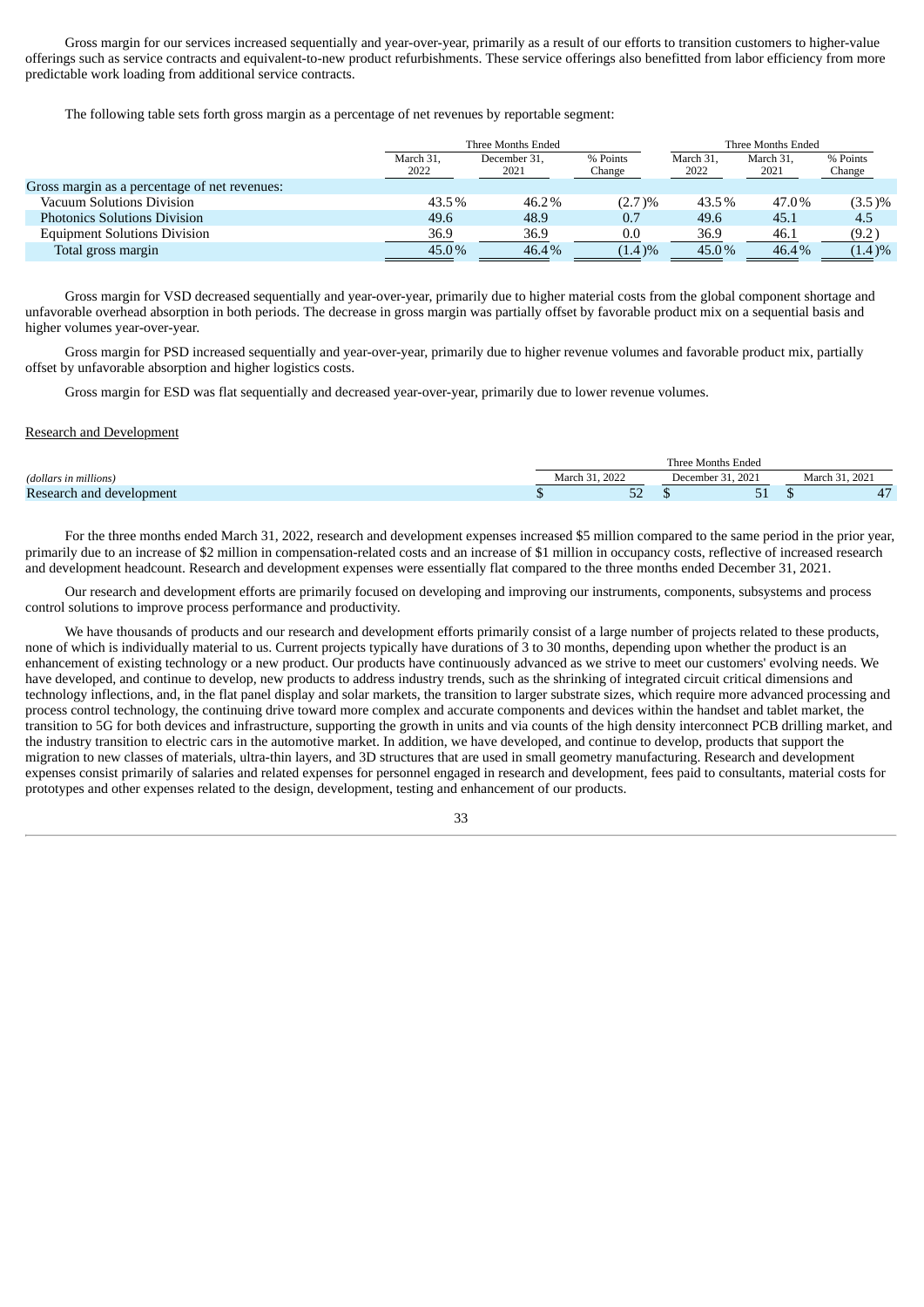We believe that the continued investment in research and development and ongoing development of new products are essential to the expansion of our markets. We expect to continue to make significant investment in research and development activities. We are subject to risks from products not being developed in a timely manner, as well as from rapidly changing customer requirements and competitive threats from other companies and technologies. Our success primarily depends on our products being designed into new generations of equipment for the semiconductor industry and other advanced manufacturing markets. We develop products that are technologically advanced so that they are positioned to be chosen for use in each successive generation of semiconductor capital equipment and advanced market applications. If our products are not chosen to be designed into our customers' products, our net revenues may be reduced during the lifespan of those products.

#### Selling, General and Administrative

|                                     | Three Months Ended |                |  |                   |                |
|-------------------------------------|--------------------|----------------|--|-------------------|----------------|
| (dollars in millions)               |                    | March 31, 2022 |  | December 31, 2021 | March 31, 2021 |
| Selling, general and administrative |                    | 92             |  |                   | 96             |

For the three months ended March 31, 2022, selling, general and administrative expenses decreased \$5 million compared to the prior quarter and \$4 million compared to the same period in the prior year, primarily due to lower variable compensation, including stock-based compensation.

#### Acquisition and Integration Costs

|                                   |                |  |  | Three Months Ended |                |  |
|-----------------------------------|----------------|--|--|--------------------|----------------|--|
| (dollars in millions)             | March 31, 2022 |  |  | December 31, 2021  | March 31, 2021 |  |
| Acquisition and integration costs |                |  |  |                    |                |  |

Acquisition and integration costs during the three months ended March 31, 2022 and December 31, 2021, primarily related to consulting and professional fees related to our pending acquisition of Atotech. Acquisition and integration costs during the three months ended March 31, 2021 primarily related to consulting and professional fees related to a proposed acquisition that was not consummated.

#### Amortization of Intangible Assets

|                                   |       |       | Three Months Ended  |              |
|-----------------------------------|-------|-------|---------------------|--------------|
| (dollars in millions)             | March | .2022 | 2021<br>December 31 | 2021<br>Marc |
| Amortization of intangible assets |       | ᆠ     | -                   | $\sim$<br>-- |

For the three months ended March 31, 2022, amortization of intangible assets increased by \$3 million compared to the same period in the prior year, primarily due to amortization expense from our acquisition of Photon Control.

# Gain on sale of long-lived assets

|                                   | Three Months Ended |  |                   |  |                |  |
|-----------------------------------|--------------------|--|-------------------|--|----------------|--|
| (dollars in millions)             | March 31, 2022     |  | December 31, 2021 |  | March 31, 2021 |  |
| Gain on sale of long-lived assets |                    |  |                   |  |                |  |

In the three months ended March 31, 2022, we recorded a gain from the sale of a minority interest investment in a private company.

#### Other (Income) Expense, Net

|                             |                | Three Months Ended |                |
|-----------------------------|----------------|--------------------|----------------|
| (dollars in millions)       | March 31, 2022 | December 31, 2021  | March 31, 2021 |
| Other (income) expense, net |                | $\sim$             |                |

Other (income), net, for the three months ended March 31, 2022 and December 31, 2021 consisted primarily of net foreign exchange and fair value gains.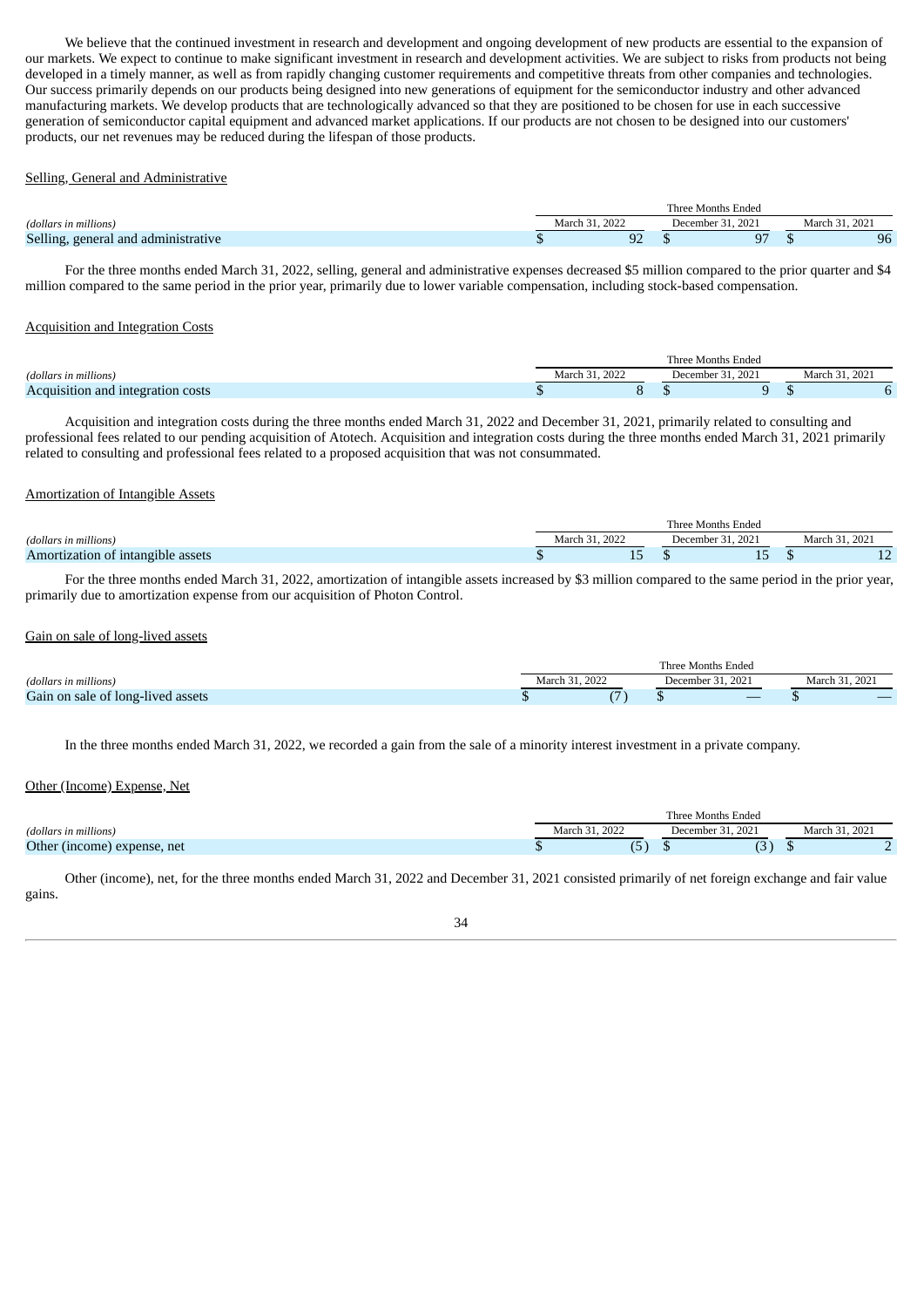#### Other expense, net, for the three months ended March 31, 2021, consisted primarily of net foreign exchange and fair value losses.

#### Provision for Income Taxes

|                            |                | Three Months Ended |              |
|----------------------------|----------------|--------------------|--------------|
| (dollars in millions)      | .2022<br>March | 2021<br>December 3 | 2021<br>Marc |
| Provision for income taxes | 28             | n<br>ر ے           | 26           |

Our effective tax rates for the three months ended March 31, 2022, December 31, 2021 and March 31, 2021 were 16.3%, 15.9% and 17.5%, respectively. The effective tax rates for the three months ended March 31, 2022 and December 31, 2021 were lower than the U.S. statutory tax rate mainly due to the U.S. deduction for foreign derived intangible income ("FDII") and the geographic mix of income earned by the Company's international subsidiaries being taxed at rates lower than the U.S. statutory tax rate, offset by the U.S. global intangible low-taxed income inclusion ("GILTI").

The effective tax rate for the three months ended March 31, 2021 was lower than the U.S. statutory tax rate mainly due to the geographic mix of income earned by the Company's international subsidiaries being taxed at rates lower than the U.S. statutory tax rate, benefits of stock compensation, and the U.S. deduction for FDII offset by the U.S. tax effects of the U.S. GILTI inclusion and the write-off of deferred tax assets related to certain foreign net operating losses.

Over the next 12 months, it is reasonably possible that we may recognize approximately \$4 million of previously net unrecognized tax benefits, excluding interest and penalties, related to U.S. federal, state and foreign tax positions as a result of the expiration of statutes of limitation. The U.S. federal statute of limitations remains open for tax years 2017 through the present. The statute of limitations for our tax filings in other jurisdictions varies between fiscal years 2016 through the present. We also have certain federal credit carryforwards and state tax loss and credit carryforwards that are open to examination for tax years 2002 through the present.

On a quarterly basis, we evaluate both positive and negative evidence that affects the realizability of net deferred tax assets and assess the need for a valuation allowance. The future benefit to be derived from our deferred tax assets is dependent upon our ability to generate sufficient future taxable income in each jurisdiction of the right type to realize the assets.

Our future effective tax rate depends on various factors, including the impact of tax legislation, further interpretations and guidance from U.S. federal and state governments on the impact of proposed regulations issued by the Internal Revenue Service, further interpretations and guidance from foreign governments, the geographic composition of our pre-tax income, and changes in income tax reserves for unrecognized tax benefits. We monitor these factors and timely adjust our estimates of the effective tax rate accordingly. We expect that the geographic mix of pre-tax income will continue to have a favorable impact on our effective tax rate. However, the geographic mix of pre-tax income can change based on multiple factors, resulting in changes to the effective tax rate in future periods. While we believe we have adequately provided for all tax positions, amounts asserted by taxing authorities could materially differ from our accrued positions as a result of uncertain and complex application of tax law and regulations. Additionally, the recognition and measurement of certain tax benefits include estimates and judgment by management. Accordingly, we could record additional provisions or benefits for U.S. federal, state, and foreign tax matters in future periods as new information becomes available.

On March 28, 2022, the Biden Administration released its fiscal year 2023 budget blueprint, which includes an increase to the corporate tax rate from 21% to 28%, an increase to GILTI taxes, reductions of the FDII benefit, a new minimum tax based on an Organisation of Economic Co-operation and Development agreement and other provisions. If these tax proposals are enacted in their current form, we expect our income tax expense would materially increase.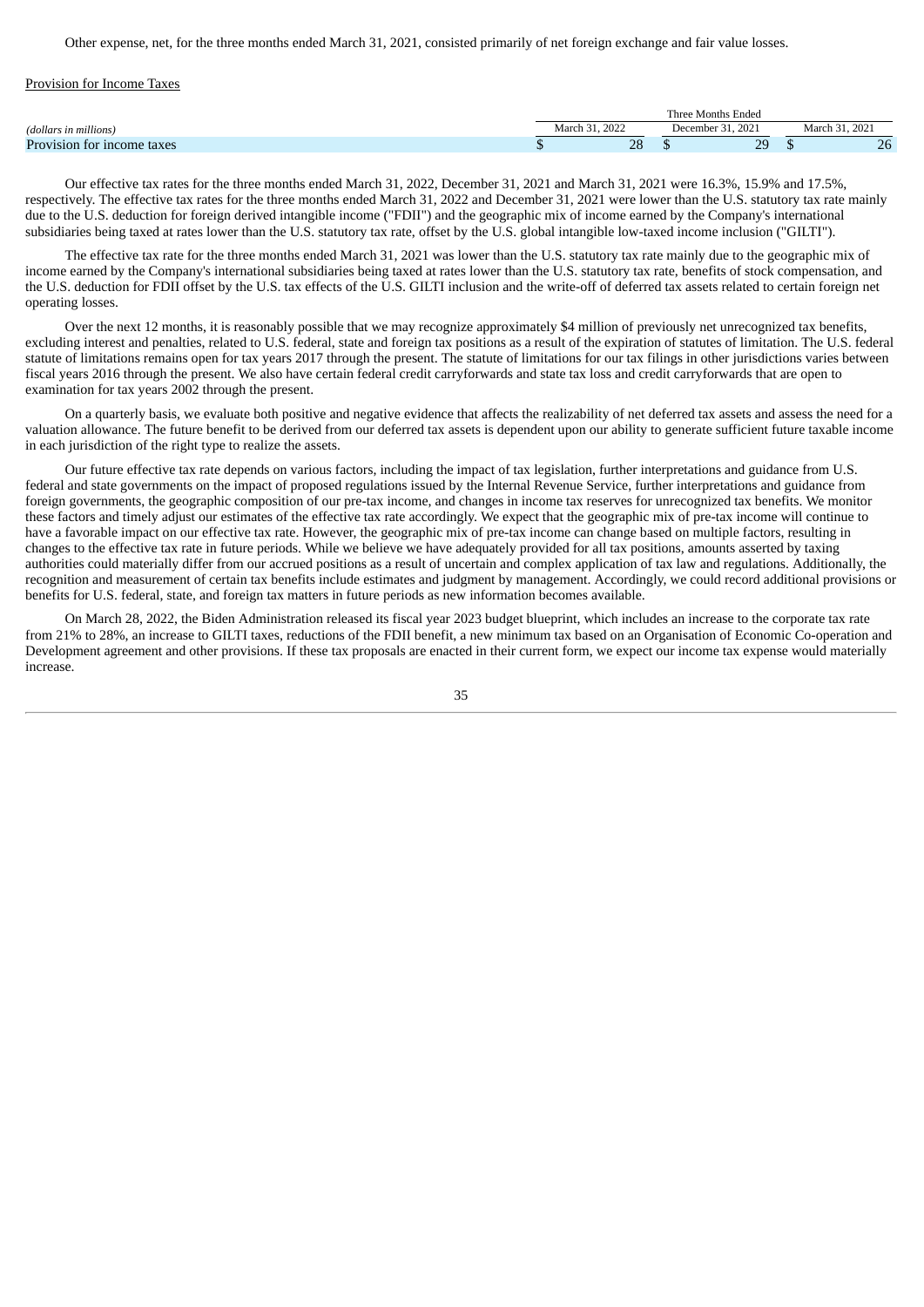#### **Liquidity and Capital Resources**

Cash and cash equivalents and short-term marketable investments at March 31, 2022 and December 31, 2021 totaled \$1.1 billion and \$1.0 billion, respectively. The primary driver in our current and anticipated future cash flows is and will continue to be cash generated from operations, consisting primarily of our net income, excluding non-cash charges and changes in operating assets and liabilities. In periods when our sales are growing, higher sales to customers will result in increased trade receivables, and inventories will generally increase as we build products for future sales. This may result in lower cash generated from operations. Conversely, in periods when our sales are declining, our trade accounts receivable and inventory balances will generally decrease, resulting in increased cash from operations.

Net cash provided by operating activities was \$41 million for the three months ended March 31, 2022, resulting from net income of \$143 million, which included non-cash charges of \$34 million, offset by a net increase in working capital of \$136 million. The net increase in working capital was primarily due to increases in inventory of \$66 million and trade accounts receivable of \$40 million, as a result of increased business levels and timing of sales, and a decrease of \$60 million in accrued compensation resulting from the payment of variable compensation. These increases in working capital were partially offset by an increase in accounts payable and accrued expenses of \$20 million and an increase in income taxes payable of \$15 million.

Net cash provided by investing activities was \$23 million for the three months ended March 31, 2022, primarily due to \$35 million in maturities of investments and \$7 million of proceeds from the sale of a long-lived asset, partially offset by purchases of production-related equipment of \$19 million.

Net cash used in financing activities was \$17 million for the three months ended March 31, 2022, primarily due to dividend payments of \$12 million and net payments related to tax payments on the vesting of employee stock awards of \$6 million.

For the three months ended March 31, 2022, we paid cash dividends of \$0.22 per share or a total of \$12 million. Future dividend declarations, if any, as well as the record and payment dates for such dividends, are subject to the final determination of our Board of Directors. Holders of our common stock are entitled to receive dividends if and when they are declared by our Board of Directors. In addition, under the terms of our Term Loan Facility and ABL Facility, each as defined and described further below, we may be restricted from paying dividends under certain circumstances.

#### Atotech Acquisition

On July 1, 2021, we entered into an Implementation Agreement to acquire Atotech, a leading process chemicals technology company and a market leader in advanced electroplating solutions. Pursuant to the Implementation Agreement, we agreed to pay \$16.20 per share in cash and 0.0552 of a share of our common stock for each outstanding common share of Atotech. At the time of the announcement of the Atotech Acquisition, the total value of the aggregate cash and stock consideration was approximately \$5.1 billion. The final value of the consideration will be determined at the time of the closing of the Atotech Acquisition, which is subject to the satisfaction of certain closing conditions, including receipt of regulatory approval from China and approval by the Royal Court of Jersey. Our obligation to complete the Atotech Acquisition is not subject to any financing condition. Additional information regarding the funding of the acquisition and the 2022 New Term Loan Facilities, the 2022 New Revolving Credit Facility and the refinancing of the Term Loan Facility and the ABL Facility, is discussed under "Recent Events" above and in Note 18 to the Notes to the Condensed Consolidated Financial Statements.

#### Senior Secured Term Loan Credit Facility

In connection with the completion of the acquisition of Newport Corporation ("Newport") in 2016 (the "Newport Merger"), we entered into a term loan credit agreement (as amended, the "Term Loan Credit Agreement") with Barclays Bank PLC, as administrative agent and collateral agent, and the lenders from time to time party thereto, which provided a senior secured term loan credit facility (the "Term Loan Facility") in the original principal amount of \$780 million. We have entered into seven amendments to the Term Loan Credit Agreement since 2016. The Term Loan Facility is subject to increase at our option and subject to receipt of lender commitments in accordance with the Term Loan Credit Agreement. The maturity date of the Term Loan Facility is February 2, 2026. As of March 31, 2022, borrowings under the Term Loan Facility bear interest per annum at one of the following rates selected by us: (a) a base rate determined by reference to the highest of (1) the federal funds effective rate plus 0.50%, (2) the "prime rate" quoted in *The Wall Street Journal*, (3) a London Interbank Offered Rate ("LIBOR") rate determined by reference to the costs of funds for U.S. dollar deposits for an interest period of one month adjusted for certain additional costs, plus 1.00%, and (4) a floor of 1.00%, plus, in each case, an applicable margin of 0.75%; or (b) a LIBOR rate determined by reference to the costs of funds for U.S. dollar deposits for the interest period relevant to such borrowing adjusted for certain additional costs, subject to a LIBOR rate floor of 0.0%, plus an applicable margin of 1.75%. We have elected the interest rate as described in clause (b) of the foregoing sentence. The Term Loan Credit Agreement provides that, unless an alternate rate of interest is agreed, all loans will be determined by reference to the base rate if the LIBOR rate cannot be ascertained, if regulators impose material restrictions on the authority of a lender to make LIBOR rate loans, or for other reasons.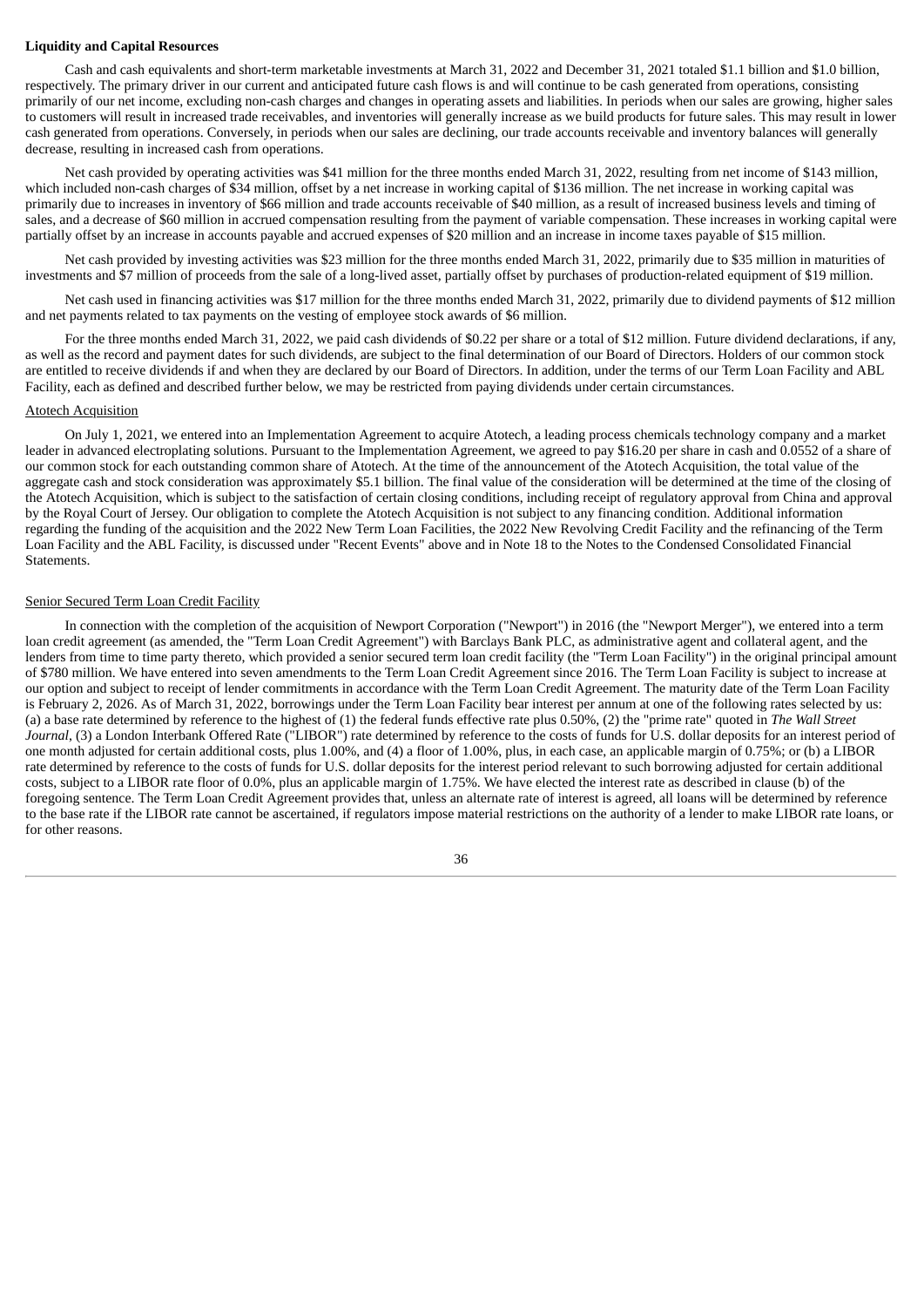Under the Term Loan Credit Agreement, we have the ability to incur additional incremental debt facilities in an amount up to  $(x)$  the greater of  $(1)$ \$600 million and (2) 100% of consolidated EBITDA, plus (y) an amount equal to the sum of all voluntary prepayments of term loans under the Term Loan Facility, plus (z) an additional unlimited amount subject to pro forma compliance with a secured leverage ratio test of 3.25:1.00.

We are required to make scheduled quarterly amortization payments each equal to 0.25% of the original principal amount of the Term Loan Facility. As of March 31, 2022, the remaining balance of deferred finance fees, original issue discount and repricing fees related to the term loans under the Term Loan Facility was \$7 million.

As of March 31, 2022, after giving effect to all amendments and repayments prior to such date, the outstanding principal amount of the Term Loan Facility was \$822 million, and the interest rate was 2.0%.

Under the Term Loan Credit Agreement, we are required to prepay outstanding term loans, subject to certain exceptions, with portions of our annual excess cash flow as well as with the net cash proceeds of certain of our asset sales, certain casualty and condemnation events and the incurrence or issuance of certain debt.

All obligations under the Term Loan Facility are guaranteed by certain of our domestic subsidiaries and are secured by substantially all of our assets and the assets of such subsidiaries, subject to certain exceptions and exclusions.

The Term Loan Credit Agreement contains customary representations and warranties, affirmative and negative covenants and provisions relating to events of default. If an event of default occurs, the lenders under the Term Loan Facility will be entitled to take various actions, including the acceleration of amounts due under the Term Loan Facility and all actions generally permitted to be taken by a secured creditor. At March 31, 2022, we were in compliance with all covenants under the Term Loan Credit Agreement.

#### Senior Secured Asset-Based Revolving Credit Facility

In February 2019, in connection with the completion of the ESI Merger, we entered into an asset-based revolving credit agreement with Barclays Bank PLC, as administrative agent and collateral agent, the other borrowers from time to time party thereto, and the lenders and letters of credit issuers from time to time party thereto (the "ABL Credit Agreement"), that provides the ABL Facility of up to \$100 million, subject to a borrowing base limitation. We have entered into two amendments to the ABL Credit Agreement since 2019. As of March 31, 2022, after giving effect to all amendments, the borrowing base for the ABL Facility at any time equals the sum of: (a) 85% of certain eligible accounts; plus (b) prior to certain notice and field examination and appraisal requirements, the lesser of (i) 20% of net book value of eligible inventory in the United States and (ii) 30% of the borrowing base, and after the satisfaction of such requirements, the lesser of (i) the lesser of (A) 65% of the lower of cost or market value of certain eligible inventory and (B) 85% of the net orderly liquidation value of certain eligible inventory and (ii) 30% of the borrowing base; minus (c) reserves established by the administrative agent, in each case, subject to additional limitations and examination requirements for eligible accounts and eligible inventory acquired in an acquisition after February 1, 2019. The ABL Facility includes borrowing capacity in the form of letters of credit up to \$25 million. We have not borrowed against the ABL Facility to date.

As of March 31, 2022, any borrowings under the ABL Facility bear interest at a rate per annum equal to, at our option, any of the following, plus, in each case, an applicable margin: (a) a base rate determined by reference to the highest of (1) the federal funds effective rate plus 0.50%, (2) the "prime rate" quoted in *The Wall Street Journal*, (3) a LIBOR rate determined by reference to the costs of funds for U.S. dollar deposits for an interest period of one month adjusted for certain additional costs, plus 1.00% and (4) a floor of 0.00%, plus, in each case, an applicable margin ranging from 0.25% to 0.50%; and (b) a LIBOR rate determined by reference to the costs of funds for U.S. dollar deposits for the interest period relevant to such borrowing adjusted for certain additional costs, with a floor of 0.00%, plus, in each case, an applicable margin ranging from 1.25% to 1.50%. The applicable margin for borrowings thereunder is subject to upward or downward adjustment each fiscal quarter, based on the average historical excess availability during the preceding quarter.

In addition to paying interest on any outstanding principal under the ABL Facility, we are required to pay a commitment fee in respect of the unutilized commitments thereunder equal to 0.25% per annum. We must also pay customary letter of credit fees and agency fees.

Under the ABL Facility, we are required to prepay amounts outstanding under the ABL Facility (1) if amounts outstanding under the ABL Facility exceed the lesser of (a) the commitment amount and (b) the borrowing base, in an amount required to reduce such shortfall, (2) if amounts outstanding under the ABL Facility in any currency other than U.S. dollars exceed the sublimit for such currency, in an amount required to reduce such shortfall, and (3) during any period in which we have excess availability less than the greater of (a) 10.0% of the lesser of (x) the commitment amount and (y) the borrowing base (the "Line Cap") and (b) \$9 million for 3 consecutive business days, until the time when we have excess availability equal to or greater than the greater of (A) 10.0% of the Line Cap and (B) \$9 million for 30 consecutive days, or during the continuance of an event of default, with immediately available funds in our blocked accounts.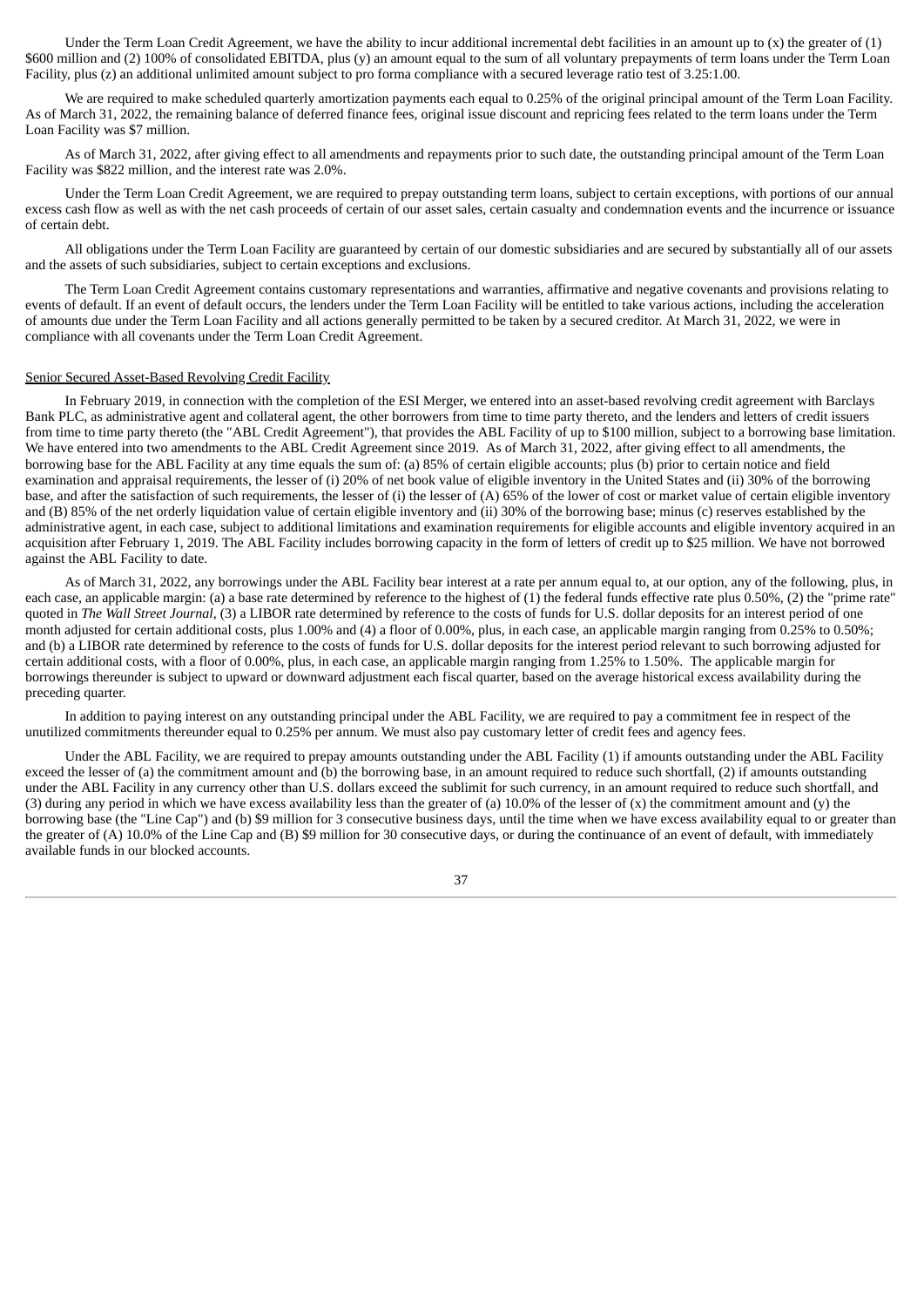There is no scheduled amortization under the ABL Facility. Any principal amount outstanding under the ABL Facility is due and payable in full on the fifth anniversary of the closing date, subject to a springing maturity in the event that term loans under the Term Loan Facility in an aggregate amount of at least \$100 million have an earlier maturity date than the ABL Facility.

All obligations under the ABL Facility are guaranteed by certain of our domestic subsidiaries and are secured by substantially all of our assets and the assets of such subsidiaries, subject to certain exceptions and exclusions.

From the time when we have excess availability less than the greater of (a) 10.0% of the Line Cap and (b) \$9 million until the time when we have excess availability equal to or greater than the greater of (a) 10.0% of the Line Cap and (b) \$9 million for 30 consecutive days, or during the continuance of an event of default, the ABL Credit Agreement requires that we maintain a fixed charge coverage ratio, tested on the last day of each fiscal quarter, of at least 1.0 to 1.0.

The ABL Credit Agreement also contains customary representations and warranties, affirmative covenants and provisions relating to events of default. If an event of default occurs, the lenders under the ABL Facility will be entitled to take various actions, including the acceleration of amounts due under the ABL Facility and all actions permitted to be taken by a secured creditor.

#### Lines of Credit and Borrowing Arrangements

Our Japanese subsidiaries have lines of credit and a financing facility with various financial institutions, many of which generally expire and are renewed at three-month intervals with the remaining having no expiration date. The lines of credit and financing facility provided for aggregate borrowings as of March 31, 2022 of up to an equivalent of \$27 million. Total borrowings outstanding under these arrangements were \$3 million at March 31, 2022. There were no borrowings outstanding under these arrangements at December 31, 2021.

#### Interest Rate Swap Agreements

We entered into various interest rate swap agreements as described further in Note 5 to the Condensed Consolidated Financial Statements that exchange the variable LIBOR interest rate to a fixed rate in order to manage the exposure to interest rate fluctuations associated with the variable LIBOR interest rate paid on the outstanding balance of the Term Loan Facility. We expect to enter into interest rate swap agreements in order to manage the exposure to interest rate fluctuations associated with the variable SOFR of the 2022 New Term Loan Facilities.

#### **Contractual Obligations**

We entered into a real property purchase agreement for building and land in South Korea and completed the purchase on May 2, 2022 for 51 billion Korean won or approximately \$40 million. We previously leased a portion of the property, which we use for sales, customer support, service and research and development. Other than for this real property purchase agreement and the 2022 Commitment Letter, there have been no changes outside the ordinary course of business to our contractual obligations as disclosed in our Annual Report on Form 10-K for the year ended December 31, 2021.

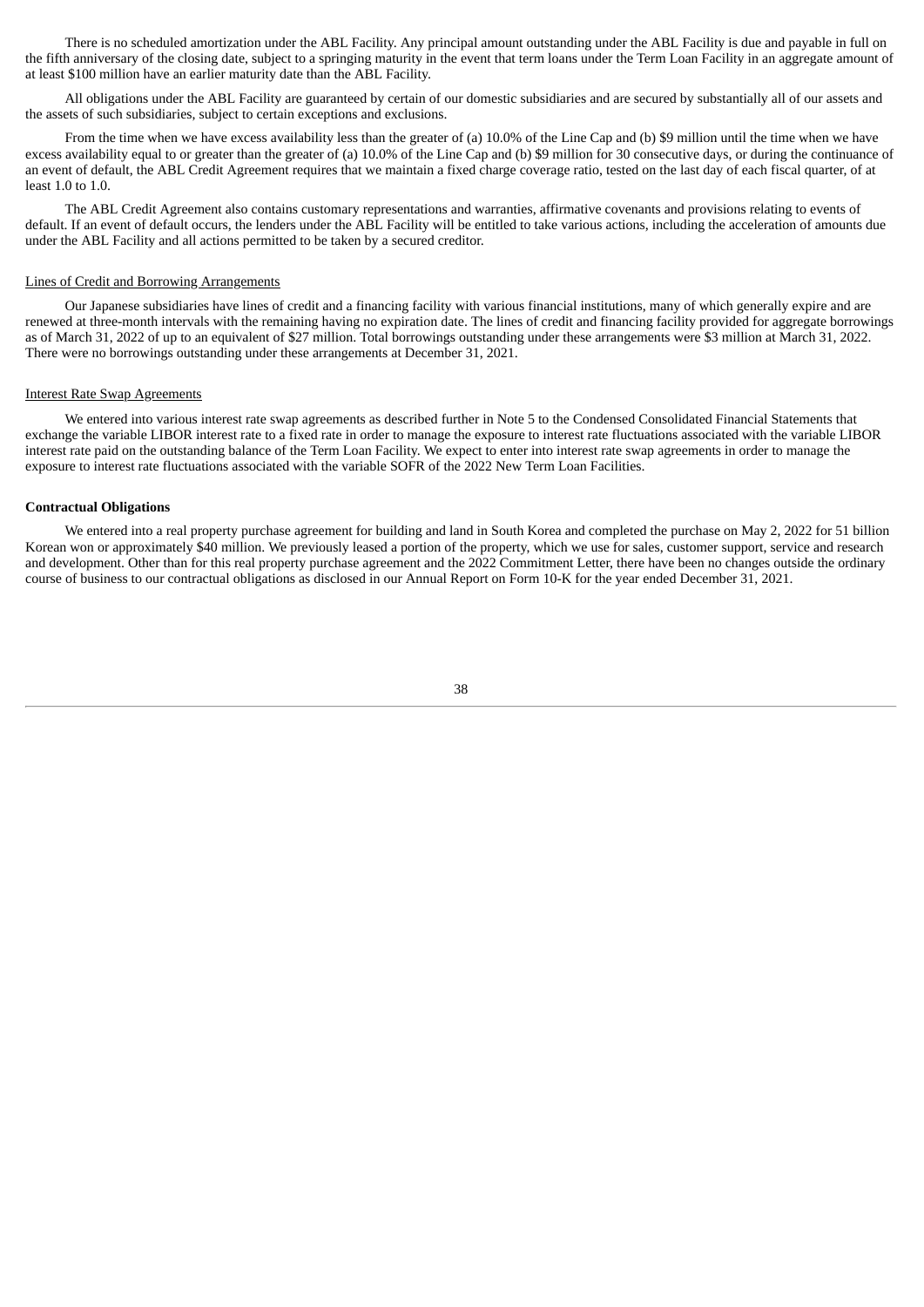#### <span id="page-38-0"></span>ITEM 3. QUANTITATIVE AND QUALITATIVE DISCLOSURES ABOUT MARKET RISK.

Information concerning market risk is contained in the section entitled "Quantitative and Qualitative Disclosures About Market Risk" contained in our Annual Report on Form 10-K for the year ended December 31, 2021 filed with the Securities and Exchange Commission on February 28, 2022. As of March 31, 2022, there were no material changes in our exposure to market risk from December 31, 2021.

#### <span id="page-38-1"></span>ITEM 4. CONTROLS AND PROCEDURES.

#### **Evaluation of Disclosure Controls and Procedures**

Our management, with the participation of our Chief Executive Officer and Chief Financial Officer, evaluated the effectiveness of our disclosure controls and procedures as of March 31, 2022. The term "disclosure controls and procedures," as defined in Rules 13a-15(e) and 15d-15(e) under the Securities Exchange Act of 1934, as amended (the "Exchange Act"), means controls and other procedures of an issuer that are designed to ensure that information required to be disclosed by the issuer in the reports that it files or submits under the Exchange Act is recorded, processed, summarized and reported, within the time periods specified in the Securities and Exchange Commission's rules and forms. Disclosure controls and procedures include, without limitation, controls and procedures designed to ensure that information required to be disclosed by an issuer in the reports that it files or submits under the Exchange Act is accumulated and communicated to the issuer's management, including its principal executive and principal financial officers, or persons performing similar functions as appropriate to allow timely decisions regarding required disclosure. Management recognizes that any controls and procedures, no matter how well designed and operated, can provide only reasonable assurance of achieving their objectives and management necessarily applies its judgment in evaluating the cost-benefit relationship of possible controls and procedures. Based on the evaluation of our disclosure controls and procedures as of March 31, 2022, our Chief Executive Officer and Chief Financial Officer concluded that, as of such date, our disclosure controls and procedures were effective at the reasonable assurance level to ensure that information required to be disclosed by us in reports that we file or submit under the Exchange Act is recorded, processed, summarized and reported within the time periods specified in Securities and Exchange Commission rules and forms, and is accumulated and communicated to our management, including our Chief Executive Officer and Chief Financial Officer as appropriate to allow timely decisions regarding required disclosure.

#### **Changes in Internal Control over Financial Reporting**

There was no change in our internal control over financial reporting (as defined in Rules 13a-15(f) and 15d-15(f) under the Exchange Act) during the quarter ended March 31, 2022 that has materially affected, or is reasonably likely to materially affect, our internal control over financial reporting.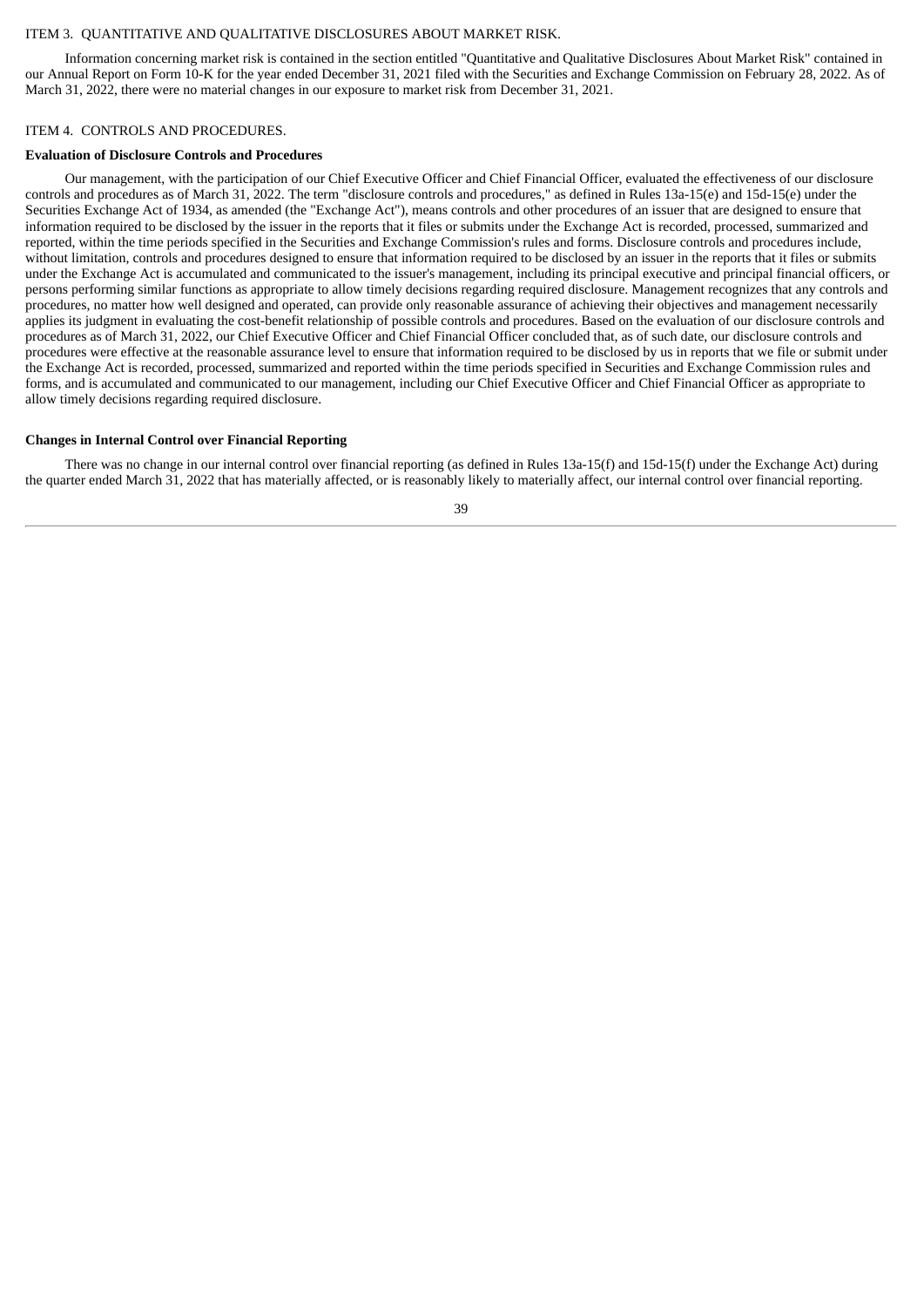# <span id="page-39-0"></span>PART II. OTHER INFORMATION

# <span id="page-39-1"></span>ITEM 1. LEGAL PROCEEDINGS.

For a description of our material pending legal proceedings, see Note 17 to the Notes to the Condensed Consolidated Financial Statements contained in Part 1, Item 1 of this Quarterly Report on Form 10-Q.

# <span id="page-39-2"></span>ITEM 1A. RISK FACTORS.

Information regarding risk factors affecting the Company's business is discussed in the section entitled "Risk Factors" in the Company's Annual Report on Form 10-K for the year ended December 31, 2021 filed with the Securities and Exchange Commission on February 28, 2022.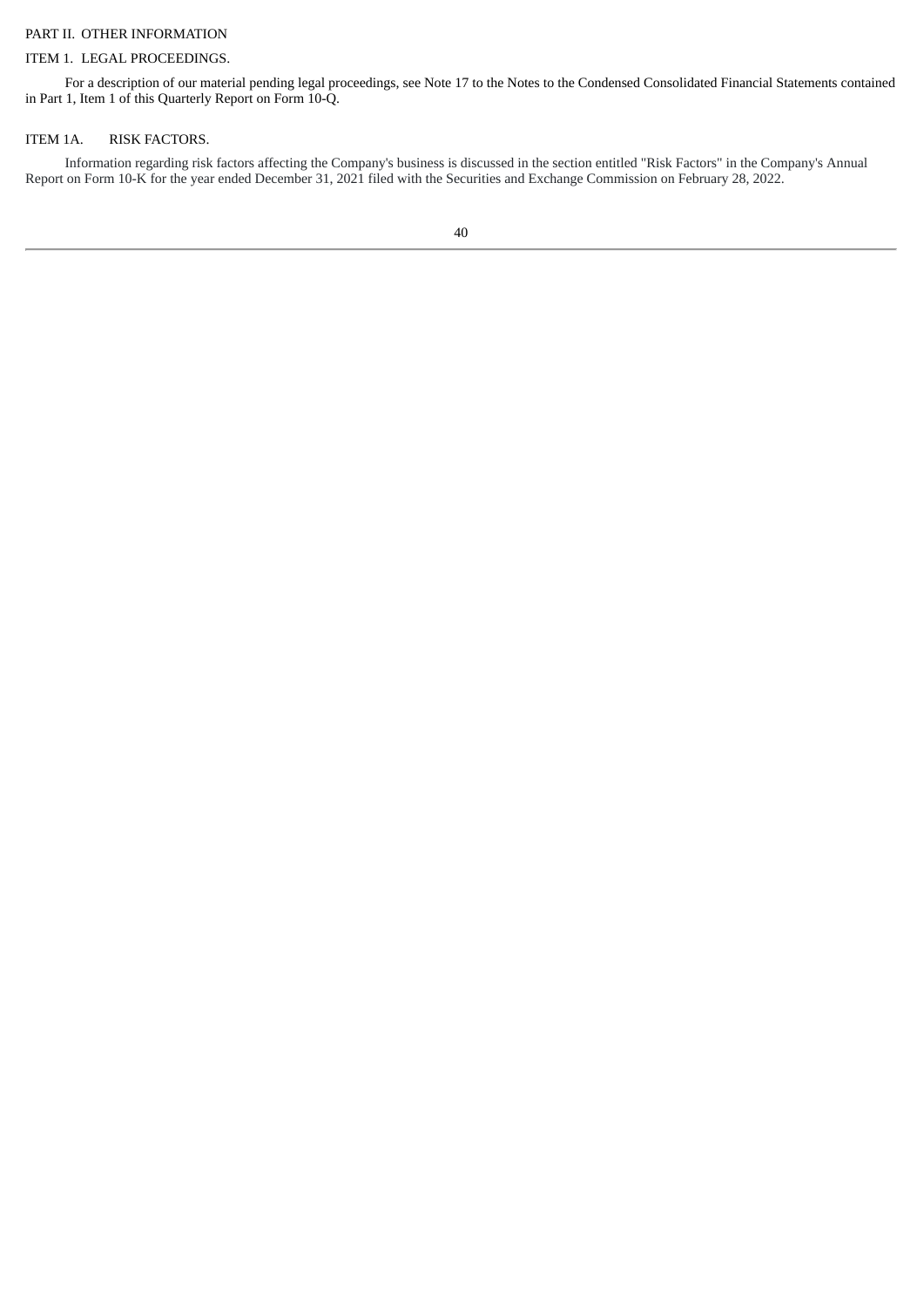#### <span id="page-40-0"></span>ITEM 6. EXHIBITS.

| Exhibit No.        | <b>Exhibit Description</b>                                                                                                                                                       |
|--------------------|----------------------------------------------------------------------------------------------------------------------------------------------------------------------------------|
| $+2.1(1)$          | Amendment to Implementation Agreement, dated April 1, 2022, by and among Atotech Limited, MKS Instruments, Inc. and Atotech<br>Manufacturing, Inc.                               |
| $+3.1(2)$          | <b>Restated Articles of Organization of the Registrant</b>                                                                                                                       |
| $+3.2(3)$          | Articles of Amendment to Restated Articles of Organization of the Registrant, as filed with the Secretary of State of Massachusetts on May<br>18, 2001                           |
| $+3.3(4)$          | Articles of Amendment to Restated Articles of Organization of the Registrant, as filed with the Secretary of State of Massachusetts on May<br>16, 2002                           |
| $+3.4(5)$          | <b>Amended and Restated By-Laws of the Registrant</b>                                                                                                                            |
| $+10.1(6)*$        | <b>Management Incentive Plan</b>                                                                                                                                                 |
| $+10.2(1)$         | Commitment Letter, by and among MKS Instruments, Inc., JPMorgan Chase Bank, N.A. and Barclays Bank PLC, dated as of April 1, 2022                                                |
| 31.1               | Certification of Principal Executive Officer pursuant to Rule 13a-14(a)/Rule 15d-14(a) of the Securities Exchange Act of 1934, as amended                                        |
| 31.2               | Certification of Principal Financial Officer pursuant to Rule 13a-14(a)/Rule 15d-14(a) of the Securities Exchange Act of 1934, as amended                                        |
| 32.1               | Certification of Chief Executive Officer and Chief Financial Officer pursuant to 18 U.S.C. Section 1350, as adopted pursuant to Section<br>906 of the Sarbanes-Oxley Act of 2002 |
| 101.INS            | Inline XBRL Instance Document - the instance document does not appear in the Interactive Data File because its XBRL tags are embedded<br>within the Inline XBRL document         |
| 101.SCH            | Inline XBRL Taxonomy Extension Schema Document                                                                                                                                   |
| 101.CAL            | Inline XBRL Taxonomy Extension Calculation Linkbase Document                                                                                                                     |
| 101.DEF            | Inline XBRL Taxonomy Extension Definition Linkbase Document                                                                                                                      |
| 101.LAB            | Inline XBRL Taxonomy Extension Label Linkbase Document                                                                                                                           |
| 101.PRE            | Inline XBRL Taxonomy Extension Presentation Linkbase Document                                                                                                                    |
| 104                | Cover Page Interactive Data File (formatted as inline XBRL with applicable taxonomy extension information contained in Exhibits 101)                                             |
| + Previously filed |                                                                                                                                                                                  |

\* Management contract or compensatory plan arrangement

(1) Incorporated by reference to the Registrant's Current Report on Form 8-K (File No. 000-23621), filed with the Securities and Exchange Commission on April 1, 2022.

(2) Incorporated by reference to the Registration Statement on Form S-4 (File No. 333-49738), filed with the Securities and Exchange Commission on November 13, 2000.

(3) Incorporated by reference to the Registrant's Quarterly Report on Form 10-Q for the quarter ended June 30, 2001 (File No. 000-23621), filed with the Securities and Exchange Commission on August 14, 2001.

(4) Incorporated by reference to the Registrant's Quarterly Report on Form 10-Q for the quarter ended June 30, 2002 (File No. 000-23621), filed with the Securities and Exchange Commission on August 13, 2002.

(5) Incorporated by reference to the Registrant's Current Report on Form 8-K (File No. 000-23621), filed with the Securities and Exchange Commission on May 6, 2014.

(6) Incorporated by reference to the Registrant's Current Report on Form 8-K (File No. 000-23621), filed with the Securities and Exchange Commission on February 11, 2022.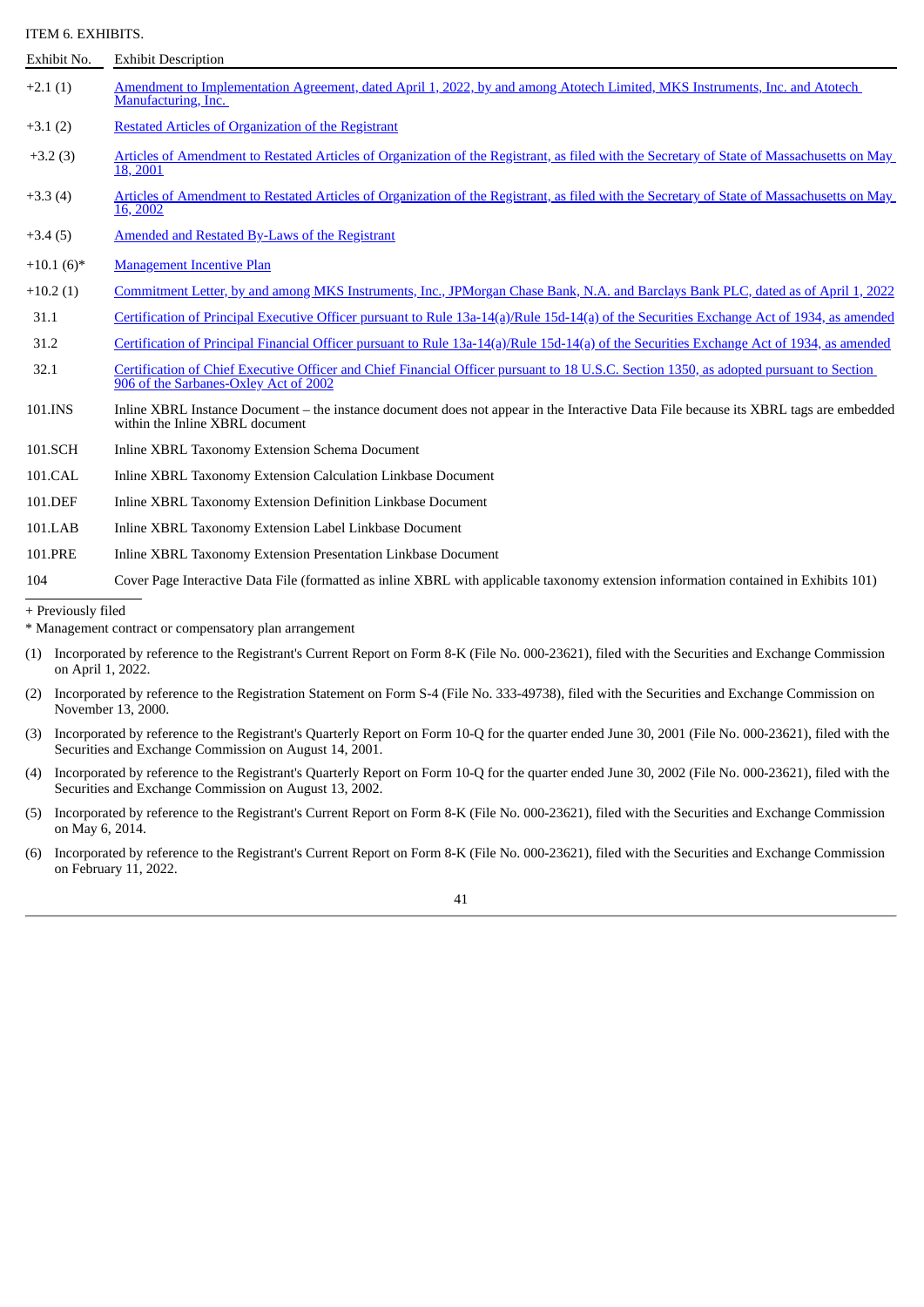# SIGNATURES

<span id="page-41-0"></span>Pursuant to the requirements of the Securities Exchange Act of 1934, the registrant has duly caused this report to be signed on its behalf by the undersigned thereunto duly authorized.

# MKS INSTRUMENTS, INC.

Date: May 2, 2022 By: /s/ Seth H. Bagshaw

Seth H. Bagshaw Senior Vice President, Chief Financial Officer and Treasurer (Principal Financial Officer)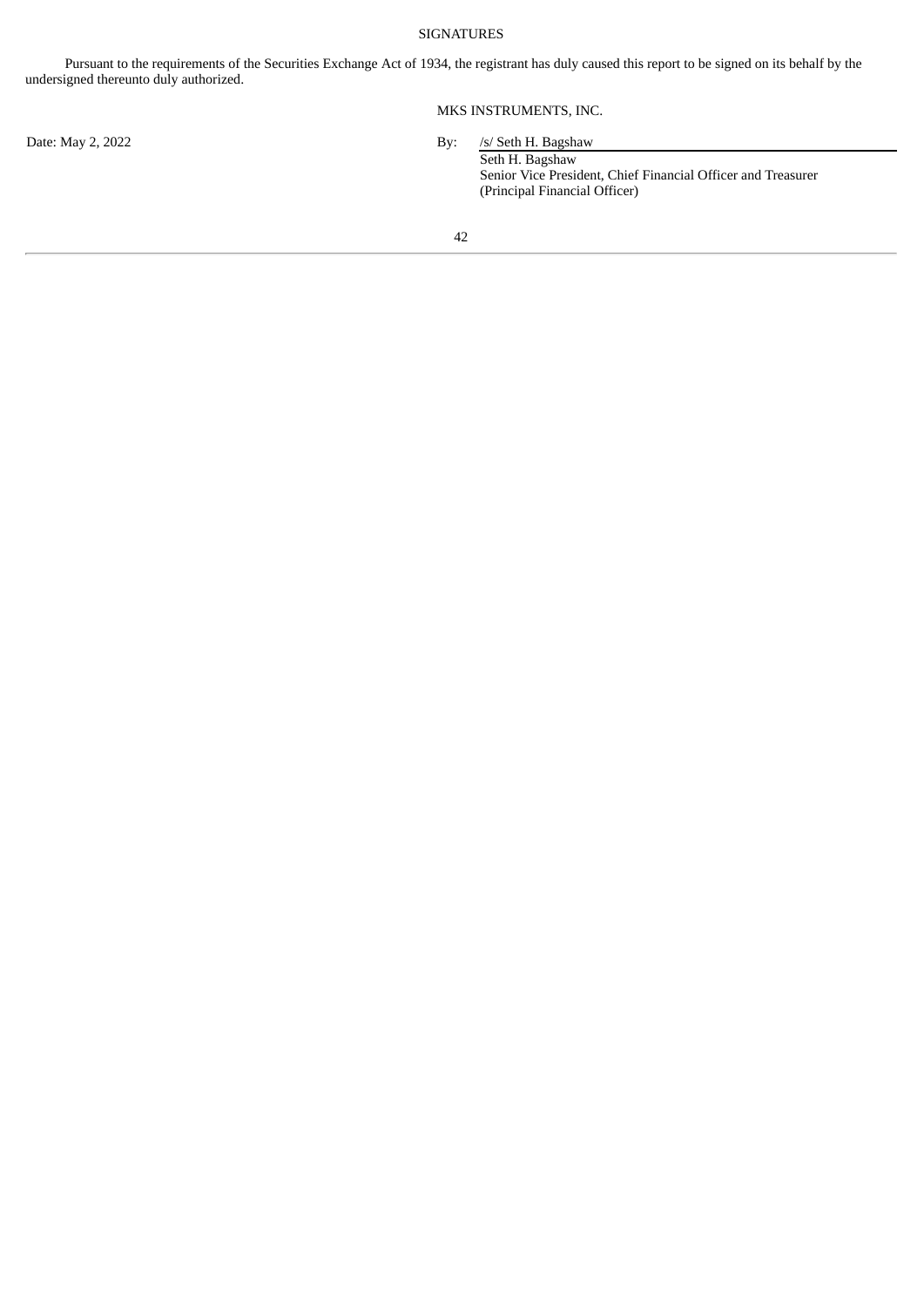# CERTIFICATION OF PRINCIPAL EXECUTIVE OFFICER PURSUANT TO RULE 13a-14(a)/RULE 15d-14(a) OF THE SECURITIES EXCHANGE ACT OF 1934, AS AMENDED

<span id="page-42-0"></span>I, John T.C. Lee, certify that:

- 1. I have reviewed this quarterly report on Form 10-Q of MKS Instruments, Inc.;
- 2. Based on my knowledge, this report does not contain any untrue statement of a material fact or omit to state a material fact necessary to make the statements made, in light of the circumstances under which such statements were made, not misleading with respect to the period covered by this report;
- 3. Based on my knowledge, the financial statements, and other financial information included in this report, fairly present in all material respects the financial condition, results of operations and cash flows of the registrant as of, and for, the periods presented in this report;
- 4. The registrant's other certifying officer and I are responsible for establishing and maintaining disclosure controls and procedures (as defined in Exchange Act Rules 13a-15(e) and 15d-15(e)) and internal control over financial reporting (as defined in Exchange Act Rules 13a-15(f) and 15d-15(f)) for the registrant and have:
	- a) Designed such disclosure controls and procedures, or caused such disclosure controls and procedures to be designed under our supervision, to ensure that material information relating to the registrant, including its consolidated subsidiaries, is made known to us by others within those entities, particularly during the period in which this report is being prepared;
	- b) Designed such internal control over financial reporting, or caused such internal control over financial reporting to be designed under our supervision, to provide reasonable assurance regarding the reliability of financial reporting and the preparation of financial statements for external purposes in accordance with generally accepted accounting principles;
	- c) Evaluated the effectiveness of the registrant's disclosure controls and procedures and presented in this report our conclusions about the effectiveness of the disclosure controls and procedures, as of the end of the period covered by this report based on such evaluation; and
	- d) Disclosed in this report any change in the registrant's internal control over financial reporting that occurred during the registrant's most recent fiscal quarter (the registrant's fourth fiscal quarter in the case of an annual report) that has materially affected, or is reasonably likely to materially affect, the registrant's internal control over financial reporting; and
- 5. The registrant's other certifying officer and I have disclosed, based on our most recent evaluation of internal control over financial reporting, to the registrant's auditors and the audit committee of the registrant's board of directors (or persons performing the equivalent functions):
	- a) All significant deficiencies and material weaknesses in the design or operation of internal control over financial reporting which are reasonably likely to adversely affect the registrant's ability to record, process, summarize and report financial information; and
	- b) Any fraud, whether or not material, that involves management or other employees who have a significant role in the registrant's internal control over financial reporting.

Dated: May 2, 2022 /s/ John T.C. Lee

John T.C. Lee President and Chief Executive Officer (Principal Executive Officer)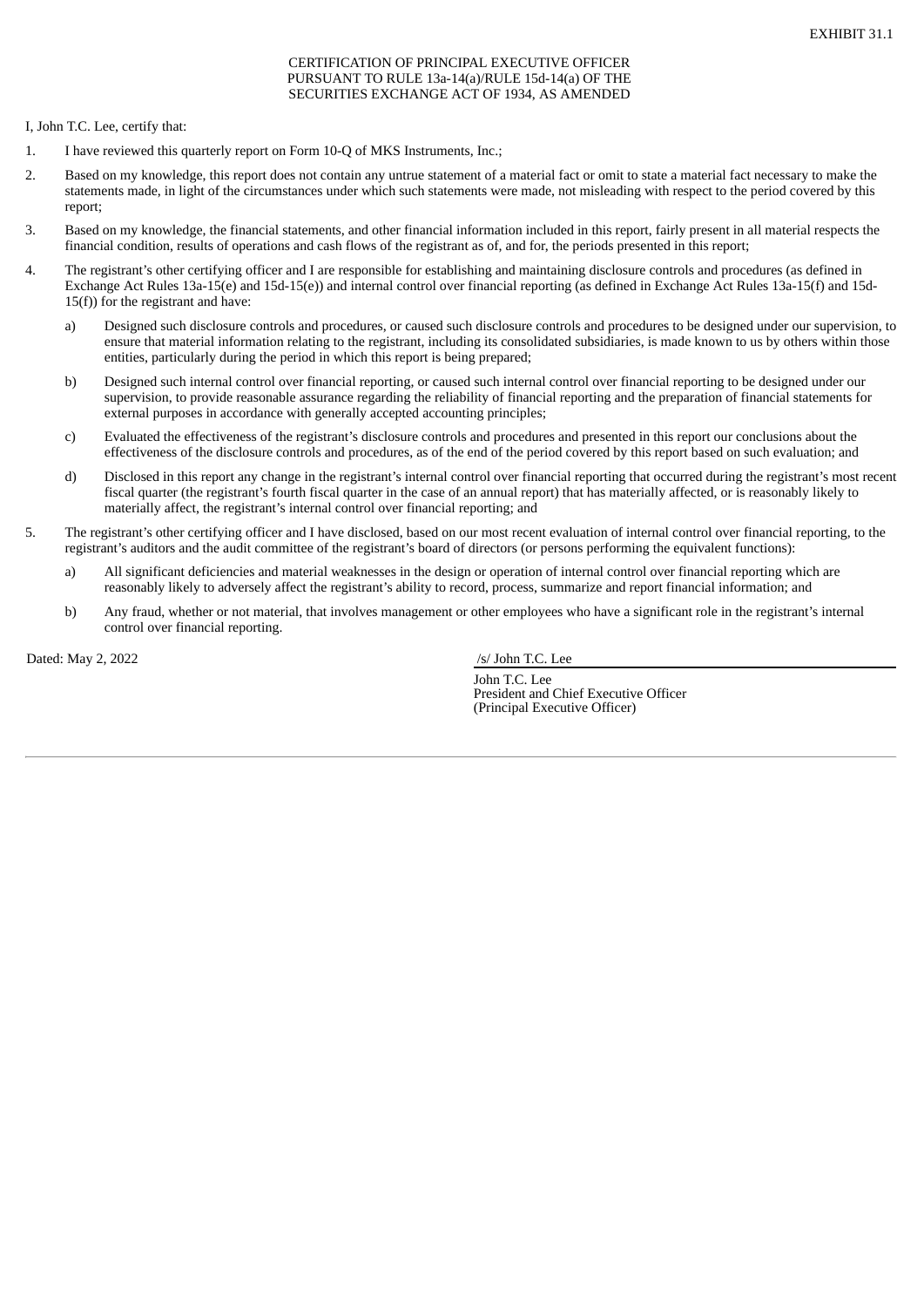# CERTIFICATION OF PRINCIPAL FINANCIAL OFFICER PURSUANT TO RULE 13a-14(a)/RULE 15d-14(a) OF THE SECURITIES EXCHANGE ACT OF 1934, AS AMENDED

<span id="page-43-0"></span>I, Seth H. Bagshaw, certify that:

- 1. I have reviewed this quarterly report on Form 10-Q of MKS Instruments, Inc.;
- 2. Based on my knowledge, this report does not contain any untrue statement of a material fact or omit to state a material fact necessary to make the statements made, in light of the circumstances under which such statements were made, not misleading with respect to the period covered by this report;
- 3. Based on my knowledge, the financial statements, and other financial information included in this report, fairly present in all material respects the financial condition, results of operations and cash flows of the registrant as of, and for, the periods presented in this report;
- 4. The registrant's other certifying officer and I are responsible for establishing and maintaining disclosure controls and procedures (as defined in Exchange Act Rules 13a-15(e) and 15d-15(e)) and internal control over financial reporting (as defined in Exchange Act Rules 13a-15(f) and 15d-15(f)) for the registrant and have:
	- a) Designed such disclosure controls and procedures, or caused such disclosure controls and procedures to be designed under our supervision, to ensure that material information relating to the registrant, including its consolidated subsidiaries, is made known to us by others within those entities, particularly during the period in which this report is being prepared;
	- b) Designed such internal control over financial reporting, or caused such internal control over financial reporting to be designed under our supervision, to provide reasonable assurance regarding the reliability of financial reporting and the preparation of financial statements for external purposes in accordance with generally accepted accounting principles;
	- c) Evaluated the effectiveness of the registrant's disclosure controls and procedures and presented in this report our conclusions about the effectiveness of the disclosure controls and procedures, as of the end of the period covered by this report based on such evaluation; and
	- d) Disclosed in this report any change in the registrant's internal control over financial reporting that occurred during the registrant's most recent fiscal quarter (the registrant's fourth fiscal quarter in the case of an annual report) that has materially affected, or is reasonably likely to materially affect, the registrant's internal control over financial reporting; and
- 5. The registrant's other certifying officer and I have disclosed, based on our most recent evaluation of internal control over financial reporting, to the registrant's auditors and the audit committee of the registrant's board of directors (or persons performing the equivalent functions):
	- a) All significant deficiencies and material weaknesses in the design or operation of internal control over financial reporting which are reasonably likely to adversely affect the registrant's ability to record, process, summarize and report financial information; and
	- b) Any fraud, whether or not material, that involves management or other employees who have a significant role in the registrant's internal control over financial reporting.

Dated: May 2, 2022 /s/ Seth H. Bagshaw

Seth H. Bagshaw Senior Vice President, Chief Financial Officer and Treasurer (Principal Financial Officer)